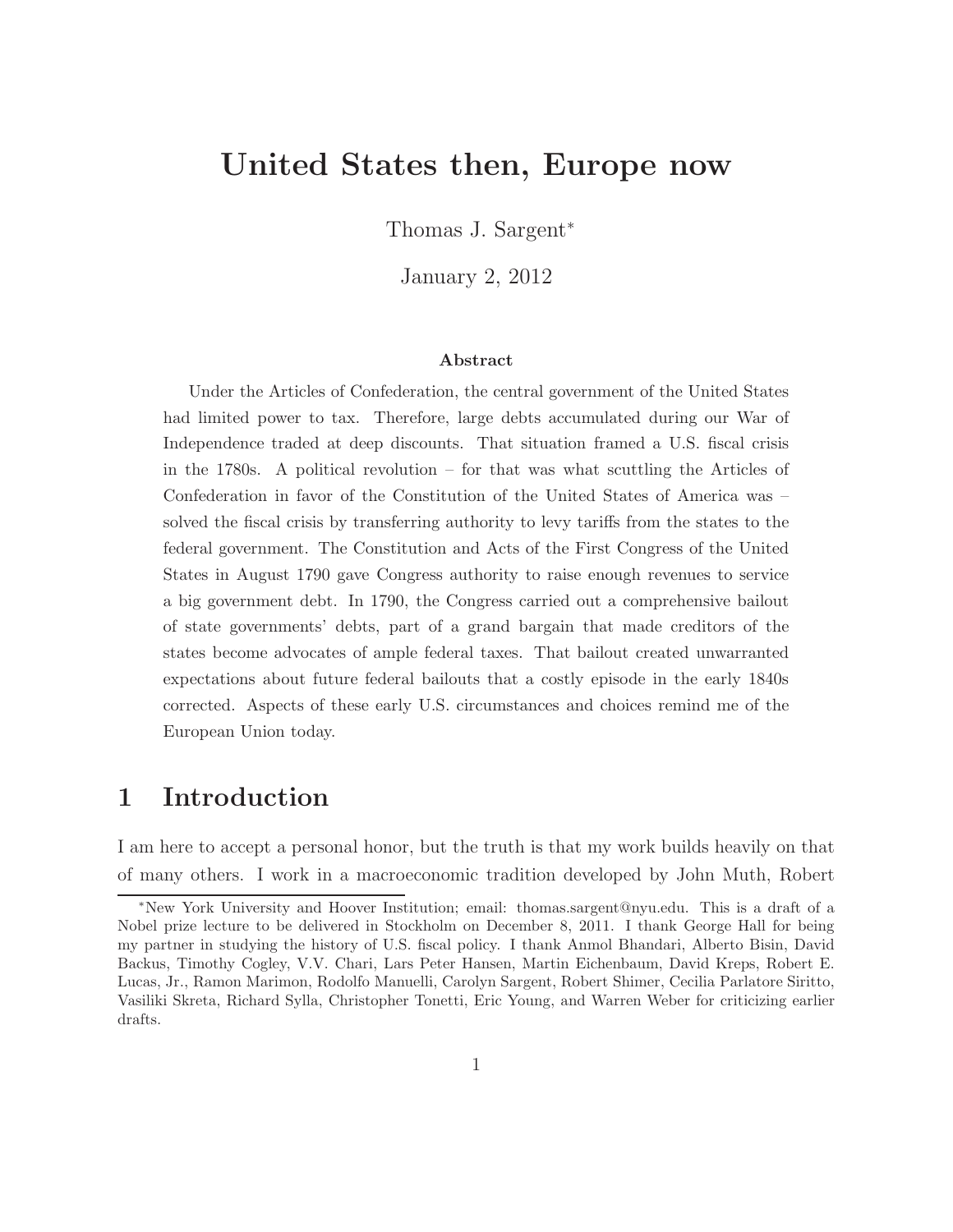E. Lucas, Jr., Edward C. Prescott, Finn Kydland, Nancy Stokey, and Neil Wallace. I use macroeconometric methods championed by Lars Peter Hansen and Christopher A. Sims. I interpret macroeconomic history in ways advanced by Irving Fisher, Milton Friedman, Anna Schwartz, and François Velde.<sup>1,2</sup> To indicate how these research traditions have shaped me, I tell how predicaments facing the EU today remind me of constitutional decisions my own country faced not once, but twice.

I begin with a simple expected present value model for government debt and explain how Hansen and Sargent (1980) used rational expectations econometrics to render this model operational by deducing cross-equation restrictions that characterize how the value of a government's debt depends on the statistical properties of the government's net-ofinterest surplus. This econometric specification isolates essential determinants of the value of a country's debt or currency. The econometric theory leaves open who chooses the all important statistical process for the government net-of-interest surplus. In democracies, voters choose. To understand more, we think about outcomes that emerge under alternative democratic political arrangements.

A case study illustrates how democracies have balanced conflicting interests. I am an American provincial, so my case study is how the constitutions for my country have influenced the government net-of-interest surplus process and therefore the value of government debt. I say constitutions, plural, because we Americans have tried two of them, first the Articles of Confederation that were ratified in 1781 and then the U.S. Constitution that was ratified in 1788. Those constitutions embraced two very different visions of a good federal union. Our first constitution was designed to please people who preferred a central government that would find it difficult to tax, spend, borrow, and regulate our foreign trade. The second served opposite interests. Our framers abandoned our first constitution in favor of our second because they wanted to break the prevailing statistical process for the net-of-interest government surplus and replace it with another one that could service

<sup>1</sup>See Muth (1960, 1961), Lucas (1972, 1976), Lucas and Stokey (1983), Lucas and Prescott (1971, 1974), Kydland and Prescott (1977), Hansen and Sargent (1980), Hansen (1982), Sims (1972, 1980), Fisher (1926, chs. XI, XII), Friedman and Schwartz (1963), and Velde (2009). Fisher (1926, chs. XI, XII), entitled 'Statistical Verification', set out a road map for Friedman and Schwartz (1963). Velde and Weber (2000) beautifully formalize and extend an enlightening model of bimetallism created by Fisher (1926). The issues described in this paper have been with us for a very long time. See Conklin (1998) for a description and analysis of sovereign debt issues faced by Spain under Phillip II.

<sup>2</sup>For an exquisite example of how theory imitates life, see Velde (2009) for an account of an *actual* pure change-of-units monetary experiment that is a key ingredient of the mental experiment analyzed by Lucas (1972).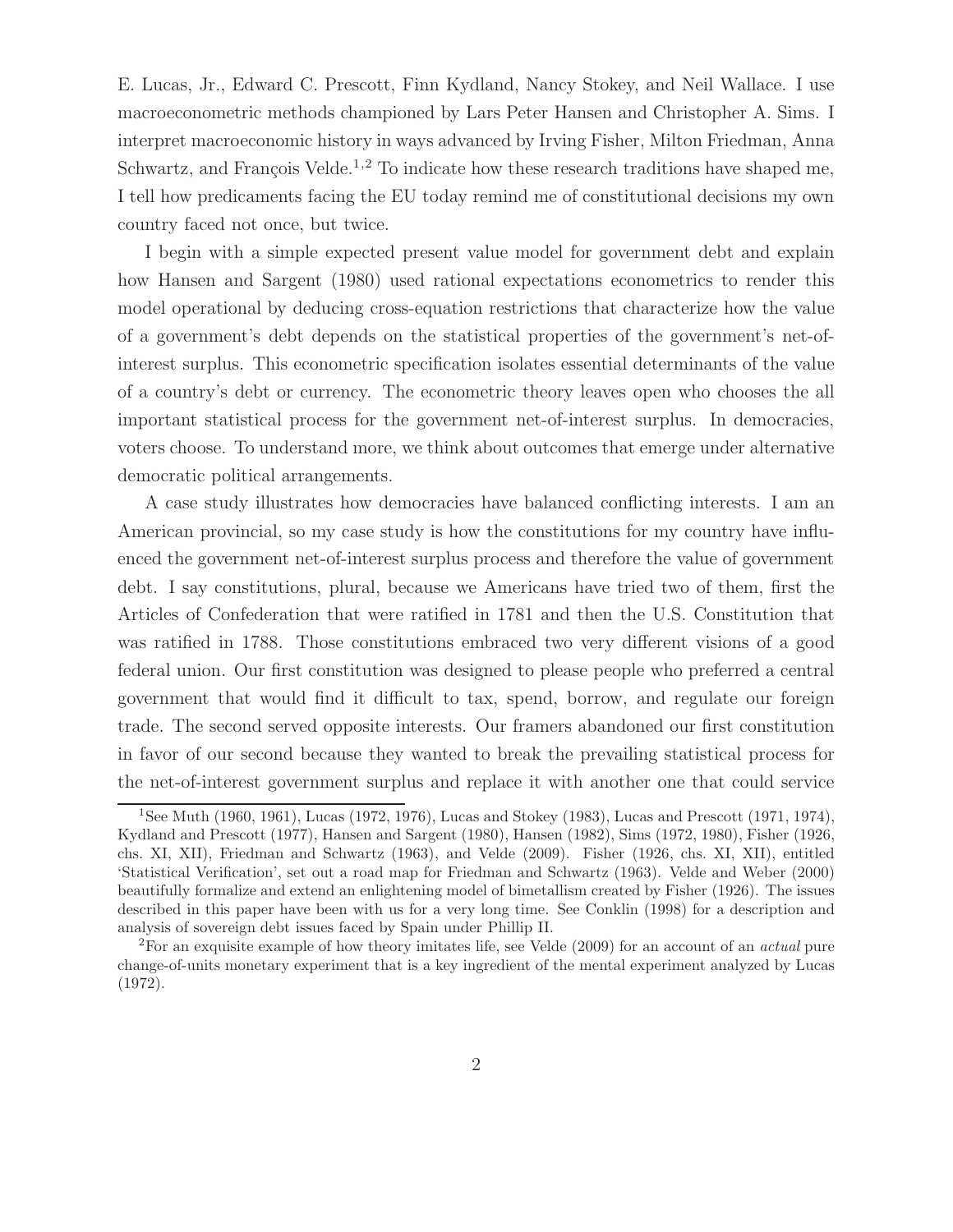a bigger government debt.<sup>3</sup> Exactly how and why they did that is enlightening: starting in 1789, they rearranged fiscal affairs first and then approached monetary arrangements as an afterthought.

The fiscal institutions of the EU today remind me of those in my own country under the Articles of Confederation. The power to tax lies with member states. Unanimous consent by member states is required for many important EU-wide fiscal actions.

Some lessons that I draw from my country's history are these:

- 1. The ability to borrow today depends on expectations about future revenues. Without institutions that provide adequate revenue sources, governments may have neither the current revenue nor the ability, by issuing debt, to pledge future revenues when occasions demanding especially large public expenditures arise. The inability to issue debt comes from the fact that prospective debt holders rationally anticipate that the government will be constrained in its ability to raise enough revenues to service the debt. To provide public goods, even rare ones like surges of defense spending during wars, governments require the flexibility to tap adequate sources of revenue.
- 2. Free-rider problems exist for subordinate governments vis-a-vis a central government. Because there is a classic free rider problem in paying for public goods, subordinate governments, like states in the U.S. or nations in the European Union, cannot be relied on voluntarily to provide revenue to the central government to pay for public goods. Each state has an incentive to refuse, hoping that other states will accept the burden.
- 3. Good reputations can be costly to acquire. In deciding whether or not to pay preexisting debts, governments have strong incentives to default. Their anticipations of default make prospective creditors reluctant to purchase debts in the first place. Governments therefore have incentives to earn reputations that they will pay off their debts in the future. Acquiring such a reputation can be costly because it might well require making apparently unnecessary payments to debts incurred before the current government took office. Compensating such historical debt holders can seem unjust to current tax payers, but it may be necessary for the long run health of a republic.

<sup>3</sup>I use the term 'framers' rather than 'founders' or 'founding fathers' because it is more descriptive of how they thought of themselves, namely, as creators of an institutional framework within which their successors would act.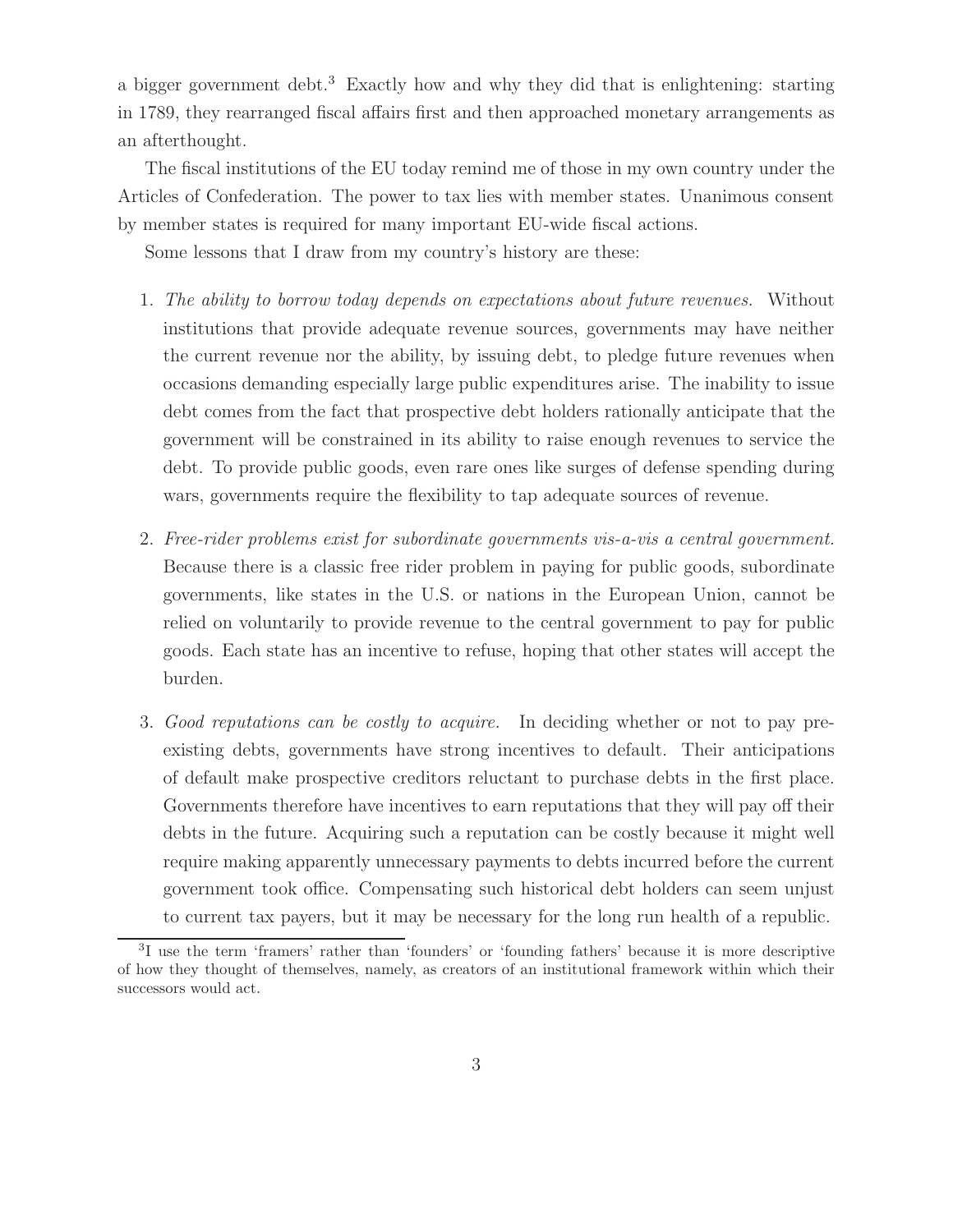- 4. It can help to sustain distinct reputations with different parties. It is challenging for a government simultaneously to sustain distinct reputations with disparate parties. This challenge manifested itself when the U.S. Federal Government struggled to confront British trade restrictions from 1790 to 1812 and in the early 1840's when it wanted its actions to send separate nuanced messages to foreign and domestic creditors as well as various state governments.
- 5. Confused monetary-fiscal coordination creates costly uncertainties. Fiscal and monetary policies are always coordinated and are always sustainable, even though they may be obscure. In the beginning, the United States coordinated them by adopting a commodity standard and restricting states and banks' ability to create fiduciary monies. Other arrangements are possible. You can have a monetary union without having a fiscal union. You may want a fiscal union even though you don't want a monetary union. Obscure coordination arrangements increase uncertainty in markets and among ordinary citizens.

### **2 The math**

A basic theory about how creditors value a government's debt starts with a sequence of one-period budget constraints  $g_t + b_t = T_t + R^{-1}b_{t+1}$ , or

$$
b_t = s_t + R^{-1}b_{t+1}, t \ge 0,
$$

where  $R > 1$  is the gross return on one-period inflation-indexed government debt,  $b_t$  is the stock of one-period pure discount (zero coupon) inflation indexed bonds issued at t−1 and falling due in period t, and  $g_t, T_t, s_t = T_t - g_t$  are government expenditures net of interest payments on the debt, total tax collections, and the government net-of-interest surplus, respectively. Iterate the government budget constraints for  $t \geq 0$  backwards to get

$$
b_t = -R[s_{t-1} + Rs_{t-2} + \cdots + R^{t-1}s_0] + R^t b_0, t \ge 1,
$$

which states that large government *debts* come from accumulating big government *deficits*  $-s_{t-j}, j = 1, \ldots, t$ , as well as rolling over any initial debt  $b_0$ . But to sustain large government debts requires prospects of big government *surpluses* in the future. To appreciate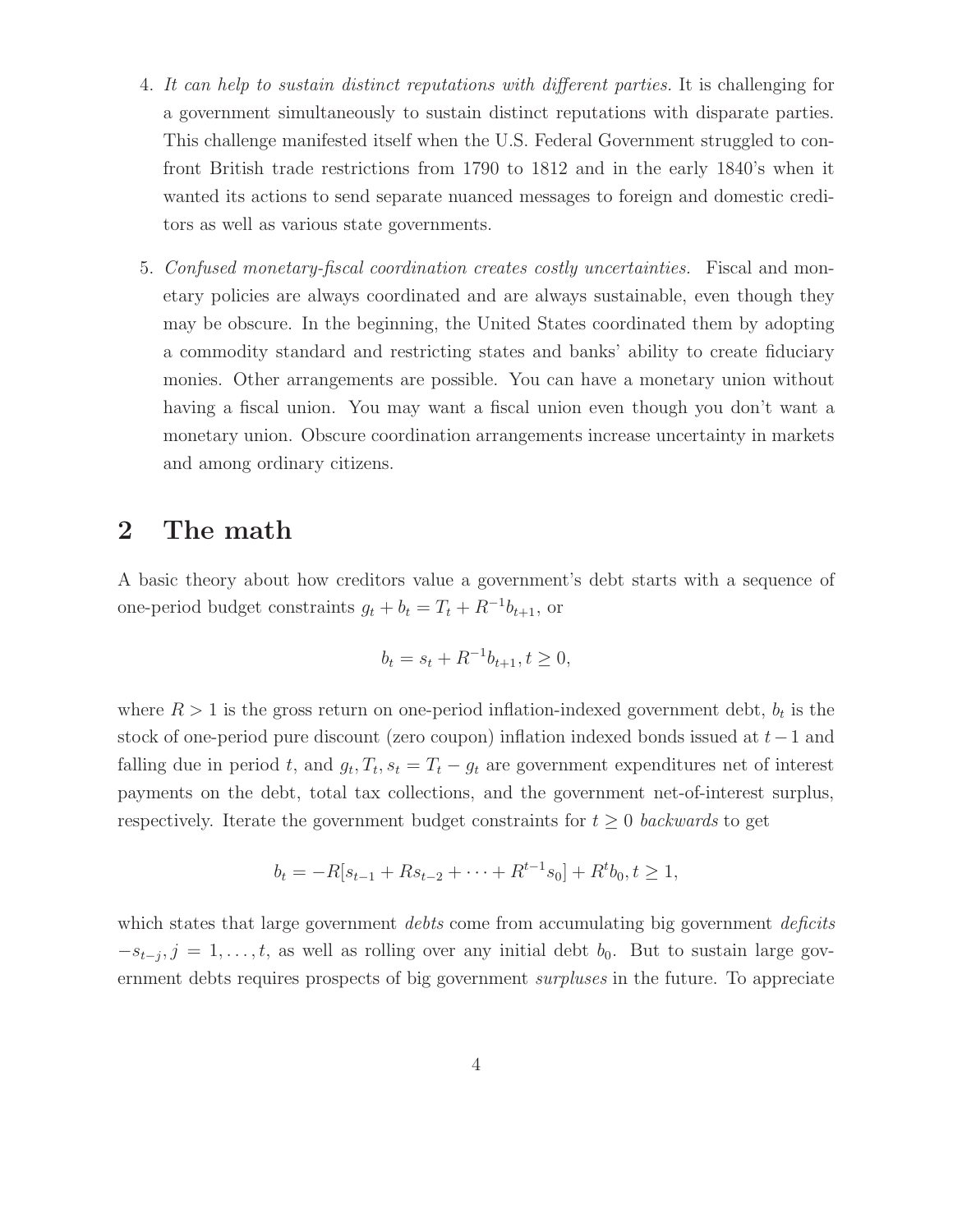this, iterate the budget constraints for  $t \geq 0$  forward to get

$$
b_t = \sum_{j=0}^{\infty} R^{-j} s_{t+j},
$$

which states that the value of government debt equals the discounted present value of current and future government surpluses. Recognizing that future surpluses can be forecast only imperfectly induces us to replace  $s_{t+j}$  with  $E_{t-1}s_{t+j}$ , where  $E_{t-1}(\cdot)$  temporarily denotes the public's forecast based on time  $t - 1$  information known by prospective bond holders at time  $t-1$  to be pertinent for forecasting future surpluses. (Remember that these oneperiod bonds are purchased at time  $t - 1$  and are redeemed at time t, so it is information at time  $t-1$  that is pertinent for valuing the bonds that mature at t.) Then the value of government debt becomes

$$
b_t = \sum_{j=0}^{\infty} R^{-j} E_{t-1} s_{t+j}.
$$
\n(1)

To get practical implications from the bond pricing equation (1) requires a theory about how people forecast the present discounted value of the government surpluses dedicated to servicing its debt. In situations like this, Hansen and Sargent (1980) joined Muth (1960, 1961), Lucas (1972, 1976), and Lucas and Prescott (1971, 1974) in applying the economist's venerable device of modeling decisions as optimization problems.<sup>4</sup> When the decision is to choose a sequence of forecasts, this approach is said to impose *rational expectations*.<sup>5</sup> Evidently, optimal forecasts depend on the statistical properties of the object to be forecast.

Suppose that the actual process for the government surplus is the first component of an  $m \times 1$  vector stochastic process  $y_t$  that is governed by a moving average representation, so that  $s_t = e_s y_t$ , where  $e_s$  is a selection vector and

$$
y_t = \sum_{j=0}^{\infty} C_j w_{t-j},\tag{2}
$$

where  $\{w_t\}$  is an *m*-dimensional martingale difference sequence and the information set

<sup>4</sup>Also see Sargent (1971, 1977, 1979).

<sup>&</sup>lt;sup>5</sup>The papers by Muth (1960, 1961) detonated this approach. Situations in which those people who most influence prices forecast optimally can themselves be the outcomes either of long experiences from individuals' statistical learning processes (see Bray and Kreps (1987) and Marcet and Sargent (1989)) or else a competitive process that somehow encourages the survival of the fittest (Blume and Easley (2006)). See Sargent (2008) for implications for macroeconomics.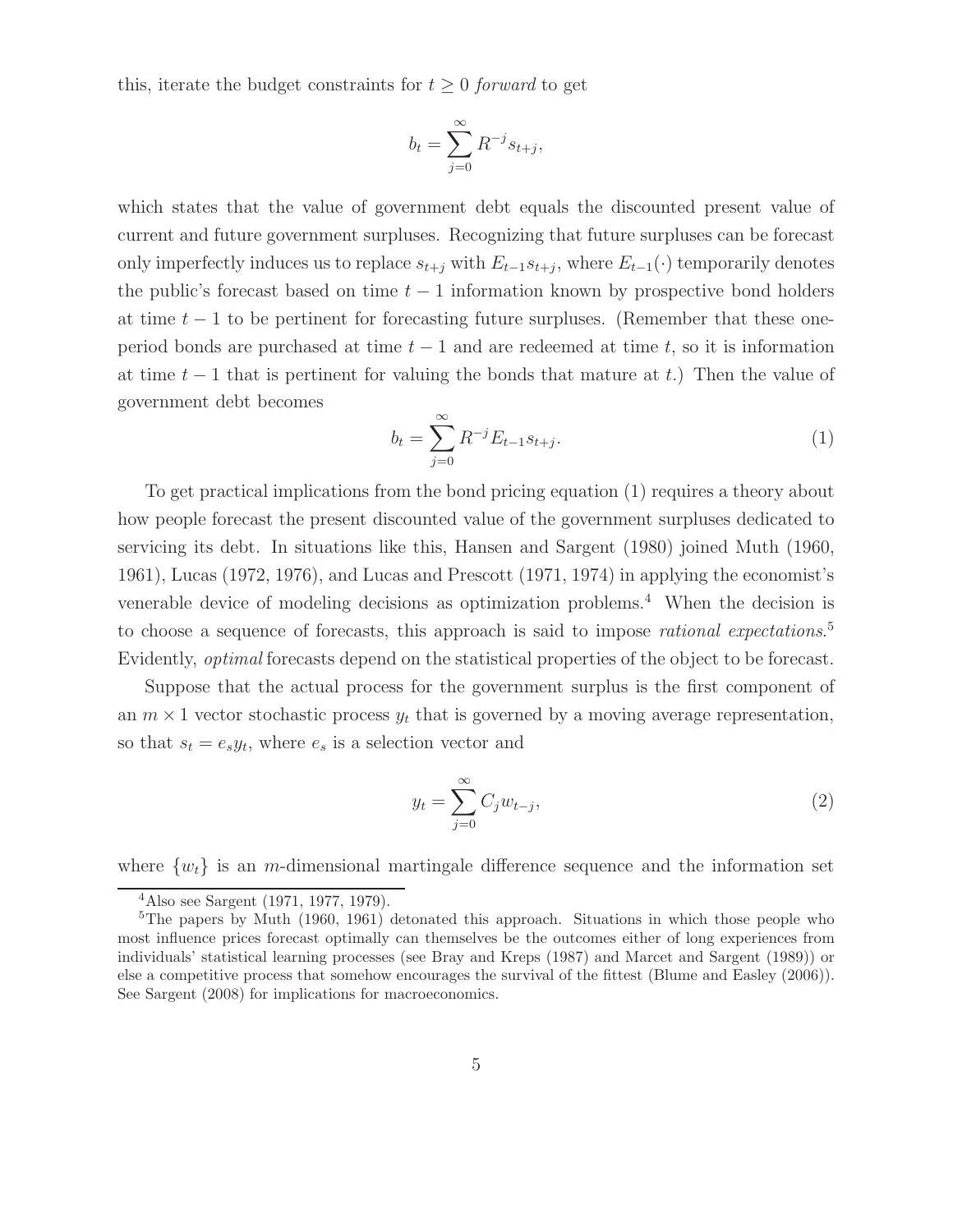$J_t$  known to prospective bond holders at t is generated by  $w_t, w_{t-1}, \ldots$ . Assume that  $Ew_t w'_t = I$ . Here  $w_t$  constitutes 'news' that arrives at time t. Following Hansen et al. (1991), it is convenient to write the first equation of (2) as

$$
s_t = \sum_{j=0}^{\infty} \sigma_j w_{t-j} = \sigma(L) w_t,
$$
\n(3)

where L is the lag operator meaning  $L^j w_t = w_{t-j}$  and  $\sigma(L) = \sum_{j=0}^{\infty} \sigma_j L^j$ . Assume that the spectral density matrix  $S_y(\omega) = C(e^{-i\omega})C(e^{i\omega})^T$  has full rank m for almost all  $\omega \in (-\pi, \pi]$ , a condition that is equivalent with y being stochastically nonsingular.<sup>6</sup>

It is revealing and convenient to compute the value of bonds under rational expectations in two steps by applying an argument that invokes the law of iterated expectations. First, temporarily give bond purchasers 'too much' information by replacing the subjective expectation  $E_{t-1}(s_{t+j}) \equiv E(s_{t+j} | J_{t-1})$  in equation (1) with  $E(s_{t+j} | J_t)$ , the mathematical expectation of  $s_{t+j}$  conditional on the history of shocks  $w_t, w_{t-1}, \ldots$  in equation (2). Under this expanded information assumption, Hansen and Sargent (1980) showed in another context that<sup>7</sup>

$$
b_t = \sum_{j=0}^{\infty} \kappa_j w_{t-j},\tag{4}
$$

or

$$
b_t = \kappa(L) w_t,
$$

where

$$
\kappa(z) = \frac{z\sigma(z) - R^{-1}\sigma(R^{-1})}{z - R^{-1}},
$$
\n(5)

where z is a scalar complex variable and  $\kappa(z)$  is the z-transform of the  $\{\kappa_i\}$  sequence.<sup>8</sup> Next, to condition down to the information set  $w_{t-1}, w_{t-2}, \ldots$  actually available to prospective bond holders at time t−1 when they purchase the bonds, we follow Hansen et al. (1991) who establish that the requirement that  $b_t$  be measurable with respect to time  $t-1$  information

<sup>&</sup>lt;sup>6</sup>Stochastic nonsingularity means that no component of y can be expressed exactly as a linear combination of past, present, and future values of other components of y.

<sup>7</sup>Hansen et al. (1991) extend this formula to handle the interesting case in which the first difference of  $s_t$  is a linear combination of a stationary vector process  $y_t$  like (2). See Hansen (2011) and Hansen and Sargent (2013) for further generalizations.

<sup>&</sup>lt;sup>8</sup>The numerator of  $\kappa(z)$  is designed to contain a zero that cancels the pole at  $R^{-1}$ , i.e., the zero in the denominator at  $R^{-1}$ . This makes the Taylor series and Laurent series expansions of  $\kappa(z)$  coincide.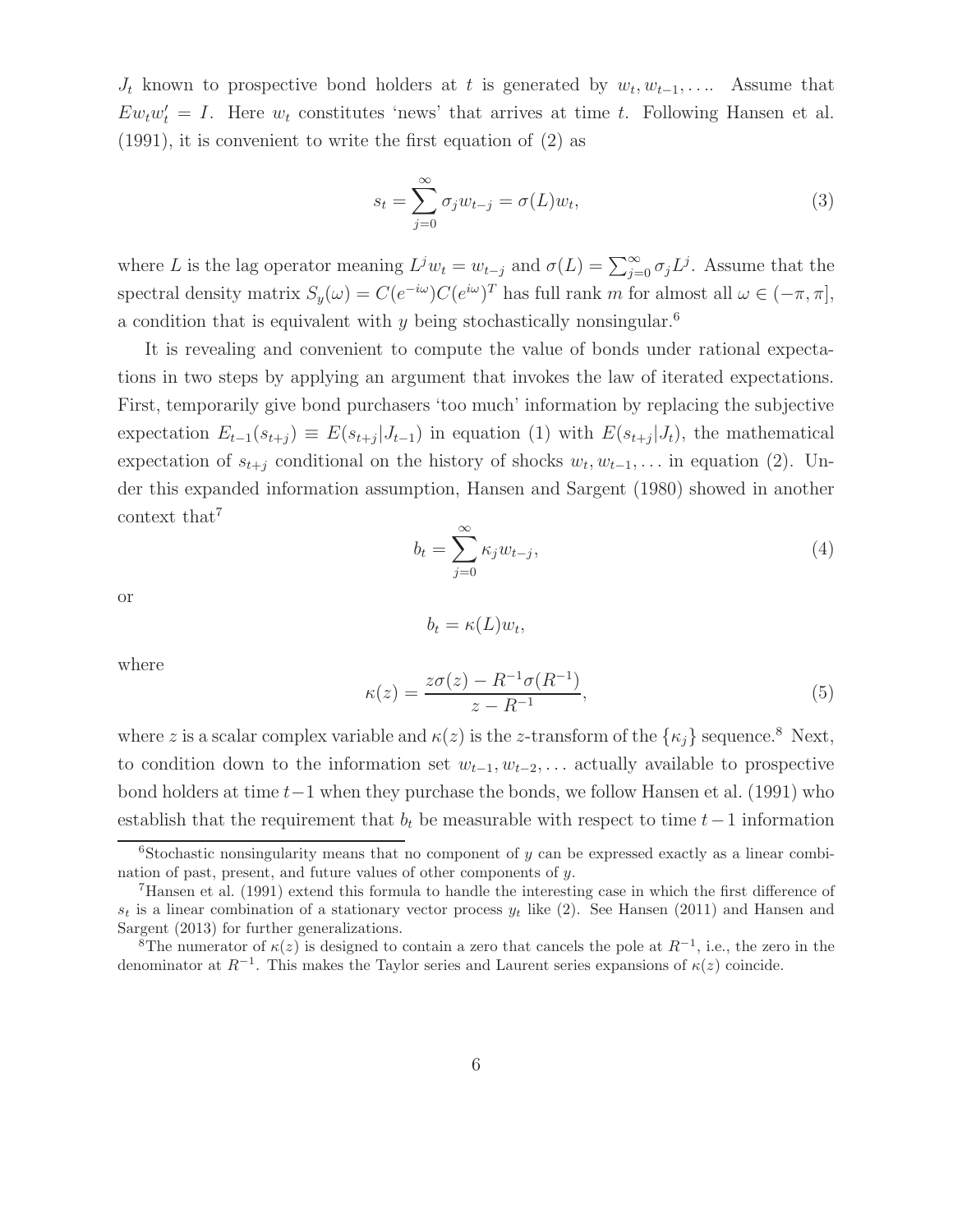$J_{t-1}$  information implies that  $\kappa_j = \kappa(0) = 0$ , which in light of equation (5) requires that<sup>9</sup>

$$
\sigma(R^{-1}) = 0.\tag{6}
$$

Equation (6) has a natural economic interpretation: it states that the present value of the moving average coefficients for the net-of-interest surplus must equal zero. This condition renders the value of the debt maturing at t measurable with respect to  $J_{t-1}$ .

Equations  $(2), (3), (4), (5),$  and  $(6)$  encode cross-equation restrictions that are hallmarks of rational expectations econometrics: the coefficients  $\kappa_i$  that tells the response of debt  $b_t$ to past shocks  $w_{t-j}$  are nonlinear functions of the discount factor  $R^{-1}$  and the coefficients  $\sigma_j$  in the moving average representation for the net-of-interest surplus  $s_t$ .<sup>10</sup>

Equations  $(2)$ ,  $(3)$ ,  $(4)$ ,  $(5)$ , and  $(6)$  illustrate much of the logical structure and empirical power of rational expectations econometrics:<sup>11</sup>

- Current and lagged values of every component of the shock vector  $w_t$  that impinges on future surpluses  $s_{t+j}$  appear in the debt valuation equation (4).
- The shock response coefficients  $\kappa_i$  in equation (4) for the value of the debt would change if government policy were permanently to alter the  $\sigma_j$ 's in (3) that characterize the stochastic process for the government surplus. This technical finding is the core of the critique of pre-rational expectations econometric evaluation procedures forcefully stated by Lucas (1976). Section 3 below argues that George Washington and Alexander Hamilton somehow anticipated this finding. They knew that to increase the value of U.S. government debt they would have to break the stochastic process (3) for  $\{s_t\}$  that had prevailed in the U.S. in the 1780s.
- The same basic theory applies when there are prospects for default. For example, each period, suppose that there is a probability  $\pi \in (0, 1)$  that the government will write off a fraction  $\phi \in (0, 1)$  of its debt.<sup>12</sup> Let  $\tilde{R}^{-1}$  be the discount factor applying to default-free debt. Then a 'certainty equivalent' discount factor  $R^{-1}$  that compensates

<sup>9</sup>Related measurability requirements play a key role in Aiyagari et al. (2002).

<sup>10</sup>See Sargent (1981) for more the role of those cross-equation restrictions in other contexts.

<sup>&</sup>lt;sup>11</sup>This is the theme of the papers in the volume about rational expectations econometrics edited by Lucas and Sargent (1981), especially the introductory essay. Hansen (1982) and Hansen and Sargent (1991) extended and refined rational expectations econometrics.

<sup>&</sup>lt;sup>12</sup>I assume that  $\phi$  and  $\pi$  are constant and do not depend on the stochastic process for the net-of-interest surplus s*t*.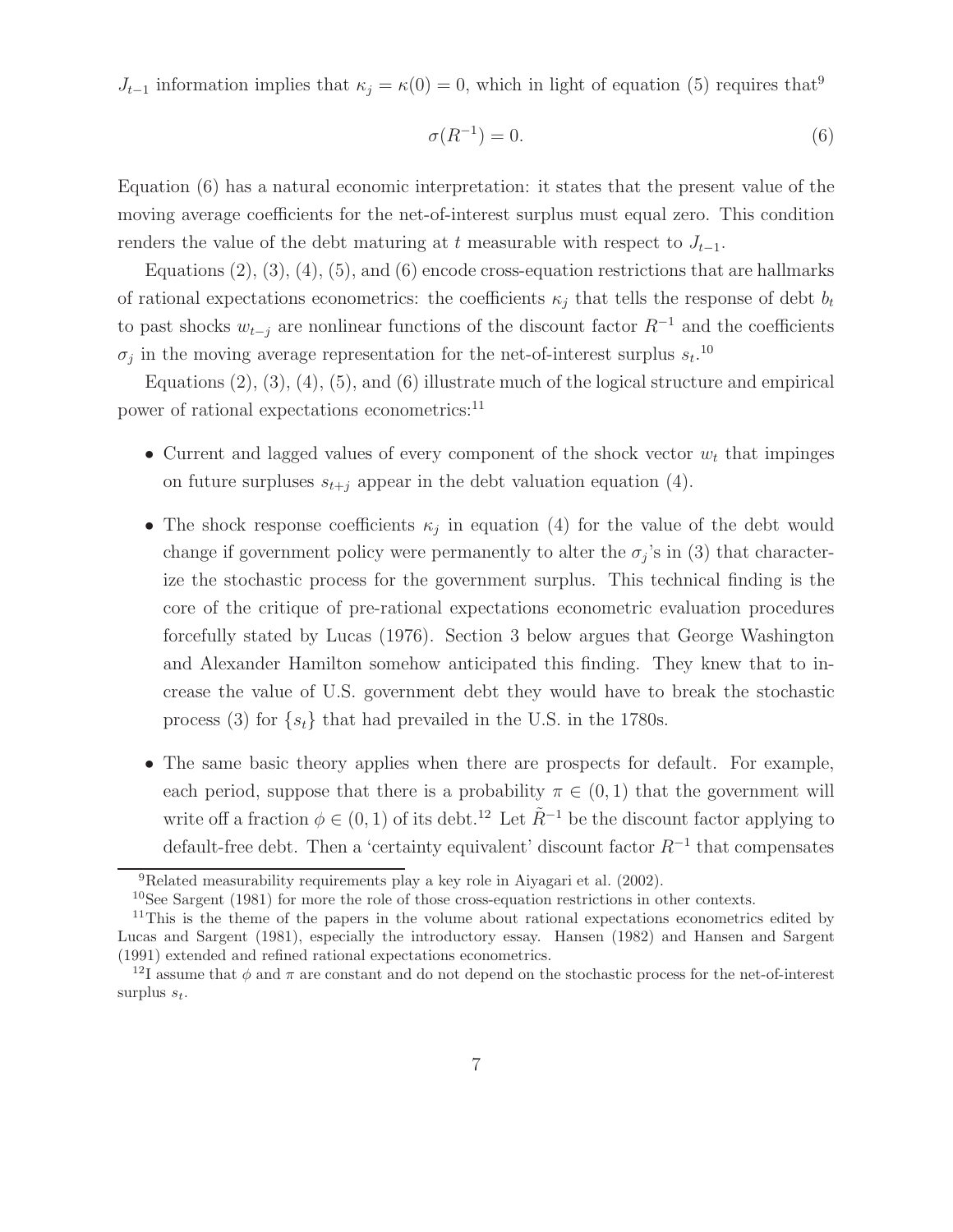a risk-neutral creditor for holding default-prone debt is

$$
R^{-1} = \tilde{R}^{-1} \left[ (1 - \pi) + \pi (1 - \phi) \right]. \tag{7}
$$

With this adjustment to the discount factor, the preceding theory applies. Bigger haircuts  $\phi$  and higher probabilities of default  $\pi$  lower the discount factor  $R^{-1}$  and thereby reduce the value of the debt. $^{13}$ 

- Hansen et al. (2007) opened the way to extending the theory to incorporate variable discount factors that can absorb some of effects of the news shocks  $w_t$ .
- Important technicalities impede linking our theory to vector autoregressions. Shocks in vector autoregressions for  $y_t$  must be in the Hilbert space spanned by  $y_t, y_{t-1}, \ldots$ (see Sims (1980)). These so-called 'fundamental' shocks emerge from constructing a Wold moving average representation for  $y_t$  as the limit of what amounts to a sequence of finite order vector autoregressions as the lag length is driven to  $+\infty$ . Hansen et al. (1991) show that the internal logic of the present value equation (1) and the associated restriction  $\sigma(R^{-1}) = 0$  imply that the moving average (2) is not a Wold representation because the shocks  $w_t, w_{t-1}, \ldots$  span a larger space than the linear space spanned by  $y_t, y_{t-1}, \ldots$ , and so the  $w_t$  shocks are not what would be recovered by running a vector autoregression. Hansen et al. (1991) discuss substantial implications of this fact for extracting econometrically testable implications from the theory.<sup>14</sup>

#### **2.1 Need for more economic theory?**

This piece of economics-plus-statistical forecasting theory forms the essence of the pricing model used by prospective buyers and sellers of government debt.<sup>15</sup> For the purposes of those market traders, it is enough to have a good fitting statistical model of the stochastic process (3) governing the government surplus.

<sup>13</sup>Arellano (2008) used related ideas to model sovereign risk.

<sup>&</sup>lt;sup>14</sup>Thus, there is a subtle relationship between the present value theory described in this section and causality in the sense of Granger (1969) and Sims (1972).

 $15$ It is highly simplified relative to papers that embody standard practice today. In particular, the assumption that the interest rate is risk-free and constant is a big oversimplification. See Lucas (1978), Harrison and Kreps (1979), Hansen and Singleton (1983), Hansen and Richard (1987), Eaton and Gersovitz (1981), Arellano (2008), and Hansen and Jagannathan (1991) and references that they cite and that cite them for extensions of the basic model that relax that assumption about the interest rate.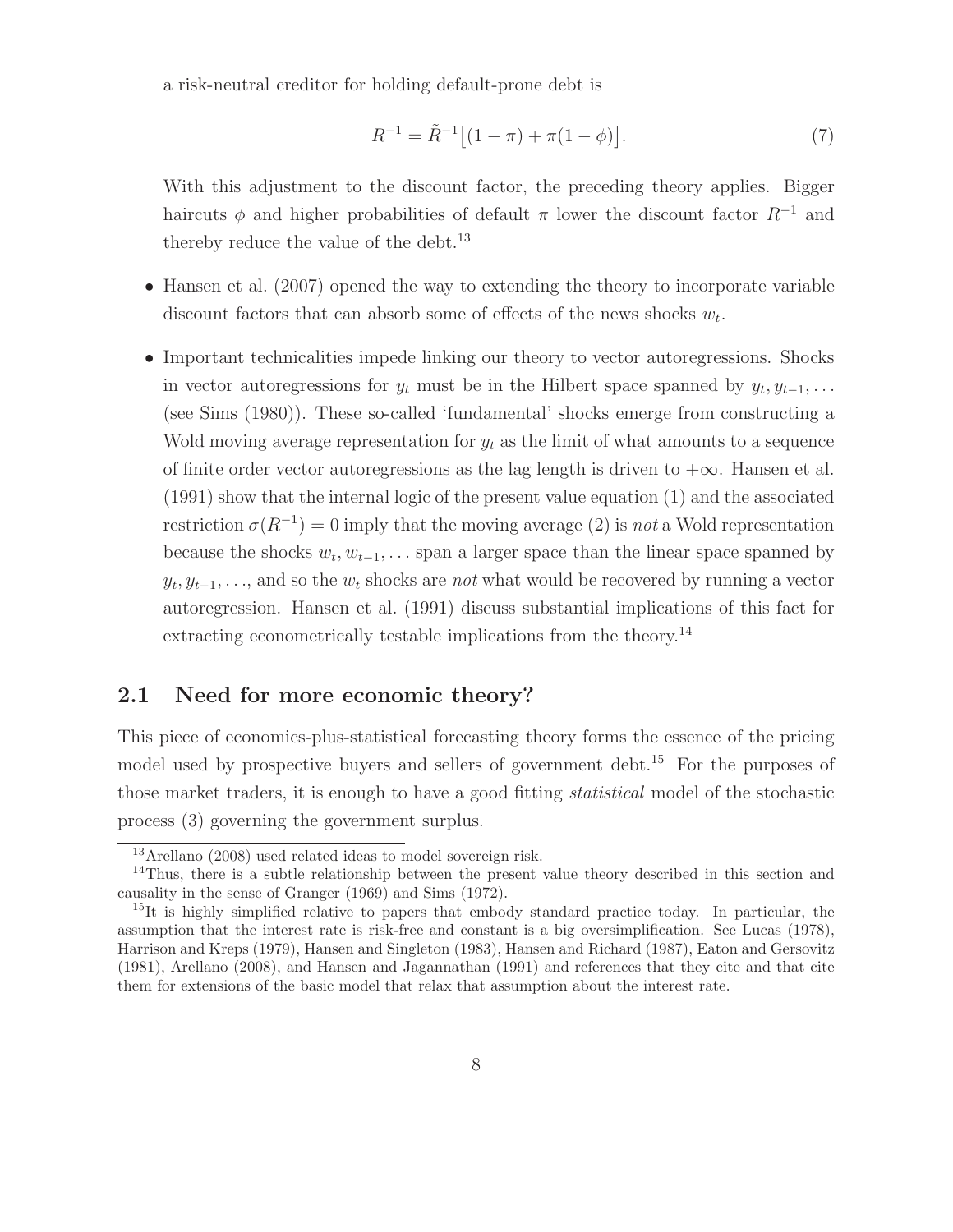But for other purposes, a statistical model alone is inadequate. The model formed by equations  $(2)$ ,  $(3)$ ,  $(4)$ ,  $(5)$ , and  $(6)$  is superficial because the government surplus process  $\{s_t\}$  is itself the *outcome* of a political decision process.<sup>16</sup> The model summarizes but does not purport to *explain* the statistical properties of the surplus process  $(2)-(3)$  in terms of the balance of conflicting interests that actually created it.

Economic theory goes deeper by analyzing contending economic and political forces that actually produce a statistical regime. In economic theory, an economic agent is a constrained optimization problem. A model consists of a collection of constrained optimization problems. Theories of general equilibrium, games, and macroeconomics acquire power by deploying an equilibrium concept whose role is to organize disparate choice problems by casting them within a coherent environment.<sup>17</sup> In the presence of one or more large player – governments in our case – decisions of some agents typically impinge on the constraint sets of others, and therefore on their incentives to take subsequent decisions. In such cases, the statistical process that represents an equilibrium outcome emerges jointly with the agents' beliefs about what would happen in situations that they never face. Beliefs about those events have important influences on outcomes that do happen.<sup>18</sup> Chari and Kehoe (1990), Stokey (1991), and Bassetto (2005) have explored and applied notions of equilibrium appropriate to situations where a large government interacts with many atomistic private agents.

I won't formally use such a single model in the rest of this paper. But broad insights from this class of models shape virtually everything I see in the fiscal and monetary history of my country.

### **2.2 A humbling message?**

Macro models use the standard equilibrium concept to produce statistical processes for things like the government surplus as outcomes. This is a powerful method for 'explaining' objects like  $\{s_t\}$ . But the equilibrium concept can disable someone who proposes to improve outcomes. Why? Because the equilibrium already contains the best responses of all decision

<sup>16</sup>I intend the adjective 'superficial' to be descriptive, not critical.

<sup>&</sup>lt;sup>17</sup>Kreps (1997) describes common features of the equilibrium concepts used in theories of games and general equilibrium. To understand the empirical observations in the U.S. case study presented later in this paper might require going beyond this equilibrium concept to incorporate improvisation and adaptation in new ways that Kreps indicates at the end of his paper.

<sup>&</sup>lt;sup>18</sup>Fudenberg and Levine (1993) and Sargent (2008) and the references there describe and apply the notion of self-confirming equilibrium, a type of rational expectations equilibrium in which possibly erroneous beliefs about events that don't happen in equilibrium still have big effects on observed equilibrium outcomes.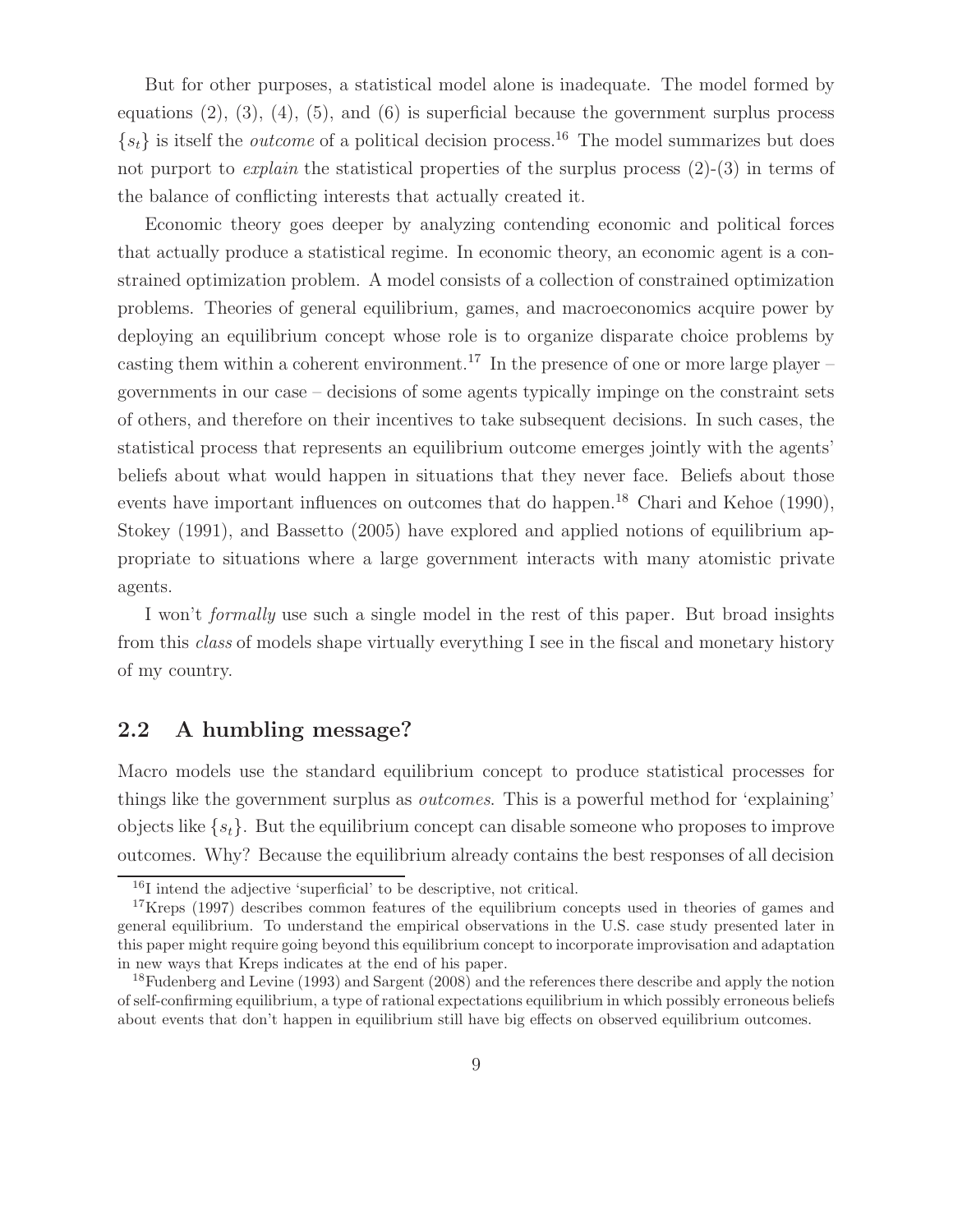makers, including any government agents who inhabit the model.<sup>19</sup> Assuming that an equilibrium that explained the historical data can also be expected to 'work' in the future puts a model builder in the position of not being able to recommend changes in policy precisely because he has understood the forces that have led policy makers to do what they do. The model builder's way of understanding them is to say that they were optimizing. And giving advice would imply that he thinks that they weren't optimizing or weren't well informed. $20,21$ 

#### **2.3 Modeling reforms**

By an environment, economic theorists mean a list of agents, a specification of actions available to every agent, a timing protocol telling who acts when, and an information flow telling what is known, and when and by whom it is known. Some changes in an environment can amount to changes in institutions, e.g., reassigning particular decisions to an independent central bank or assigning particular taxes exclusively to states or exclusively to a central government within a federal system. Our concept of equilibrium ties our hands by telling us that if we want to change outcomes, like the government surplus process mentioned above, then we have to reform institutions, which can mean agreeing on a new constitution. This is subversive. Nevertheless, that is what economic theory teaches. Somehow, George Washington and Alexander Hamilton appreciated this lesson long before the economic theory was formalized. That is why they led our second political revolution, the one against the Articles of Confederation, not the original one against Britain. They redesigned American institutions partly because they did not like the (equilibrium)  $\{s_t\}$ process and the implied value of government debt that the old regime had promised.

 $19$ Goethe said it this way: 'So divinely is the world organized that every one of us, in our place and time, is in balance with everything else."

 $20$ The issue of whether equilibrium models are normative or positive was raised at a general level by Sargent and Wallace (1976) and more specifically in the context of interpreting vector autoregressions by Sargent (1984).

<sup>&</sup>lt;sup>21</sup>The only time I saw Milton Friedman speechless was at a dinner party at Stanford in the mid 1980s. His close friend George Stigler trapped Friedman by asking him two questions. First, Stigler asked whether Friedman consulted for private businesses. Friedman said no, that because businessmen had more information and had already optimized, he had nothing useful to tell them. Then Stigler said, "Well that makes sense to me Milton, but then why are you always telling governments what to do?"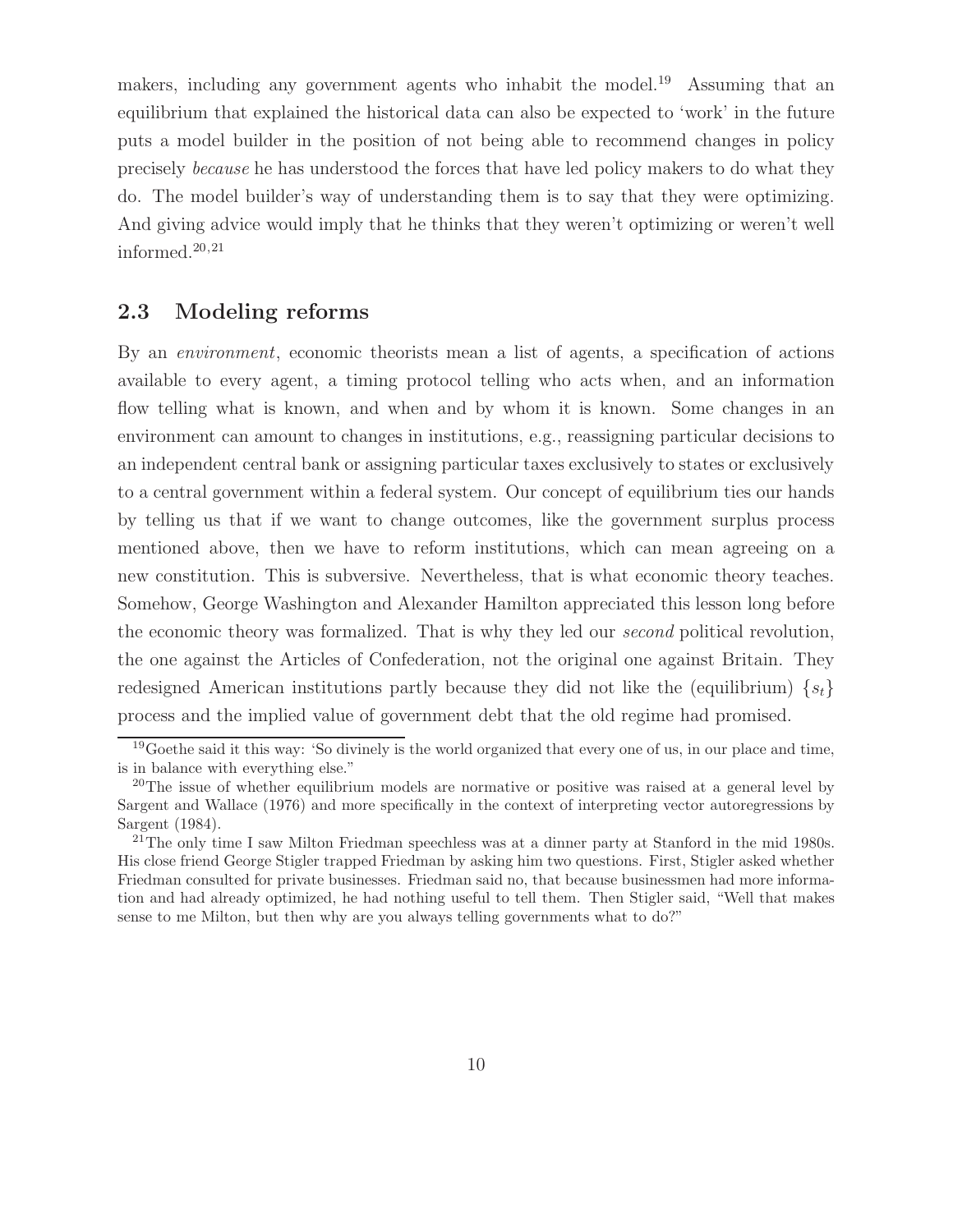# **3 The United States**

Acknowledging that I lack anything approaching a complete model, but highly prejudiced by a class of equilibrium models, I now pursue an informal pattern recognition exercise to organize historical events that occurred in my own country and that remind me of choices being faced now as Europe struggles to manage a common currency.<sup>22</sup> I see the authors of our constitution in 1787 and the architects of our federal government's institutions and policies in 1790-1792 to be wrestling with the implications of the government budget constraint (1), an equation that preoccupies both the U.S. and some European states today.<sup>23</sup>

#### **3.1 Victorious but in default**

The United States emerged from our war for independence in 1783 with big debts and a constitution that disabled our central government. The Articles of Confederation established a Continental Congress and an executive weak beyond the sweetest dreams of a contemporary American advocate of small government. The Articles worked as intended to restrain the central government from taxing and spending. That outcome served the interests of some U.S. citizens, but not of others. It was not good for the Continental Congress's creditors. The Continental Congress lacked powers adequate to service its substantial foreign and domestic debts. To levy taxes, the central government required unanimous consent of the 13 sovereign states.<sup>24</sup> To finance the war, the Continental Congress had printed IOU's in the forms of non-interest bearing paper money ('bills of credit') as well as interest bearing debt.<sup>25</sup> So had each of the thirteen states. After the war, the states could levy taxes to service at least parts of their interest bearing debts.<sup>26</sup> The central government

<sup>22</sup>Maybe it is a pattern *imposition* exercise. I did not select facts out of the blue. You can't get anywhere accepting a complete 'democracy of facts', as Borges (1962) illustrated in his story about Funes the Memorius, who refused to impose patterns because he wanted to account for everything. My exercise amounts to pattern recognition with strong preconceptions. Prejudices help because data are limited.

<sup>&</sup>lt;sup>23</sup>The remainder of this paper relies on empirical evidence assembled for Hall and Sargent (under construction).

<sup>&</sup>lt;sup>24</sup>Cournot (1897, ch. 9) constructed a model of a monopolist that buys complementary inputs from n monopolists. That model can be reinterpreted to explain how decision making by consensus can lead to very inferior outcomes.

<sup>&</sup>lt;sup>25</sup>Bills of credit were small denomination circulating paper notes. They were not legal tender. Before the revolution, American colonies had issued paper notes declared to be legal tender, but the British government had prohibited them from being legal tender in an act of 1764.

 $^{26}$ See Wood (2009) for an account of differing states' debt positions and how this fed into the politics. Also see Elkins and McKitrick (1993) for a comprehensive account of the political struggles associated with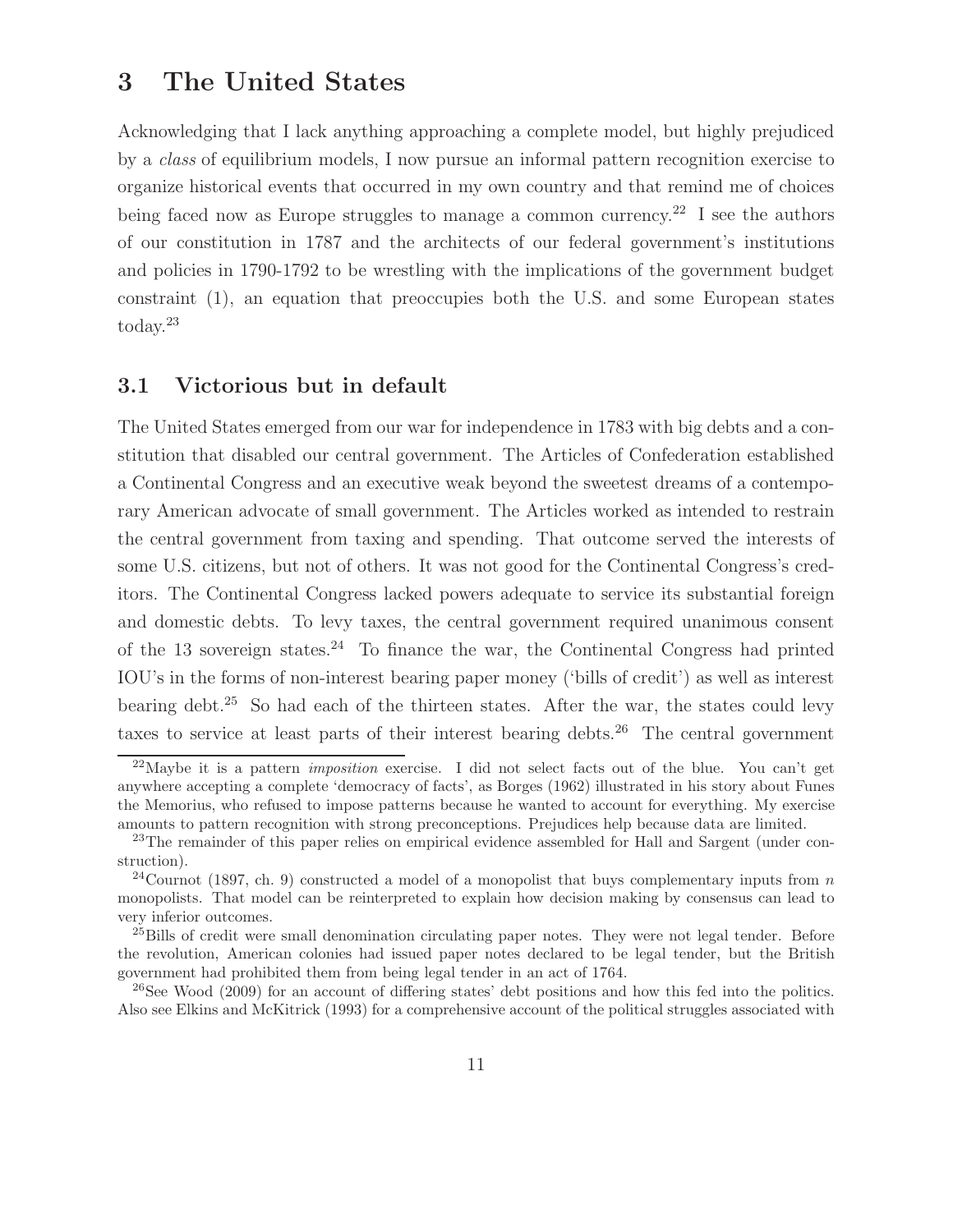could not. It regularly pleaded for contributions from the states, with at most limited success.<sup>27</sup> An outcome was that Continental IOUs traded at deep discounts and so did IOUs of many states. Paper currencies depreciated markedly.<sup>28</sup> Deprived of tax revenues, the Continental Congress tried to roll over its maturing debt and to pay interest falling due by borrowing more.<sup>29</sup> This became increasingly difficult as the 1780s unfolded. Ultimately, the Continental Congress stopped paying its creditors and watched interest payments in arrears grow in the form of new IOU's called indents. Authority to levy tariffs, the most remunerative potential source of tax revenues, resided in the states. In 1781 and 1783, the Continental Congress asked the 13 states to ratify amendments to the Articles of Confederation that would have allowed it to impose a Continental import duty whose proceeds were to be devoted entirely to servicing the Continental debt. Each time, twelve states approved, but one state did not (Rhode Island the first time, New York the second), killing the amendments.<sup>30</sup>

#### **3.2 Trade policies**

In the 1780s under the Articles of Confederation, the U.S. had 13 tariff policies and 13 trade policies. The states' main trading partner, Great Britain, discriminated against American shipping and American goods. Britain had done less of that before the revolution, but a foreseeable consequence of our victory in the American revolution was that the 13 American states would be excluded from the British imperial trading system. Occasionally individual American states sought to retaliate against British discrimination, but their efforts were always undermined by neighboring states.<sup>31</sup> The British could play one U.S. state against another.

creating and running U.S. institutions during the Washington administration.

<sup>&</sup>lt;sup>27</sup>Mailath and Postlewaite (1990) and Chari and Jones (2000) explain why decentralized systems with voluntary participation cannot be relied upon to provide public goods.

<sup>&</sup>lt;sup>28</sup>The Continental currency eventually declined to  $1/40$  or  $1/100$  of its initial value, but that inflation in the paper currency is not revealed by aggregate price indexes. David and Solar (1977) report an authoritative price index for the U.S. during this period. An interesting thing about their series (David and Solar (1977, p. 17)) is that because the unit of account was in specie, the depreciation of the paper Continental currency does not show up. It is an interesting contrast that during the U.S. civil war, the paper greenback displaced specie as the unit of account in most states that remained in the Union. California and Oregon were exceptions. Their courts refused to enforce the federal legal tender law and they stayed on a specie standard.

 $29$ This ignites the dynamics that underlie the unpleasant arithmetic of Sargent and Wallace (1981). <sup>30</sup>See McDonald (1985, pp.170-171).

 $31$ See Irwin (2009) for the history and Cournot (1897, ch. 9) for the theory.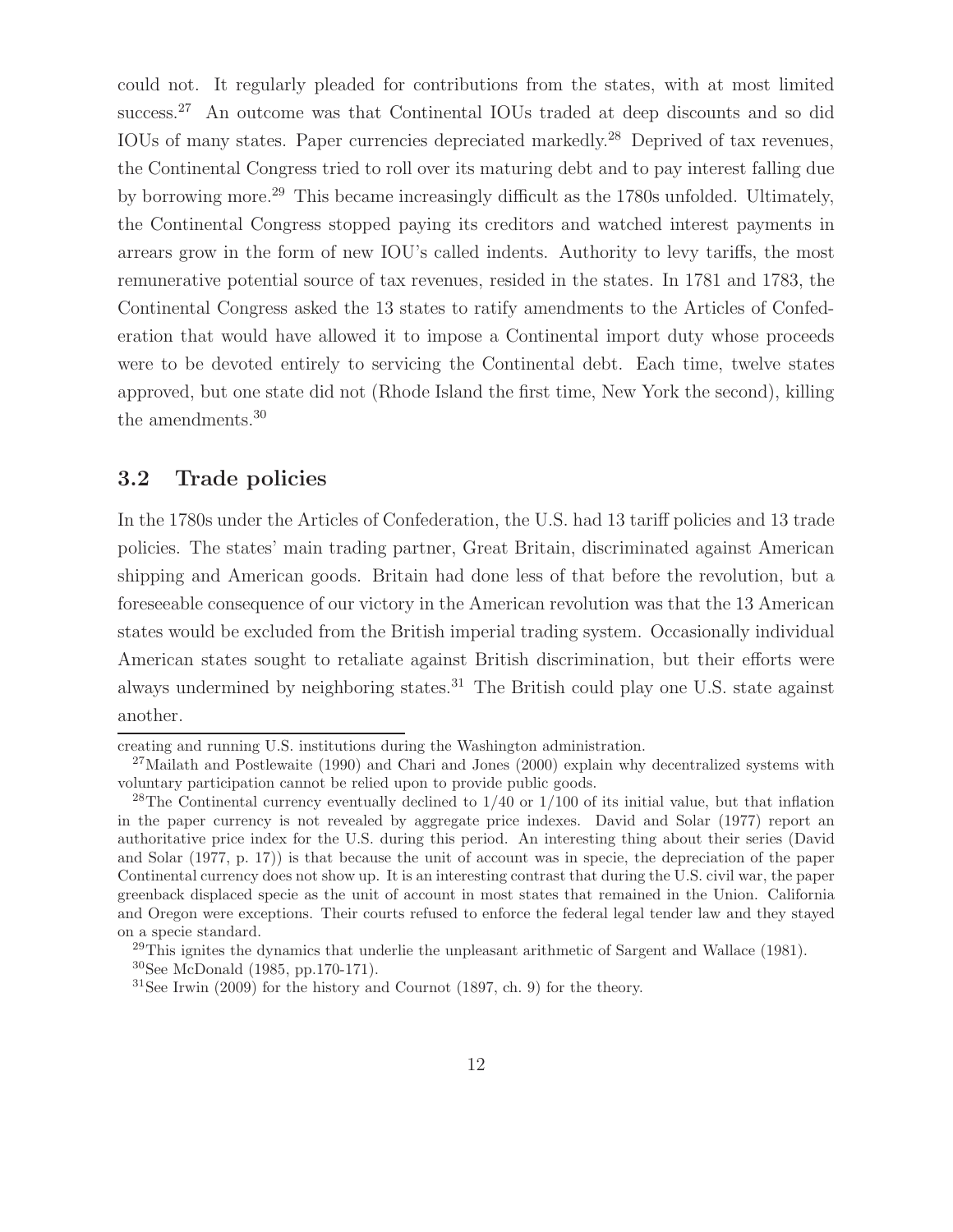#### **3.3 Crisis and a second revolution**

Milton Friedman said that countries confront problems only after they have become crises. In the 1780s, the huge interest bearing debts and currencies that had been issued to finance the war set the stage for a prolonged fiscal crisis from the point of view of the government's creditors, if not its tax payers. Measured at par (but not at the deeply discounted values then prevailing in the market), the ratio of Continental plus state debt to GDP stood at about 40%, a massive debt at a time when the government could raise at most only a small percentage of GDP in taxes. About 2/3 of this debt had been incurred by the Continental Congress, the rest by the  $13$  states.<sup>32</sup> Sometimes *fiscal* crises have provoked political revolutions that renegotiate past promises and resettle accounts among tax payers and government creditors as they did in France in 1789 and the United States in 1787- 1788.<sup>33</sup>

### **4 Restructuring fiscal institutions**

To rearrange powers and incentives, our founding fathers scrapped our original constitution, the Articles of Confederation, and wrote an entirely new one better designed to protect U.S. government creditors.<sup>34</sup> The U.S. constitution realigned incentives and authorities that (a) let the central government devote enough tax revenues to service debts that both the Continental Congress and the states had issued to pay for the war, and (b) gave the central government exclusive authority to tax and regulate U.S. international trade. That gave the federal government the tools to implement a national trade policy that could provide incentives to deter British discrimination against U.S. citizens.

In the early days of our republic, the government budget constraint linked our debt service capacity very closely to our trade policy. That tariffs were the main source of federal revenues confronted the country with a choice that framed U.S. politics from 1789 to 1815. Britain was our main potential trading partner. Raising revenues to fund U.S. debt required sizeable and reliable trade volumes with Britain, even if that meant restraining U.S. reactions to British discrimination against our goods and our ships. But because they

<sup>&</sup>lt;sup>32</sup>Hamilton (1790) estimated that at the beginning of 1790, the total debt at par stood at 79 million dollars, of which 25 million was owed by the states, and 12 million was owed to foreigners.

<sup>&</sup>lt;sup>33</sup>Sargent and Velde (1995) see the French Revolution through the lens of the government budget constraint.

<sup>&</sup>lt;sup>34</sup>I accept that there is a grain of truth in a controversial interpretation of our framers' motives authored by Beard (1913).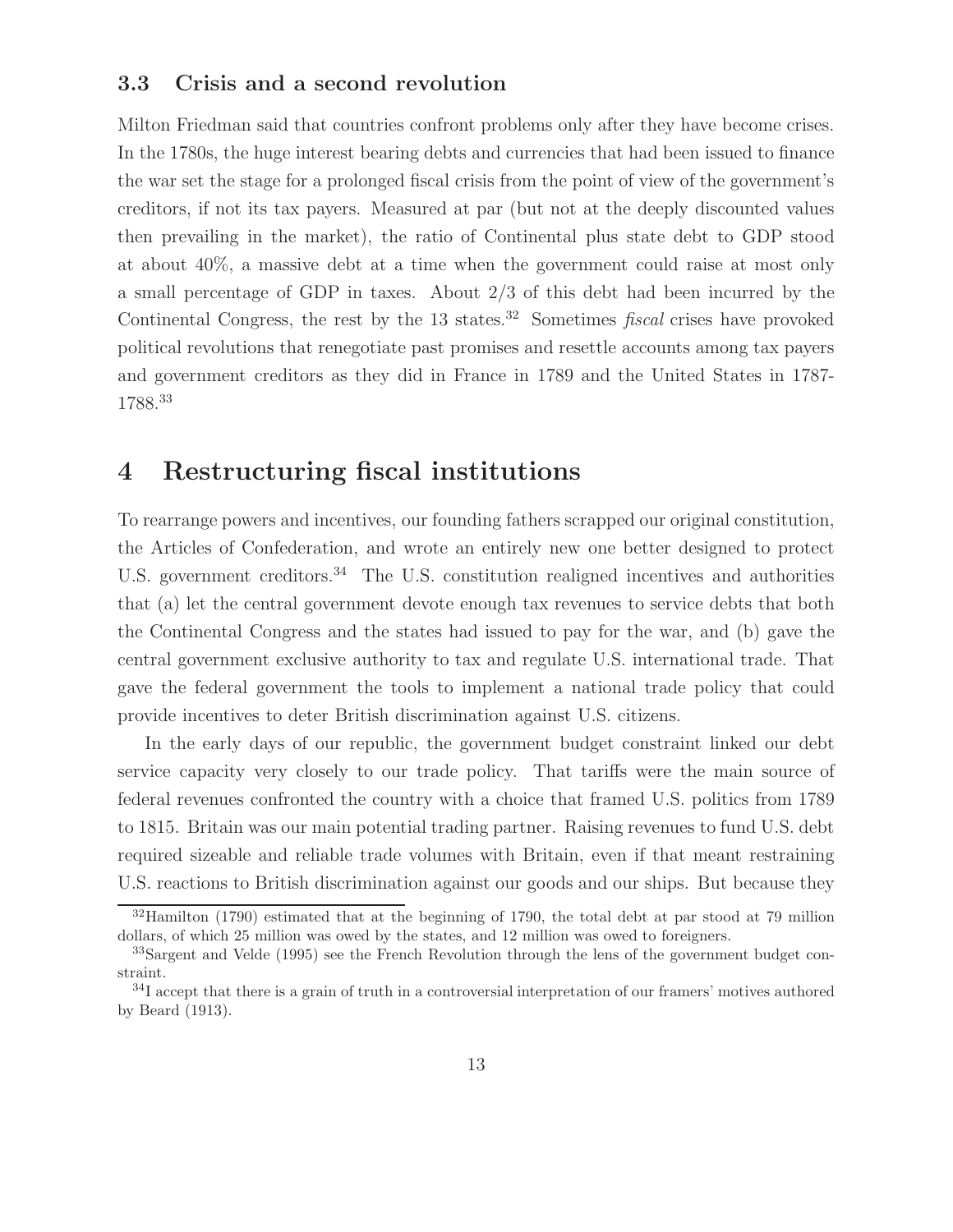put a high priority on faithfully servicing our government's debt and thereby earning the U.S. a reputation for paying its bills, Washington and Hamilton and the Federalists made preserving a difficult peace with Britain a cornerstone of their policy. So they refrained from retaliating against British trade restrictions. Later, because they wanted to retaliate against British trade restrictions, Jefferson and Madison and the Republicans were willing to imperil trade volumes with Britain and to sacrifice federal tariff revenues. They were willing to do that even if it affected U.S. creditors adversely. Irwin (2009) describes how choices about these tradeoffs can explain political outcomes in the U.S. both in the 1790s when the Federalists protected peace and trade and also after 1805 when the Republicans jeopardized trade and peace first with an Embargo and then with another war against Britain.<sup>35</sup>

### **4.1 The order of fiscal and monetary reorganizations**

Hamilton and our first Congress reorganized fiscal affairs first.<sup>36</sup>

#### **4.2 Fiscal policy**

Dates reflect priorities. Congress created the Treasury department on September 2, 1789, a Bank of the United States on February 25, 1791, and a U.S. mint in the Coinage Act of April 2 1792. On September 21, 1789, the Congress directed newly appointed Secretary of Treasury Alexander Hamilton to prepare a plan for "an adequate provision for the public credit." Hamilton delivered his Report on Public Credit to Congress on January 14, 1790. Congress accepted Hamilton's recommendations, including his proposal to nationalize the states' debts, in the Acts of August 4 and August 5,  $1790$ .<sup>37</sup> Those acts set out a detailed plan for rescheduling Continental debt by selling a set of securities that the Congress had designed with Hamilton's advice. These new debts promised to pay specific sequences of payoffs denominated in a unit of currency called 'dollars', which in August 1790 was a silver

<sup>&</sup>lt;sup>35</sup>A theme of Wills (2002) is that James Madison overestimated the damage that an embargo could do to Britain and that he underestimated the damage that it would do to American commerce and the ties that bound New England to the Union.

<sup>36</sup>See Sylla (2009) for a comprehensive account and interesting interpretation of Hamilton's plans. Also see the lively book Wright (2008).

<sup>&</sup>lt;sup>37</sup>Acts of the First Congress, Second session included the Act of August 4, 1790 making provision for the Debt of the United States, the Act of August 5, 1790 to provide more effectually for the settlement of Accounts between the United States and the individual States, and the Act of August 19, 1790 making further provision for the payment of the debts of the United States.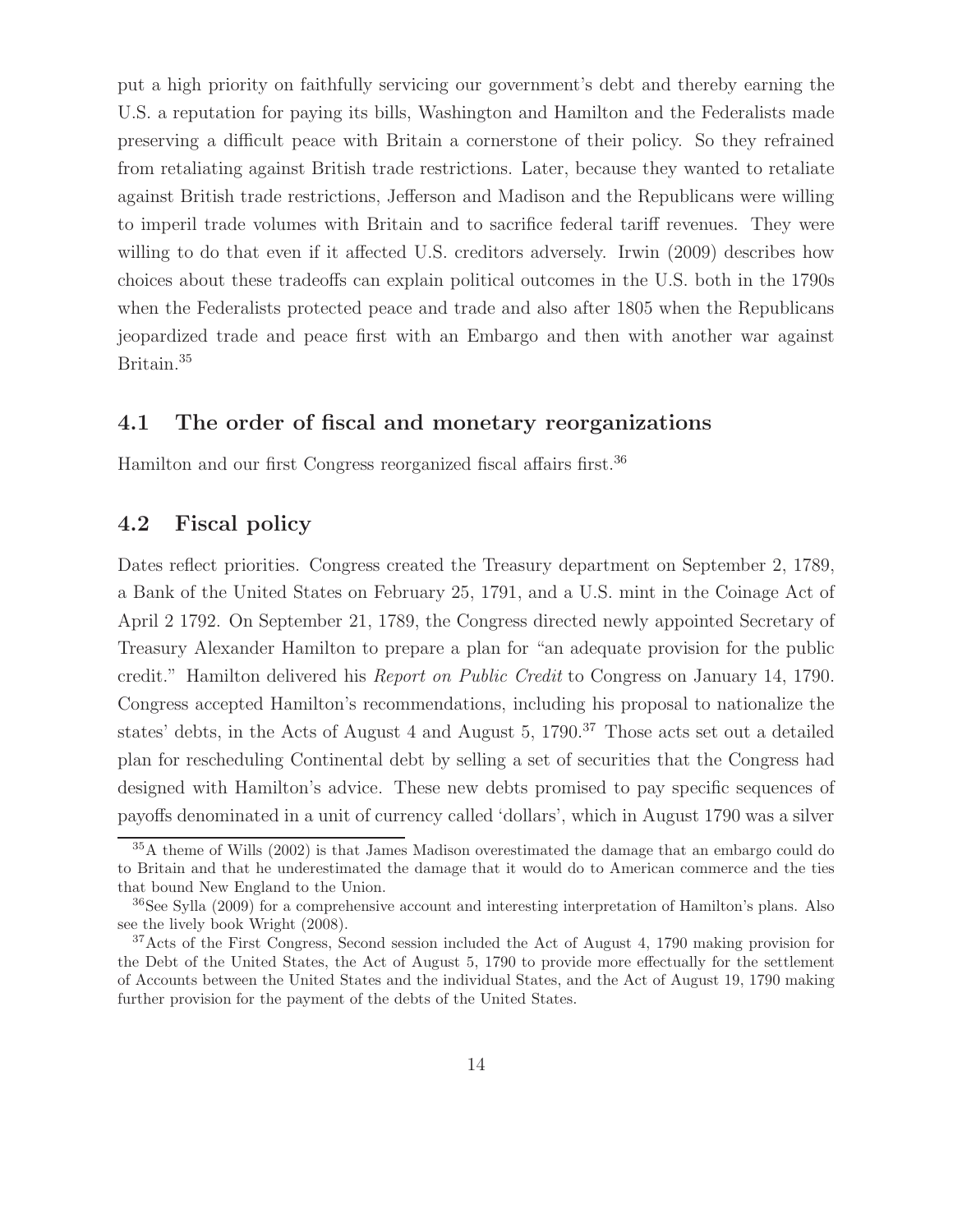coin issued by Spain.

Hamilton (1790) told Congress that honoring the Continental Congress's original promises to pay would drive down *prospective* returns on government debt by raising ex post returns relative to what had been expected during the 1780s when Continental debt had traded at deep discounts.<sup>38</sup> He also argued that prospective returns could be lowered if private traders would come to regard government debt as a fully trusted obligation to the bearer, increasing its liquidity. Confirming Hamilton's expectations, discounts on Continental and state bonds evaporated when news about the pro-administration outcome of the debate spread.<sup>39</sup>

#### **4.3 Discrimination and liquidity**

An especially fascinating part of Hamilton's report is his response to James Madison's proposal to discriminate among current owners of Continental bonds according to when they had purchased them.<sup>40</sup> Motivated by what he regarded as fairness, Madison wanted to take away inordinate capital gains from people who had purchased Continental bonds at discount; he also wanted to compensate former owners who had sold them at discount. Hamilton convinced Congress that such ex post discrimination would adversely affect the beliefs of prospective purchasers of government debt and would thereby damage liquidity and trust in the market for bearer government bonds. $41,42$ 

<sup>38</sup>Remember formula (7) for the discount factor.

<sup>39</sup>Hamilton had altered creditors' views about the government's 'type'. The situation of the new government in United States in 1789 reminds me of an example about sovereign default in Bassetto (2005, sect. 4). Assume that a government with a dubious fiscal record leaves office and is replaced by a new government that is perfectly credible and dedicated to repay the debt. Despite the best intentions, whether or not the new government defaults is still influenced decisively by the private sector's beliefs. If they persist in holding beliefs that the new government will default, they will demand prohibitive interest rates, so that even a well-meaning government will eventually be unable to meet its obligations at those rates. So to succeed the new government will have to implement good economic policies and also benefit from good (or lucky?) "expectations management", whatever that means. See Bassetto (2006).

 $40$ See Hamilton  $(1790)$ .

<sup>&</sup>lt;sup>41</sup>Although the Congress defeated Madison's proposal for discrimination, a related idea returned to affect the Madison administration two decades later during the War of 1812. Dewey (1912, p. 134) describes an act of March 24, 1814 that required the government retroactively to offer more favorable terms to previous creditors if subsequent issues garnered lower market prices.

 $^{42}$ Proposals to discriminate among creditors often surface during negotiations to reschedule debts. For example, there are proposals for private holders of Greek government debt to take substantial voluntary haircuts while non-private creditors are to be paid in full.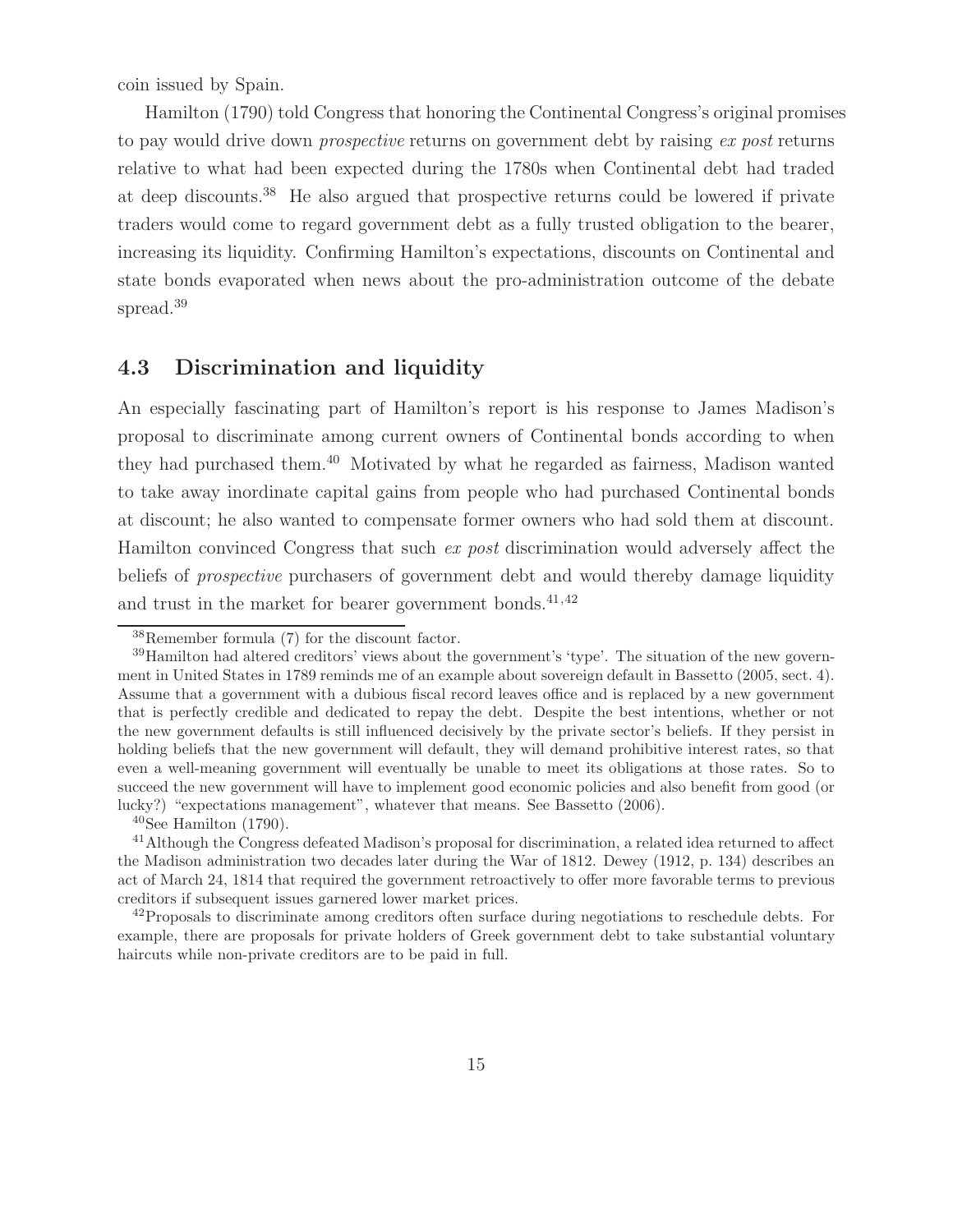#### **4.4 Federal bailout of states**

The United States began with a comprehensive bail out of the individual states when on August 4, 1790 the U.S. Congress accepted Alexander Hamilton's proposal to nationalize (or 'assume') states' debts. That completed a negotiation begun at the Constitutional convention when authority to tax imports had been transferred from the states to the federal government. In exchange for acquiring that most important revenue source, the federal government agreed to bail out the states, a decision that realigned creditors' interests away from states and toward the federal government.<sup>43</sup> By converting creditors of the states into creditors of the central government, Hamilton converted those bond holders into advocates of a federal fiscal policy that devoted a substantial share of the proceeds of a revenue-raising tariff to servicing those bonds. An important justification for nationalizing the states' debts was that most of them had been incurred to finance states' contributions to our national war for independence. The U.S. Treasury set up a system designed to account for each state's contributions to the Glorious Cause and to compensate them accordingly. It would have been wise for subsequent lenders to understand that the Congress had reasoned that it was states' contribution to that national enterprise that justified the 1790 bailout. Investors should not have interpreted it as a promise to bail out states in the future no matter what, but apparently some of them did, to their eventual regret (please see section 6.1 below).

#### **4.5 Why pay?**

The government institutions that they designed and the decisions that the Congress and President took in 1790 and 1791 confirm that the founding fathers intended fully to honor the debts that they had inherited from the Continental Congress. Making good on the promises originally made to Continental and state debt holders to finance our war of independence meant disappointing other expectations and breaking promises at least implicitly made about other dimensions of fiscal policy, for example, to keep taxes low. Those deep discounts at which Continental debts traded in the mid 1780s reflected traders' anticipations of those low-tax policies. Why, then, did our founding fathers choose to keep some promises (the ones to its creditors that had apparently already substantially written off) by breaking other promises (those to Continental tax payers) that had been protected by

<sup>43</sup>McDonald (1985, pp. 166-167) describes how in the early 1780s Superintendent of Finance Robert Morris tried but failed to organize the Continental Congress's domestic creditors as a nationalizing force.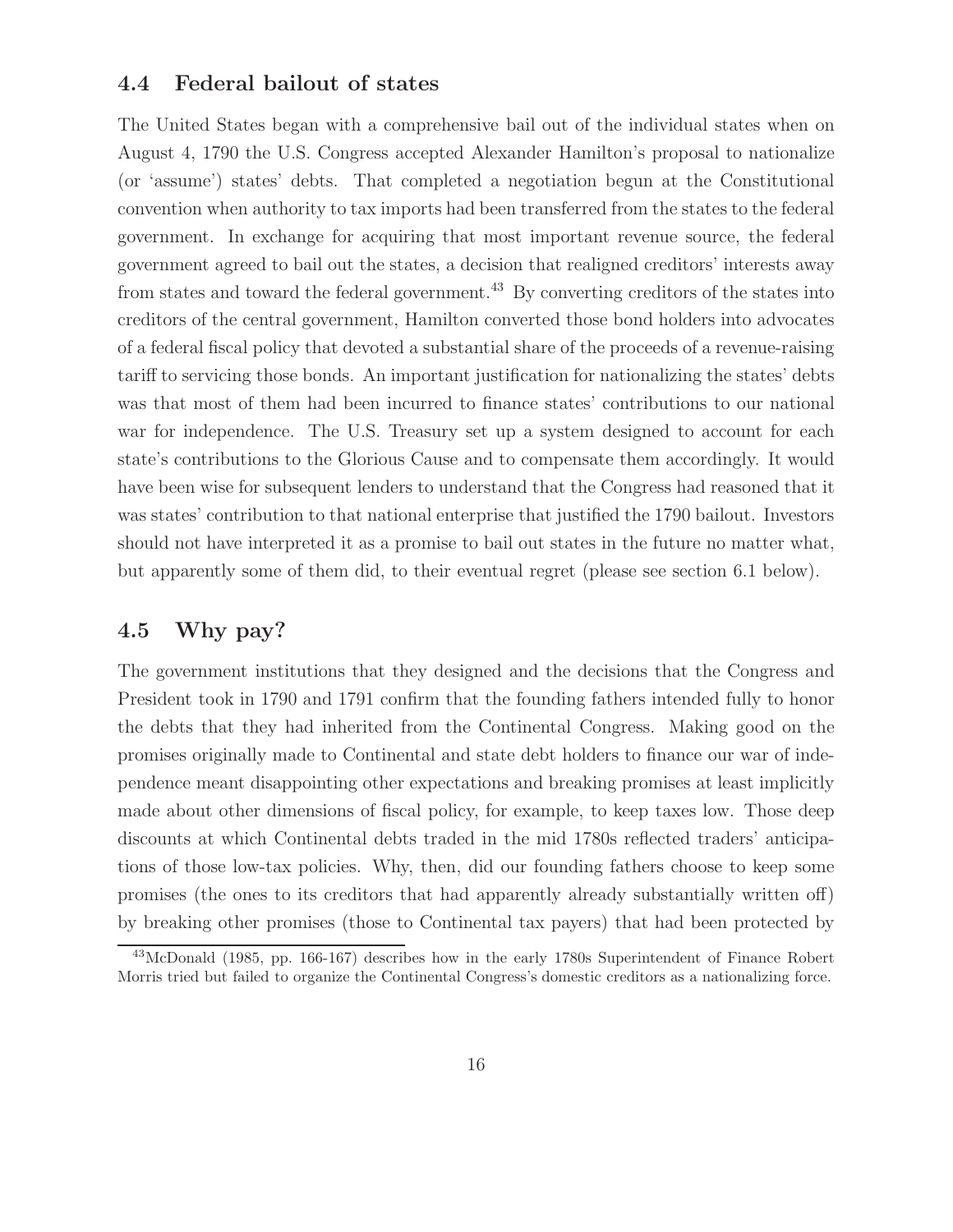the Articles of Confederation?<sup>44</sup> If, as seems appropriate, we regard 1787 or 1789 as a new beginning – 'time 0' in models of Ramsey plans and recursive mechanism design – then Ramsey models in the representative agent tradition of Lucas and Stokey (1983), Chari et al. (1994), and Jones et al. (1997) won't help us to answer that question. Those models typically advise a government to *default* on all initial public debts<sup>45</sup> and thereby impose that least distorting of taxes, an unforeseen capital levy. Other revolutionary governments have done that,<sup>46</sup> but not our founding fathers. Their purpose in realigning authorities and interests was to affirm that a 'deal is a deal' at least so far as obligations to the government's creditors, if not to tax payers, were concerned.

To understand why Hamilton and Washington and other framers wanted to pay, we have to take into account heterogeneities of economic situations and consequent conflicting interests<sup>47</sup> as well as reputational considerations that are absent from these Ramsey models. The purposes for which those initial debt were incurred, the identities of the individual creditors, and the perceived adverse consequences of default all mattered in ways neglected at least by the three representative agent Ramsey models cited above.<sup>48</sup> Such Ramsey models help explain government policies after some political revolutions, but not those of our founding fathers.

<sup>47</sup>See Meltzer and Richard (1981).

<sup>&</sup>lt;sup>44</sup>The why pay question has been sharply posed by Bulow and Rogoff (1989) and Kletzer and Wright  $(2000).$ 

<sup>45</sup>Sometimes they have also done whatever they could to acquire *net claims* on the private sector in order to finance future expenditures efficiently. See Paal (2000) for how the Hungarian communists deliberately reset 'time 0' after World War II and used the monetary system to acquire claims.

<sup>&</sup>lt;sup>46</sup>Lenin and Trotsky and their admirers in Eastern Europe did that. The French Revolution in 1789 did not, instead struggling valiantly for years to service the pre-revolution debt until circumstances eventually led to a substantial default in 1797.

<sup>48</sup>American politics and policies toward debt management in the aftermath of our war for independence differed strikingly, for example, from those in Germany after World War I. Domestic creditors owned most of a very large government debt that Germany had accumulated during World War I, but then the Versailles treaty imposed big further debts on the German government in the form of uncertain but huge reparations payments to some of the victors. The politics in the United States after the war for independence differed from those in Germany after World War I because our foreign debt had come from the benevolence and trust of friends in France and Holland who had sent us resources during our war, not the vengeance of foreign powers that had defeated us, as was true in Germany. A hyperinflation opened the door for Germany to escape most of those reparations payments, albeit at the cost of tremendous collateral damage in the form of a massive redistribution away from German nominal creditors to German nominal debtors as the value of German mark depreciated from its pre World War I value by a factor of  $10^{12}$  by November 1923. Sargent (1982) describes how Germany abruptly ended its hyperinflation by using a version of our simple theory (1) for valuing government debt. Before November 1923, the most important component of Germany's government surplus process  $s_t$  was an inflation tax. The hyperinflation was arrested by adopting policies that adjusted government expenditures and taxes, along with fortifying a central bank that would refuse to continue to levy the inflation tax.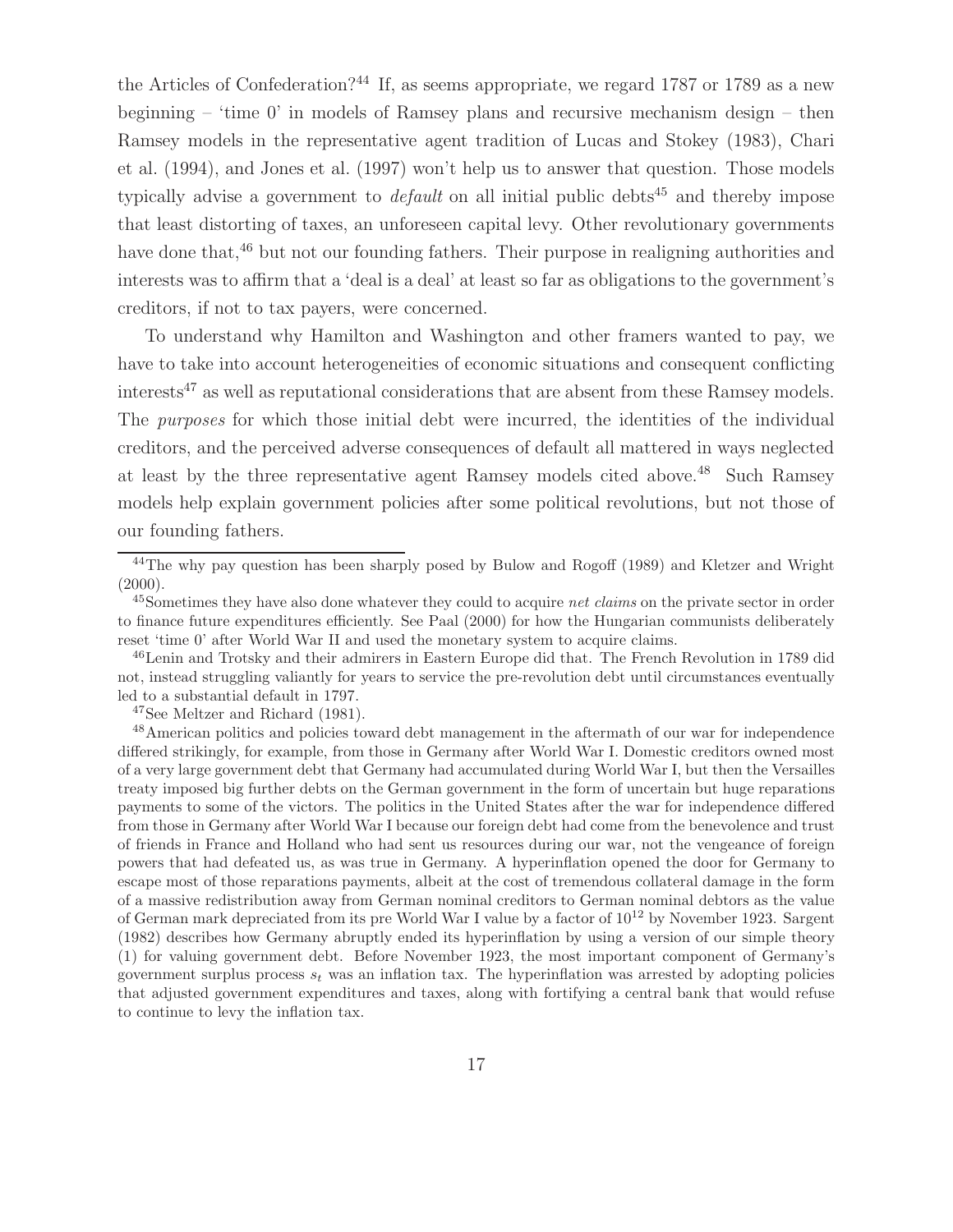In paying those Continental and state obligations, Secretary of Treasury Hamilton wanted the federal government to gain enduring access to domestic and international credit markets. That would expand options for financing temporary surges in government expenditures by borrowing, thereby allowing his successors to moderate the contemporary tax increases needed to finance those surges.<sup>49</sup> He also asserted that an outstanding stock of government debt earning a relatively risk-free return would foster the development of domestic credit markets, which he thought would be a boon to commerce and industry.<sup>50,51</sup>

#### **4.6 Monetary arrangements**

Only after fiscal policy had been set on course in the Acts of August 4 and August 5, 1790 did Hamilton and the Congress then turn to monetary policy. Hamilton presented his Report proposing a Bank of the United States on December 14, 1790 and his Report proposing that the U.S. mint our own silver and gold coins only on January 28, 1791. It was widely presumed that we would follow leading European countries in embracing a commodity money standard. So the remaining monetary policy decisions for our framers simply involved choices of coin sizes and of a seigniorage rate for the mint.<sup>52</sup>

### **4.7 A national bank?**

After a tense debate during which James Madison argued that a federally chartered monopoly bank would be unconstitutional, the Congress awarded an exclusive 20 year federal Charter to a Bank of the United States.<sup>53</sup> The Bank was mostly privately owned and mostly op-

<sup>&</sup>lt;sup>49</sup>That is, he wanted the option to issue debt in the fashion made explicit by Secretary of the Treasury Albert Gallatin in his 1807 report to Congress (see Dewey (1912, p. 128)), a policy later formalized in the tax-smoothing models of Barro (1979) and Aiyagari et al. (2002).

<sup>&</sup>lt;sup>50</sup>See Krishnamurthy and Vissing-Jorgensen (2010) and references cited there for modern arguments about good effects fostered by a stock of safe government debt.

<sup>&</sup>lt;sup>51</sup>See Brewer (1989) and North and Weingast (1989) for accounts of the flexibility that the government of Britain had achieved by successfully implementing fiscal institutions that Hamilton admired. An implication of Bassetto (2005, 2006) is that even with good institutions, sometimes there are multiple equilibria, and we need something to select among them (skill? luck?).

<sup>&</sup>lt;sup>52</sup>They set the seigniorage rate to zero, a decision called "free coinage".

<sup>&</sup>lt;sup>53</sup>Madison changed his mind, when serving as president twenty years later, the Bank's charter came up for renewal and opponents of the Bank brought up Congressman Madison's 1791 arguments to use against his administration's request to renew the bank's charter. Though he changed sides, Madison was on the losing side both times, as Congress refused to renew the Bank's charter, causing the United States to finance the War of 1812 with its longstanding fiscal agent having just been abolished and scrambling to improvise alternative arrangements for acquiring short-term credit. Whether to have a national bank serving as fiscal agent of the federal government is something that statesmen like James Madison and Henry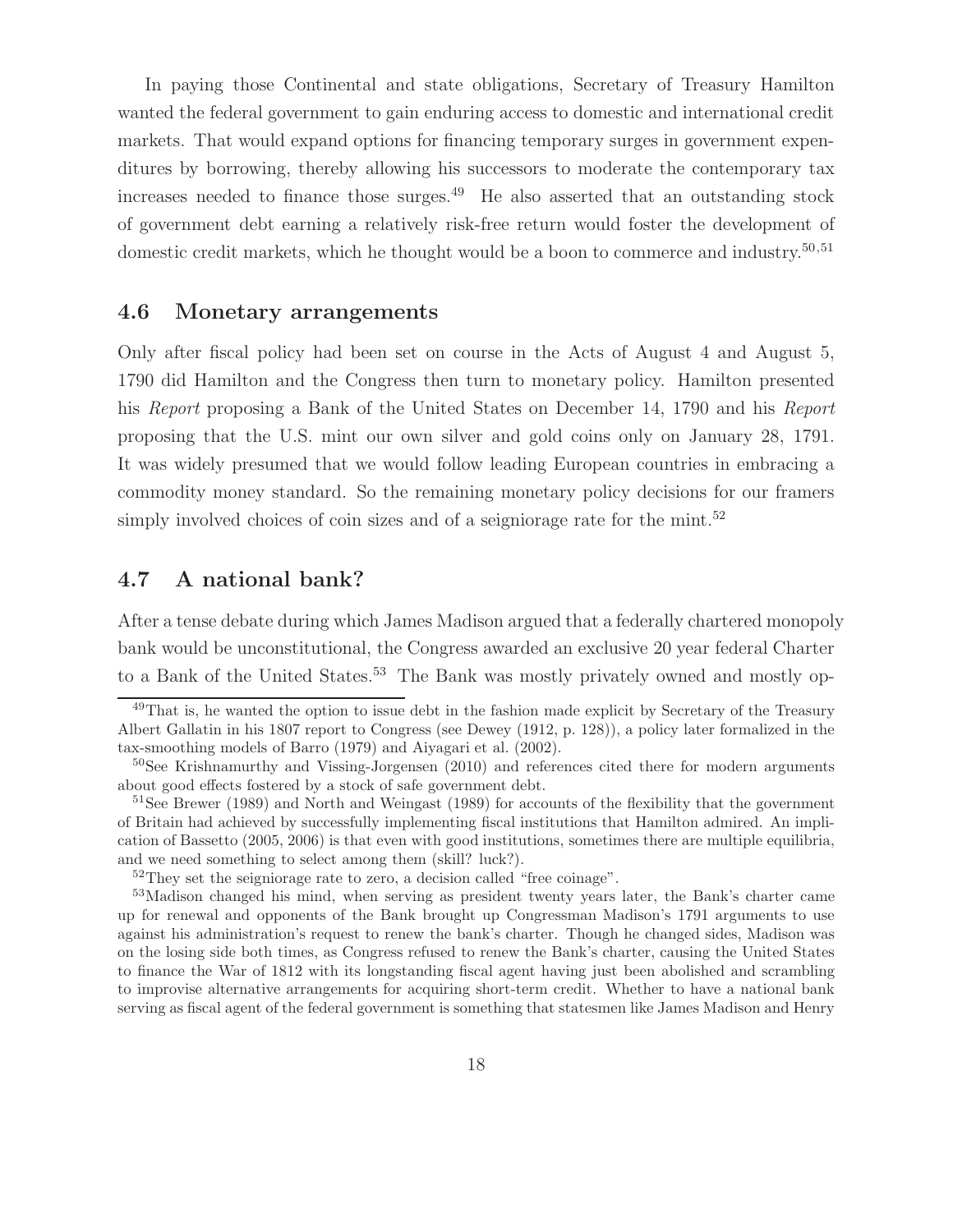erated in the interests of its private shareholders, though it did serve as fiscal agent of the federal government and as a depository for federal revenues. It also issued bank notes that circulated as currency and were convertible into specie on demand. It issued notes only in exchange for short term loans to the federal government or very short term commercial loans promising low risk. It avoided real estate and other long term and risky loans. In these ways, it could be said to implement the 'real bills' regime of Adam Smith (1806), whose writings on the subject very probably influenced Hamilton.<sup>54</sup>

#### **4.8 A mint**

The founding fathers seem to have regarded monetary policy as a side show to be tidied up only after a sound fiscal policy had been secured. The Act of August 4, 1790 (1 Statutes, 138) had prescribed detailed procedures for funding U.S. and states' debts. New federal IOU's were to be denominated in 'dollars', which on August 4, 1790 meant Spanish dollars because at that time there were no U.S. dollars. In a report on coinage delivered in May 1791, Hamilton proposed that the U.S. manufacture a silver dollar defined to have the same silver content as a Spanish dollar.<sup>55</sup> The Mint Act of April 2, 1792 accepted Hamilton's recommendations virtually intact by creating a U.S. dollar. In terms of the fundamental determinant of its value, namely, its metal content, the U.S. dollar was a copy of the Spanish dollar, the only difference being that it had American and not Spanish 'advertisements' stamped on its sides. In terms of essential economic forces, whether or not the U.S. actually issued these dollars was incidental.<sup>56</sup>

Clay changed their minds about, and so did the country. The charter of the first Bank of the United States was not renewed in 1811, and neither was the charter of the second Bank in 1836.

<sup>&</sup>lt;sup>54</sup>Smith's real bills doctrine advocates benefits from permitting a government owned or private financial intermediary to issue circulating notes that are backed by safe evidences of private indebtedness. To Smith, 'real' meant relatively risk free. Smith pointed to efficiency gains that could be reaped for allowing paper notes backed by safe private evidences of indebtedness to circulate and displace precious metals that would otherwise be serving as media of exchange. See Sargent and Wallace (1982) for an analysis of pros and cons of the real bills doctrine.

<sup>55</sup>Section 9 of the act of April 2, 1792 states that each dollar is 'to be of the value of a Spanish milled dollar as the same is now current'.

<sup>&</sup>lt;sup>56</sup>The U.S. mint functioned as European mints typically did in those days. The mint stood ready to sell on demand at a fixed price, but did not purchase, gold or silver coins in exchange for gold or silver bullion, respectively. If you wanted to purchase coins from the mint, you took your bullion to the mint. The mint assayed the metal, then forged and stamped coins that they returned to you. If you wanted to melt the coins to retrieve the bullion, you could melt them yourself, or you could export or sell the coins for specie.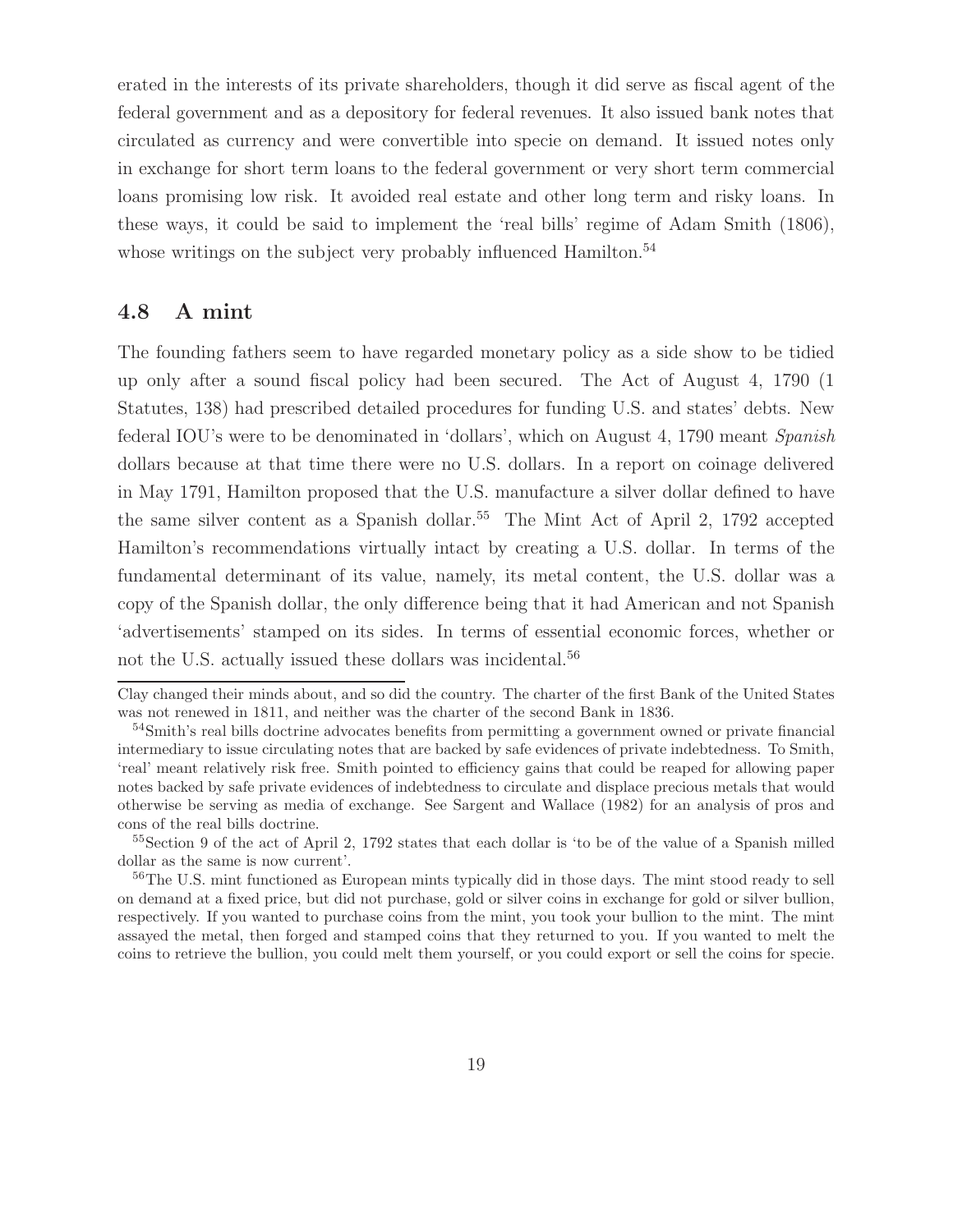#### **4.9 Outcomes**

Appendix A displays important outcomes in graphs of data taken mostly from early reports of the United States Treasury. Deep discounts on the Continental debt evaporated and the federal government successfully rescheduled its debt (again see equation (7) for the discount factor). Tariffs constituted virtually all of federal revenues. About 2% of GDP was collected in federal taxes annually during the 1790s. About 40% of those revenues were used to service the debt. Under Hamilton and his Federalist successors, the debt was serviced and the principal rolled over, but substantial economic growth allowed the debt/GDP ratio to decline more or less continuously until the War of 1812, except for an increment used to finance some of the 15 million dollars paid to Napoleon Bonaparte for Louisiana.<sup>57</sup> In 1790, a big 'fiscal space' (see Ghosh et al. (2011)) for the U.S. was provided by our prospects for rapid population and economic growth, prospects that were realized in the 25 years after 1790.

### **5 Following through?**

Timing protocols that prevail in a democratic society open enduring issues about the roles of commitments, precedents, and reputations. Expectations about future governments' decisions influence prices and quantities today, but today's citizens and policy makers cannot bind future citizens to prescribed courses of action.<sup>58</sup> Decisions made in 1790 and 1791 were just the beginning of the great American fiscal and monetary adventure. Conjectures about how their successors would complete or modify their plans vitally concerned our framers.<sup>59</sup> They had sought to create institutions (timing protocols?) and precedents (reputations?) that they hoped would limit later choices in ways that would induce their successors to choose good public policies. Subsequent U.S. history witnessed tax revolts (an

<sup>57</sup>To put the magnitudes in perspective, the total Continental and state debt that Hamilton rescheduled in 1790 was about 79 million dollars, which at that time was about 40% of GDP, an estimate subject to substantial uncertainty. The Louisiana purchase was a good bargain for the U.S.

<sup>&</sup>lt;sup>58</sup>Kydland and Prescott (1977) delineated this tension elegantly. See Klein et al. (2011), Klein and Rios-Rull (2003), and Debortoli and Nunes (2011) for a small sample of an important literature in macroeconomics that computes Markov perfect equilibria and uses them to study quantitatively how outcomes under a sequential timing protocol differ from those under a timing protocol that awards a government the ability to choose once and for all. See Battaglini and Coate (2008) for a political-economic equilibrium under a sequential voting protocol.

<sup>&</sup>lt;sup>59</sup>In 1811 Secretary of the Treasury Albert Gallatin told Congress "To meet these loans in the future we must depend on coming prosperity and the wisdom of successors; that is, favorable circumstances and rigid economy."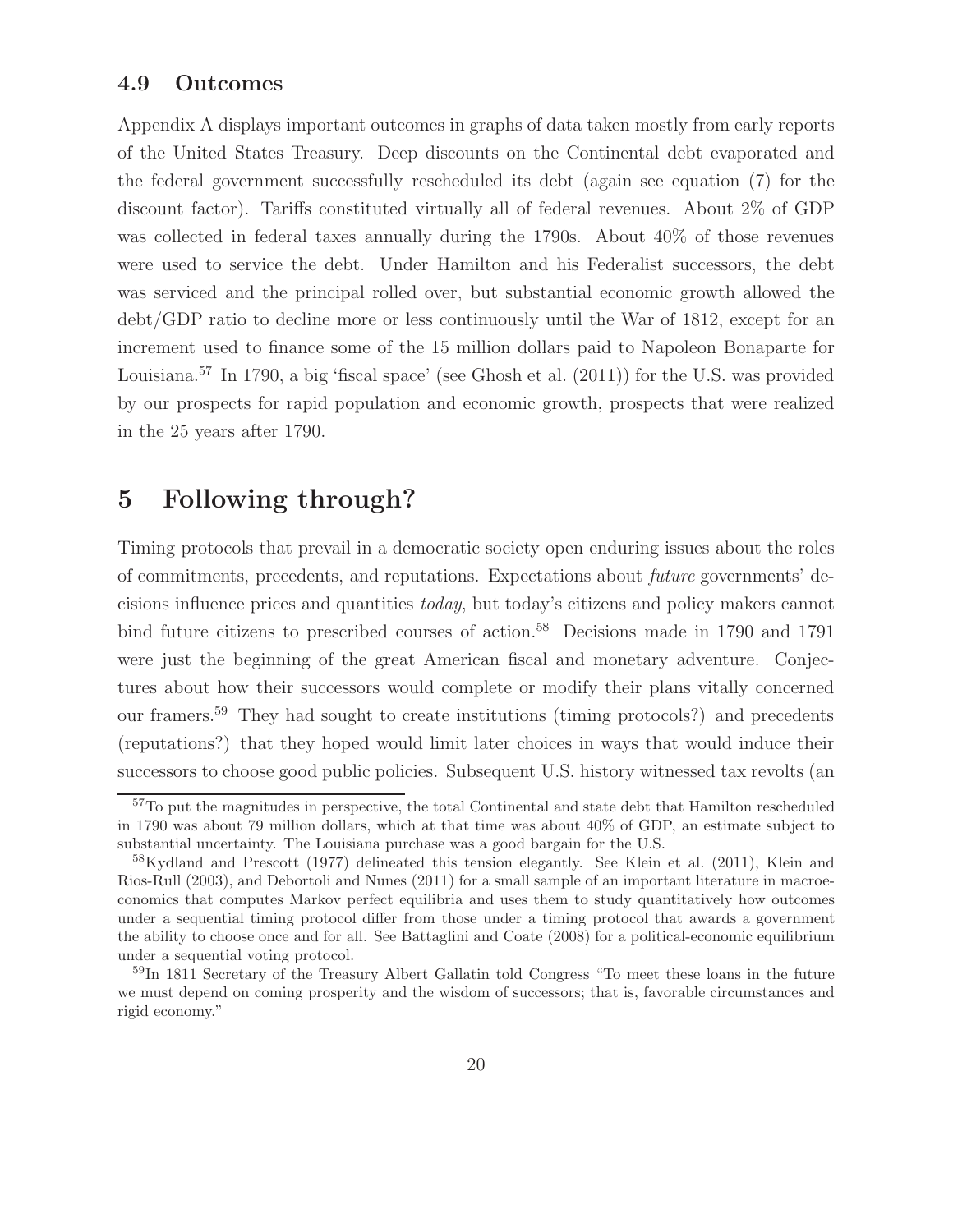armed revolt against the federal government in 1794 western Pennsylvania when farmers protested a federal excise tax on whisky) and tariff and trade regulation revolts (in 1814 when New England states threatened to dissolve the Union, and in the early 1830s when President Jackson faced down John C. Calhoun and South Carolina during the nullification crisis). Struggles over how much the federal government should tax and spend and regulate continued until our Civil War and beyond.

It is useful at this point to mention examples of how an administration's decisions interacted with those of its predecessors and those of its successors.

#### **5.1 Federal and state paper monies?**

The authors of the Constitution and their supporters abhorred paper money and the sorry state to which American domestic, if not foreign, credit had been reduced. That attitude set the stage for a debate at the constitutional convention about which powers over monetary standards to assign to state and federal governments, and which to deny them. Delegates to the convention agreed to prohibit state governments from issuing bills of credit or otherwise make a paper currency a legal tender.<sup>60</sup> What about the *federal* government? Preliminary drafts of the constitution had given the federal Congress the right to issue bills of credit. Thus, even though the Convention had already agreed explicitly to forbid states from issuing paper money, on the morning of August 16, 1787, the eighth clause of the seventh article in the draft of the constitution said that "The legislature of the United States shall have the power to borrow money and emit bills on the credit of the United States." Madison's notes of the convention's proceedings on August 16, 1787 record a debate about a motion to strike out the clause authorizing congress to emit bills of credit. The motion carried 9 to 2.

Three contributions to the August 16 debate especially fascinate me. (1) James Wilson's clear statements stressing the ex ante advantages in terms of promoting credit to be reaped by denying future government decision makers the authority to take actions that would occasionally tempt them ex post; (2) George Mason's and Edmund Randolph's statements urging the convention to appreciate the advantages of reserving for future decision makers

 $60$ Article I, section 10 includes the restrictions

No State shall enter into any Treaty, Alliance, or Confederation; grant Letters of Marque and Reprisal; coin Money; emit Bills of Credit; make any Thing but gold and silver Coin a Tender in Payment of Debts; ...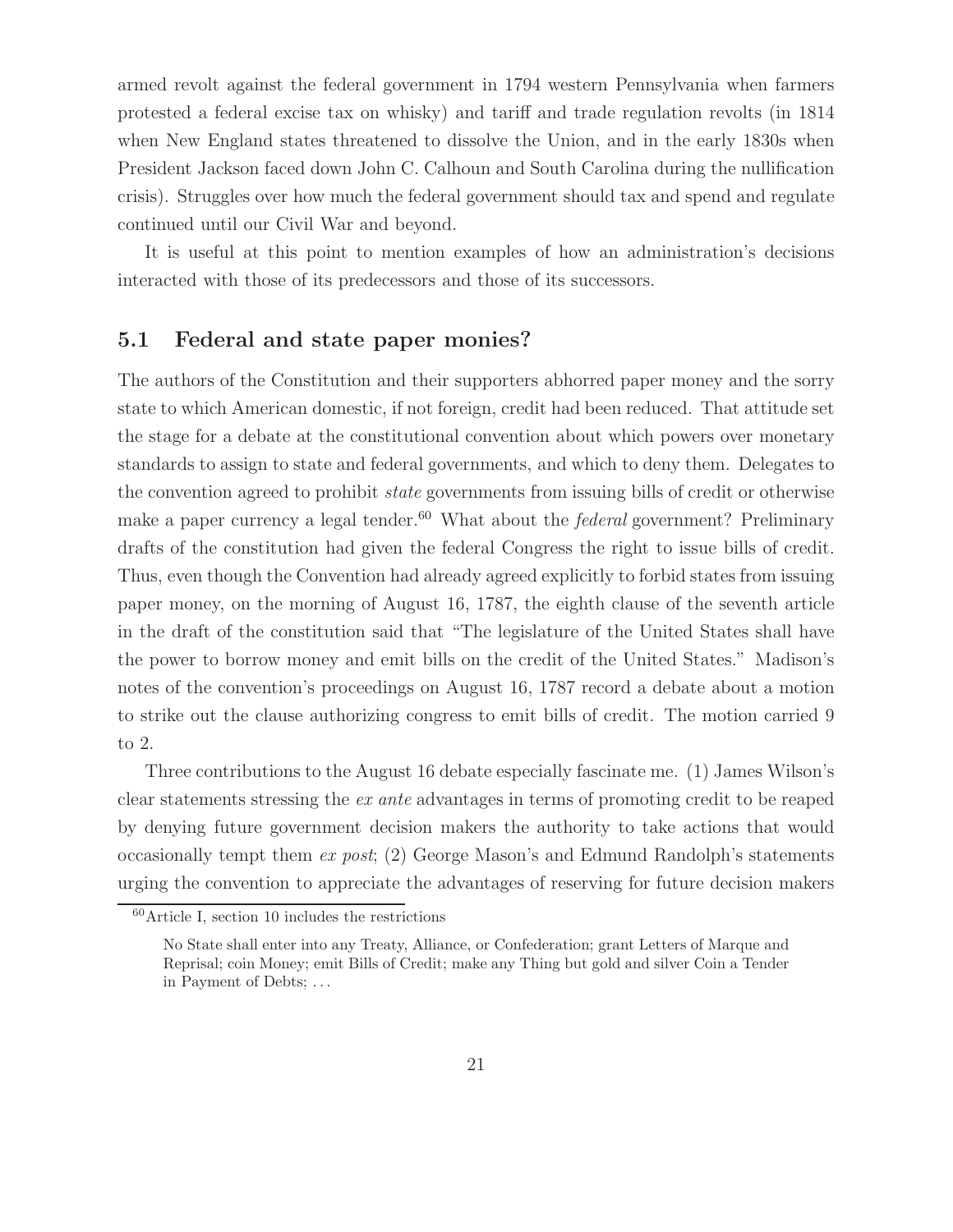enough flexibility to deal with contingencies of a kind that could not be foreseen in 1787; and (3) Madison's remark that withholding the authority to make government bills of credit legal tender would be sufficient to restrain potential abuses.  $61,62$ 

Partly affected by their reading of that August 16, 1787 debate, during the first three quarters of the nineteenth century, many influential Americans believed that the framers had intended to shut the door on the federal government's issuing a paper legal tender, and that the fact that the majority of the delegates did not go further and explicitly prohibit the federal government from issuing bills of credit simply reflected the constitutional convention delegates' presumption that powers not explicitly awarded should be understood to be denied to Congress.<sup>63,</sup> An extensive review of the documentary record convinced Bancroft (1886) that the founding fathers' intent was clearly not to allow Congress to make a paper currency a legal tender.  $64$ 

#### **5.2 What kind of currency union?**

Even before 1789, the 13 states effectively already had a currency union in the sense that all honored the Spanish dollar. Article 1 Section 8 of the U.S. constitution gives the federal Congress the exclusive power

To coin Money, regulate the Value thereof, and of foreign Coin, and fix the Standard of Weights and Measures; ...

As we saw in section 5.1, the constitution expressly prohibited states from issuing paper currency, and most believed that prohibition extended to the federal government. With the first Bank of the United States, the federal government only modestly and temporarily<sup>65</sup>

<sup>61</sup>See Bancroft (1886) for histories of legal tender acts in colonial America and of the founding fathers' aversion to making paper monies legal tender.

 $62$ Madison stood true on this matter. As President from 1809-1817, Madison presided over an administration that issued federal bills of credit to finance most expenditures for the war of 1812, but that did not make them legal tender.

<sup>63</sup>Sustaining this tradition, the confederacy did not make its paper currency a legal tender.

<sup>64</sup>Bancroft's review of the evidence was prompted by what he regarded as the Supreme Court majority's flagrant disregard of the historical record in deciding the 1884 legal tender case Juilliard v Greenman. The court reasoned that because Congress had the power to pay debts, it could do so by any means not expressly prohibited by the constitution; and that little attention needed to be paid the debates and votes at the constitutional convention because it was difficult to glean a consensus from them; that Congress's power to borrow money included the power to issue obligations in any appropriate form, including hand-to-hand currency; and that the authority to issue legal tender notes accompanied the right of coinage. (see Dewey  $(1912, p. 366-67))$ 

<sup>65</sup>Congress refused to renew the Bank's charter in 1811.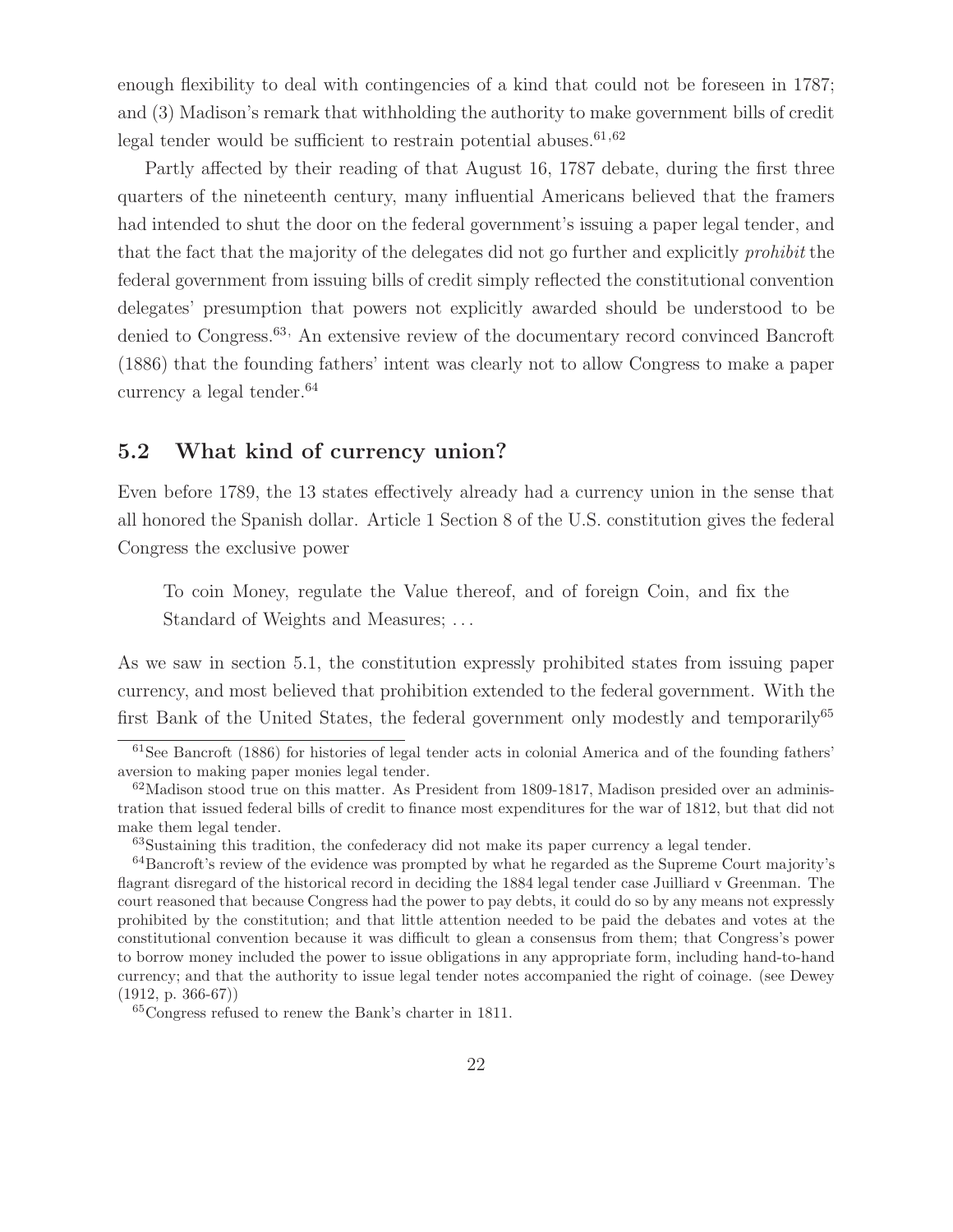circumvented that implicit limitation by allowing the Bank of the United States to issue circulating notes in exchange for short-term government IOUs. It took longer for the states to circumvent the restriction.<sup>66</sup> In January 1837, in *Briscoe v. Bank of Kentucky*, the majority of the U.S. Supreme Court, including newly appointed Chief Justice Taney, decided that state chartered and state owned banks have the right to issue paper money in the form of bank notes (see Howe (2007, ch. 11). Application of the real bills reasoning of Adam Smith (1806) and Sargent and Wallace (1982) or the Modigliani-Miller reasoning of Wallace (1981) indicates how this decision effectively disarmed the Article I, section 10 prohibition against states' issuing bills of credit. The decision allowed state banks to purchase state bonds with circulating bank notes issued by those banks. After that and until they were taxed out of existence by the Congress during the Civil War, a plethora of currencies circulated within and across states during what has sometimes been mislabeled a 'free banking era.'<sup>67</sup> Many such currencies circulated simultaneously with fluctuating rates of exchange that reflected probabilities that state chartered bank notes could be converted on demand into specie. So before our Civil War from 1861 to 1865, we had a currency union in one sense – the precious metals were the unit of account throughout the Union; but in another sense we did not – we had multiple currencies that presented citizens with choices about holding different currencies bearing different risks and returns. There was no lender of last resort, no deposit insurance, and no presumption of federal bailouts of banks' depositors. All that stood behind those notes was the prudence of bank managers promoted by what Bagehot (1920) called the "preservative apprehension" of owners of bank notes.<sup>68</sup>

So if our framers intended to establish a *currency* union, at least before the Civil War, they had at best mixed success. And if they had wanted a currency union, it would surely have been based on a commodity money, not a union based on a managed fiat currency

<sup>66</sup>Actually, some state chartered banks were issuing notes before the First Bank was chartered.

 $67$  Free banking – in the sense of free entry – did not prevail. Most banks had to have state charters. Many of those state bank charters contained explicit provisions for the bank to have to make loans to the state or to buy bonds issued to fund canals, railroads, or turnpikes. Most of the assets that these banks purchased with notes were loans and discounts. However, banks that operated under so-called 'free banking laws' were required to purchase state bonds to back their notes.

<sup>68</sup>See Rolnick and Weber (1983, 1984). With multiple private media of exchange bearing different and fluctuating rates of return, issuers usually accepted (but did not redeem) the demand liabilities of others. An outcome was that issuers typically wanted to redeem and clear notes issued by other banks in order to augment their holdings of specie (or 'lawful money'). From the 1820s to the 1850s, the Suffolk Bank of Boston administered successful private note clearing operation for banks from all over New England. The Suffolk Bank managed a private "currency union" in the sense that notes of New England banks circulated at par throughout the region. See Weber (2009).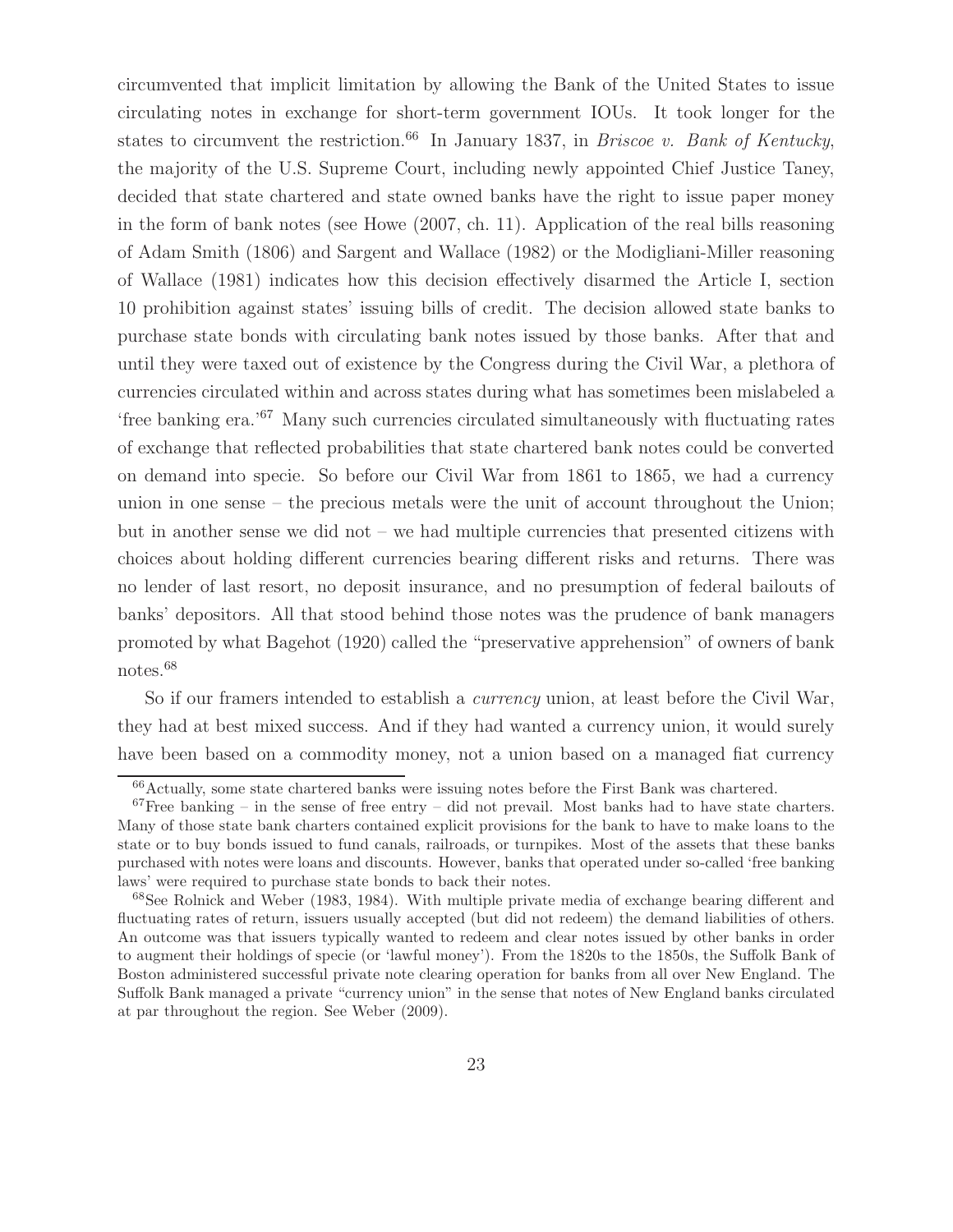like the one we have in the U.S. today.

We now turn to continuing controversies about the scope of the *fiscal* union that our framers had established in August 1790.

### **6 What kind of fiscal union?**

From the start of the republic in 1789 until the Civil War, Americans continued to dispute the proper scope and magnitude of federal tax, spend, transfer, and regulation policies. Interests that coalesced around the great Whig statesman Henry Clay's American System in the 1830s advocated federal expenditures on infrastructure projects – roads, canals, railroads, universities – public goods that they argued merited national fiscal support. A coalition of interests with strong support in the southern states succeeded in blocking most such measures.<sup>69</sup> McPherson (1988, Sec. III, ch. 14) documents how the 37th Congress (1861-1862) seized the occasion of the secession of most slave states to reorder the federal union along lines that fulfilled many of Clay's goals. On July 1, 1862 the Congress passed the Internal Revenue Act, which among other things imposed the first federal income tax. On that same day, the Congress passed the Pacific Railroad Act awarding public lands and federal loans to companies that would construct intercontinental railroads. On July 2, 1862, Congress passed the Morrill Act awarding grants of federal land for establishing what came to be known as land grant colleges.<sup>70</sup> Earlier, similar legislation had been defeated by a Democratic party, now decimated by the loss of its core to the Confederacy, that had wanted a weaker federal union than Clay and Lincoln. The seceding states expressed those preferences when they wrote a Confederate Constitution that in important ways more closely resembled the Articles of Confederation than the U.S. Constitution. It took four years of awful civil war to force rebels to accept not only Abraham Lincoln's interpretation of what it meant for 'all men to have been created equal' but also the type of federal union that Hamilton and Washington had begun and that Abraham Lincoln preserved and extended.

<sup>&</sup>lt;sup>69</sup>Those southern interests were at the same time enthusiastic about using federal resources to pursue military adventures, like the war in Mexico opposed by Abraham Lincoln and other Whigs, through which the U.S. acquired territories for building additional slave states and senators.

<sup>70</sup>The Congress also passed a law granting federal land to settlers ('homesteaders').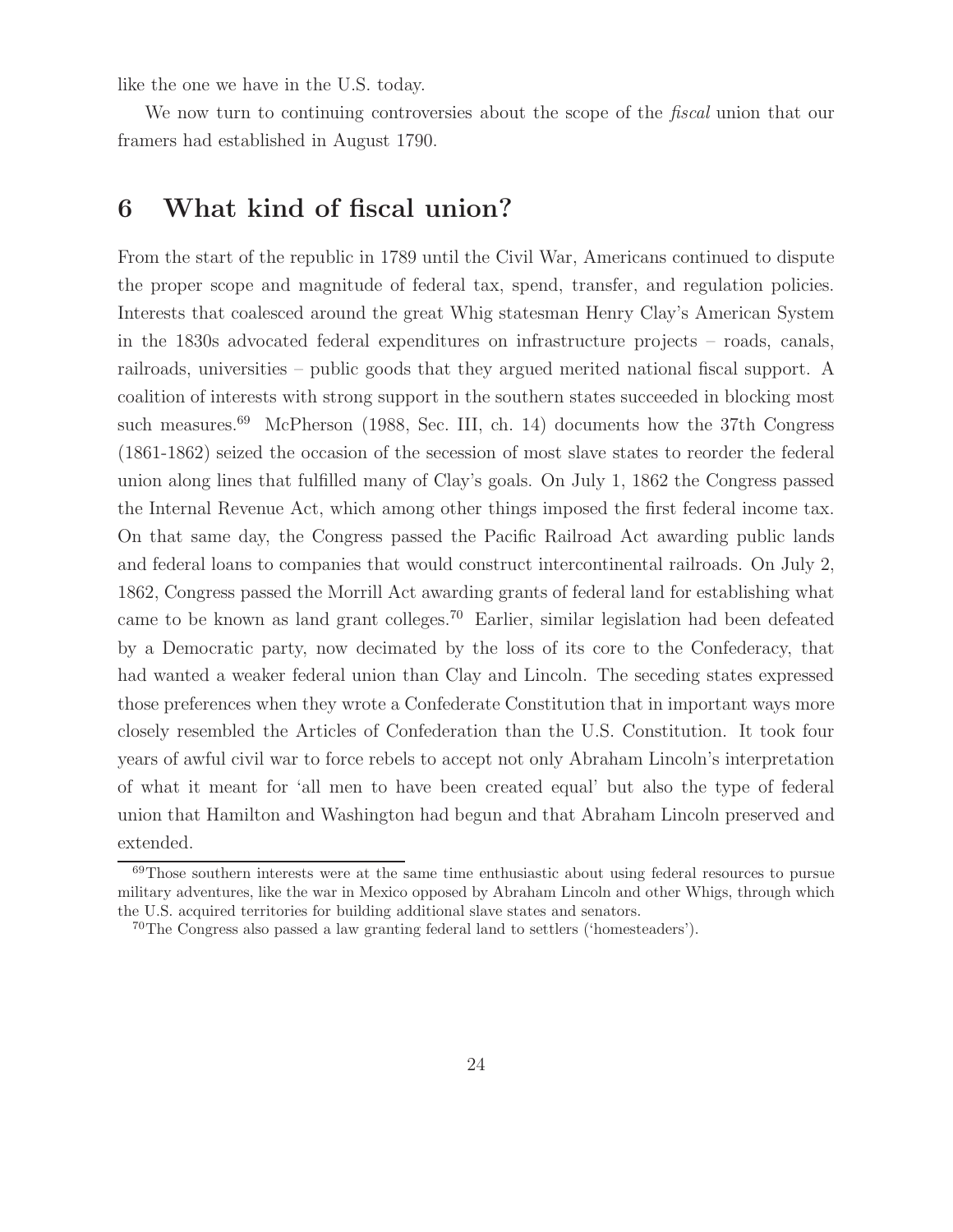#### **6.1 Another federal bail out of the states?**

A sequel to Hamilton's 1790 bailout of the states' debts provides another example of how fiscal crises can provoke enduring institutional changes, this time at the level of individual states.<sup>71</sup> Today, many U.S. state constitutions require state governments to balance their budgets annually. Before the 1840s, state constitutions of U.S. states did not impose year-by-year balanced budgets. Adams (1887) tells how, in response to adverse fiscal occurrences in the late 1830s and early 1840s, many states rewrote their constitutions to require balanced budgets annually.<sup>72</sup> Here is the story.

During the first 30 years of our republic, citizens debated whether the federal government should or could finance public infrastructure projects. Before our Civil War, they decided that it couldn't. In response to a string of Presidential vetoes of public works appropriations, state governments assumed responsibility for public works projects. After 1829, many state governments ran large government deficits, substantial parts of which were justified at the time because they were said to be deficits on capital account, not on current account. The logic was that those state bonds had been issued to help finance public or private infrastructure projects. People advanced the theory that those bonds would be self-financing because ultimately they would promote growth and larger state government tax receipts in the forms of fees or taxes on increased land values. Belief in that theory allowed state bonds to be sold widely. Some were purchased by Europeans who were partly convinced by the self-finance theory and who also apparently mistakenly understood them to carry as much investor protection as federal bonds, which had earned a good reputation through a sustained record of having been honored after the wars of independence and 1812. And investors in state bonds knew that the federal government had comprehensively bailed out state debts at the beginning of the republic. Also, Article IV, Section 1 of the U.S. constitution mandates strong protection for owners of state debts:

Full Faith and Credit shall be given in each State to the public Acts, Records, and judicial Proceedings of every other State. And the Congress may by general Laws prescribe the Manner in which such Acts, Records and Proceedings shall be proved, and the Effect thereof.

But foreign investors in state bonds may not have noticed an ambiguity in investor protection created by the eleventh amendment to the Constitution, passed in 1793 after a citizen

<sup>71</sup>One of Milton Friedman's favorites was a 'law of unintended consequences.'

<sup>72</sup>Those new constitutions thereby mandated that states forego the efficiency gains of tax-smoothing delineated by Barro (1979) and Aiyagari et al. (2002).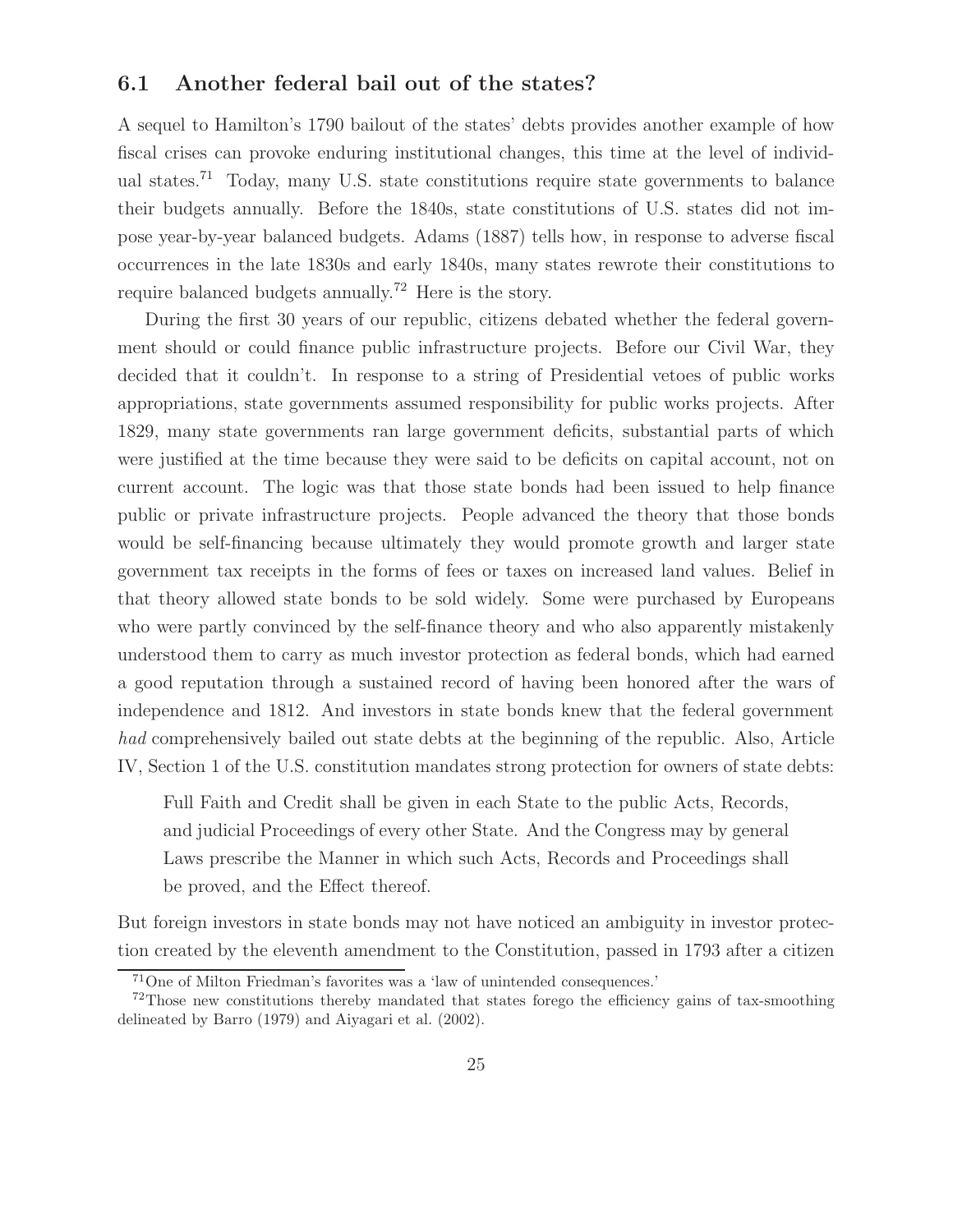of one state had taken a grievance against another state into a federal court. The eleventh amendment disarms the investor protection originally guaranteed by Article I, Section I by stating:

The Judicial power of the United States shall not be construed to extend to any suit in law or equity, commenced or prosecuted against one of the United States by Citizens of another State, or by Citizens or Subjects of any Foreign State.

For European and other bond holders, the story did not end happily. During a recession at the end of the 1830s, many states defaulted.<sup>73</sup> European bond holders then learned that the eleventh amendment deprived them and other creditors of American states of protection in federal courts. During the 1840s, Congress debated but ultimately rejected proposals for the federal government to nationalize and pay off those the state debts. During the debates, advocates of a bailout recited the precedent set by Hamilton's 1790 bailout of the states. But opponents successfully argued that Hamilton had bailed out state debts incurred for a Glorious national purpose, while the debts of the early 1840s had been incurred for disparate causes to finance local projects. That and other arguments led Congress to refuse to bail out the state debts.

This episode cost the U.S. a hard-earned high quality reputation for all U.S. government debt, federal as well as state, and cast long reputational shadows in two directions. It seems that the international bond markets' response to these state bond failures did not immediately include an inclination to adopt a nuanced view that discriminated finely between the credit worthiness of federal and state authorities. For years, the reputation of federal credit in Europe suffered along with that of the states.

But the Congress's decision not to bail out the states had other, arguably more beneficial consequences for our country. A legacy of the Congress's decision was that in the 1840s more than half of the U.S. states rewrote their state constitutions to require year-by-year balanced budgets. This is yet another example of fiscal crises that have produced the lasting institutional changes that we sometimes call revolutions.<sup> $74,75$ </sup>

 $73$ See Scott (1893) and Ratchford (1941).

<sup>74</sup>See Wallis and Weingast (2005). As noted, the eleventh amendment to the U.S. constitution stated that state debts can't be enforced in federal courts. However, debts of municipal corporations and counties are enforceable in state and federal courts. Adams (1887) claimed that this system of arrangements for protecting investors and the balanced budget restrictions placed state constitutions explains the dramatic shift in expenditures and debts from the state level to the local and municipality and county level during the course of the 19th century. Wallis (2000, 2001) has effectively taken up this theme.

<sup>75</sup>Although I cannot pursue it in the present paper, the story does not end here, as section 4 of the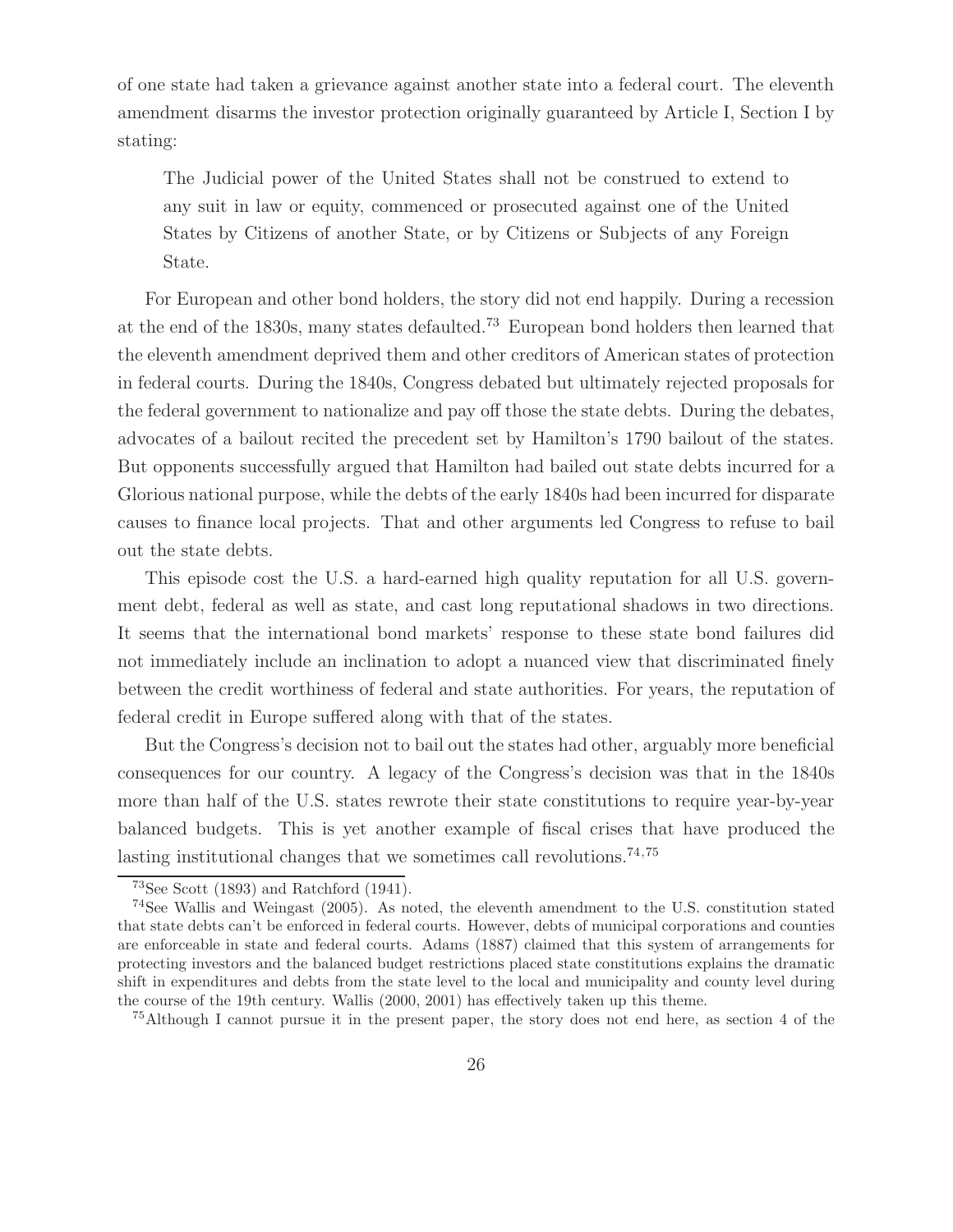Did the Congress do the right thing in refusing to assume those state debts? There is a strong case to be made that it did: at the cost of temporarily sacrificing the federal government's hard earned good reputation with international creditors who were unable or unwilling to distinguish between the actions of federal and state governments, that decision succeeded in establishing a strong reputation of the federal government vis a vis the states. The Congress told the states not to expect the federal government to backstop their profligacy.<sup>76</sup> To put the point bluntly, if by bailing out those state debts the federal government had set up expectations that they would back up state loans in the future, that would have exposed the U.S. to adverse consequences like ones that Kareken and Wallace (1978) warned us about in another context, namely, the insurance of financial institutions. Kareken and Wallace taught us that under-priced government insurance of deposits of inadequately regulated financial intermediaries provides incentives for those intermediaries to become as big as possible and as risky as possible. That will almost surely put the government into the position of eventually having to bail them out. Therefore, Kareken and Wallace said that if you want to extend deposit insurance, you had better regulate financial intermediaries' portfolios. Extending and applying the Kareken and Wallace logic to federal bailout of states, in exchange for offering such insurance, a federal bailout of the states would have set us on the road to extended federal control of states' fiscal policies. And where would that have ended? With federal control of cities too?<sup>77</sup> Without Congress's 1840s refusal to bail out the states, it is probable that those state constitutions would never have been rewritten to mandate year-by-year balanced budgets.

<sup>76</sup>See Fudenberg and Kreps (1987) for how difficult it can be to sustain distinct reputations with multiple parties. Another example of this difficulty might be that in the arrangements and decisions that it has set up to pay federal and state debts in the 1790s, the U.S. led by the Federalists in the 1790s had set precedents that inadvertently created expectations on the part of state creditors that it *would* backstop their profligacy.

<sup>77</sup>Related issues may return to the U.S. soon: will the federal government bail out high-debt states? Should state income tax be deductible on federal tax returns, thereby administering a transfer from the frugal states to the profligate states?

Fourteenth amendment to the U.S. Constitution says.

The validity of the public debt of the United States, authorized by law, including debts incurred for payment of pensions and bounties for services in suppressing insurrection or rebellion, shall not be questioned. But neither the United States nor any State shall assume or pay any debt or obligation incurred in aid of insurrection or rebellion against the United States, or any claim for the loss or emancipation of any slave; but all such debts, obligations and claims shall be held illegal and void.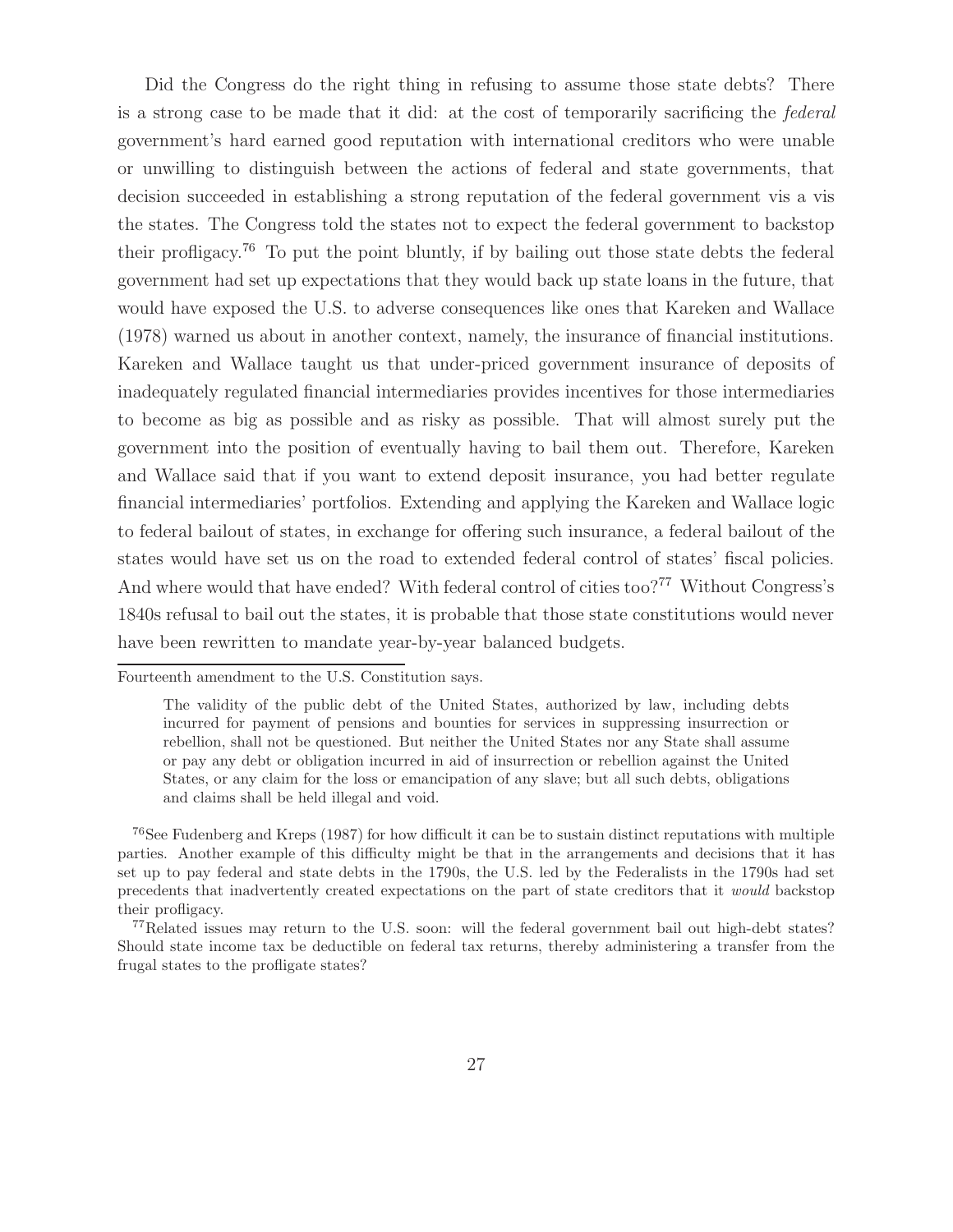# **7 Lessons for now?**

For the type of government we had under the Articles of Confederation in the 1780s – a weak fiscal union unlikely to pay its creditors what they had been promised – those deeply discounted Continental bonds had been fairly priced in the 1780s. Hamilton and Washington had set out to change the government's 'type' by realigning interests in ways that would induce the Union to pay what it had promised then and later. And Hamilton wanted the market to price the bonds accordingly (via formula (7) for the discount factor again). Hamilton set out to manipulate current and prospective public creditors' expectations about whether the government would honor its bonds the only way he knew: by creating a fiscal union with institutions and interests aligned in ways that would increase the actual probability that the federal government would pay. Our framers' purpose in creating that fiscal union was not primarily to facilitate a monetary union, a distinct project about which they revealed substantial ambivalence in their subsequent indecision about whether to charter a national bank or whether instead to foster competition among private currencies issued by state chartered banks.

In terms of fiscal arrangements, the EU today reminds me of the U.S. under the Articles of Confederation. The power to tax lies with the member states. Unanimous consent by member states is required for many important EU-wide fiscal actions. Reformers in Europe today seek to redesign these aspects of European institutions, but so far the temporal order in which they have sought to rearrange institutions has evidently differed from our early U.S. experience in key respects. The U.S. nationalized fiscal policy first, and for the U.S. framers, monetary policy did not mean managing a common fiat currency, or maybe even having a common currency at all. The EU has first sought to centralize arrangements for managing a common fiat currency and until now has not wanted a fiscal union. And to begin its fiscal union, the U.S. carried out a comprehensive bailout of the government debts of the individual states. So far, at least, the EU does not have a fiscal union, and few statesmen now openly call for a comprehensive assumption of the debts of the governments of the member states by the EU.

Especially because of the contentious and obscure state of politics influencing monetary and fiscal policy in my country today, I am certainly not qualified to advise European citizens about what lessons, if any, to draw from the story about how the U.S. created a fiscal union. But I do know that to ferret out useful lessons, it is important to identify circumstances in Europe now that match those of the U.S. then, and circumstances that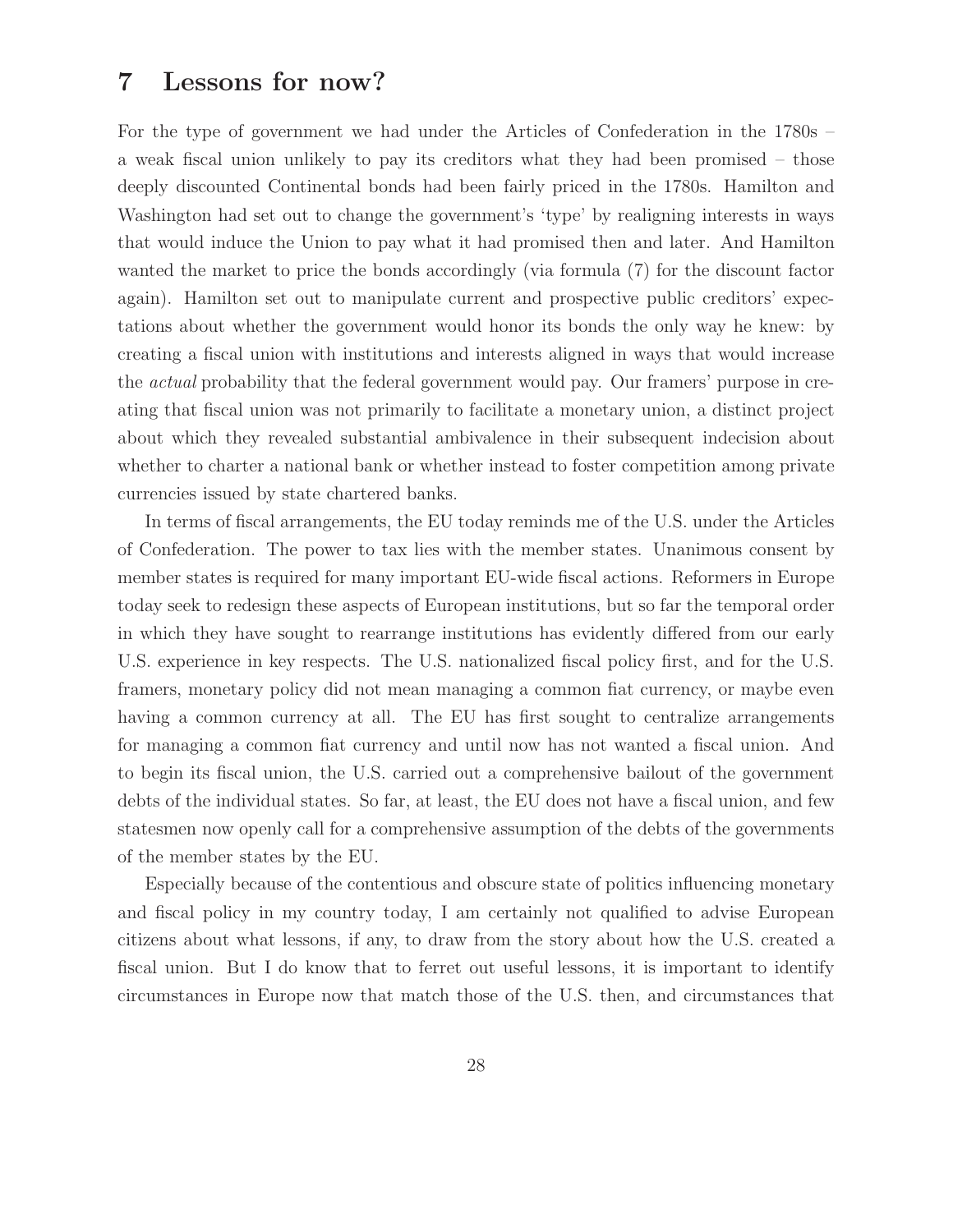differ. The U.S. created its fiscal union at a time when the vast majority of our people worked and lived on farms and when a substantial minority were slaves. People were much poorer then than now. Life expectancies were so very much shorter then than now that few working people lived long enough or ever earned enough to be able to stop working before they died. Doctors and medicine often did more harm than good, so it was probably better that most people could not afford them. Deferred compensations, mostly for military service (pensions) but also some for land confiscated from Native Americans, were the only legal entitlements to government financed transfer payments. Most people could not vote. The federal government was small and it redistributed only a small fraction of GDP. In peacetime in the first two decades of our republic, federal expenditures averaged 1 or 2 percent of GDP and in the beginning in the 1790s the federal government allocated 40% of its tax revenues to servicing the federal debt. The government debt that the Congress and President nationalized in 1790 had been incurred for a widely endorsed national cause.<sup>78</sup> And fifty years later when Congress refused another massive federal bailout of state debts, its actions proved that the purpose for which those state debts had been incurred mattered.

Many of these circumstances differ in Europe today. Unlike the central government of the U.S. then, the EU itself does not have a large debt; instead, the troublesome debts that the market discounts are all obligations incurred by subordinate governments. People live longer and most do not work on farms. They retire for substantial periods of their lives and many do not start working until much later in their lives than those early Americans did. There are large public expenditures on education. Medicines and doctors make people healthier and older. Families are weaker. Government financed safety nets and retirement and medical systems are pervasive and absorb substantial fractions of national budgets. Government regulations of labor markets have changed – slavery is gone; there are minimum wages, unemployment and disability compensation arrangements, and employment protection laws. These differ in their generosity and strength across EU states.<sup>79</sup> Are there greater differences in these institutions and peoples' skills and preferences across EU member states today than there were in the U.S. then? In some ways, U.S. member states were much more diverse, for example, in attitudes toward slavery. But in terms of the fraction of GDP that citizens in different states wanted the federal government to consume or redistribute, I suspect that there was much more agreement across member states than

<sup>78</sup>The Tories had either left or remained quiet.

<sup>79</sup>Ljungqvist and Sargent (2008) study how differences in these features of social safety nets across countries and continents can account for different outcomes for unemployment in the face of common changes in the microeconomic environment.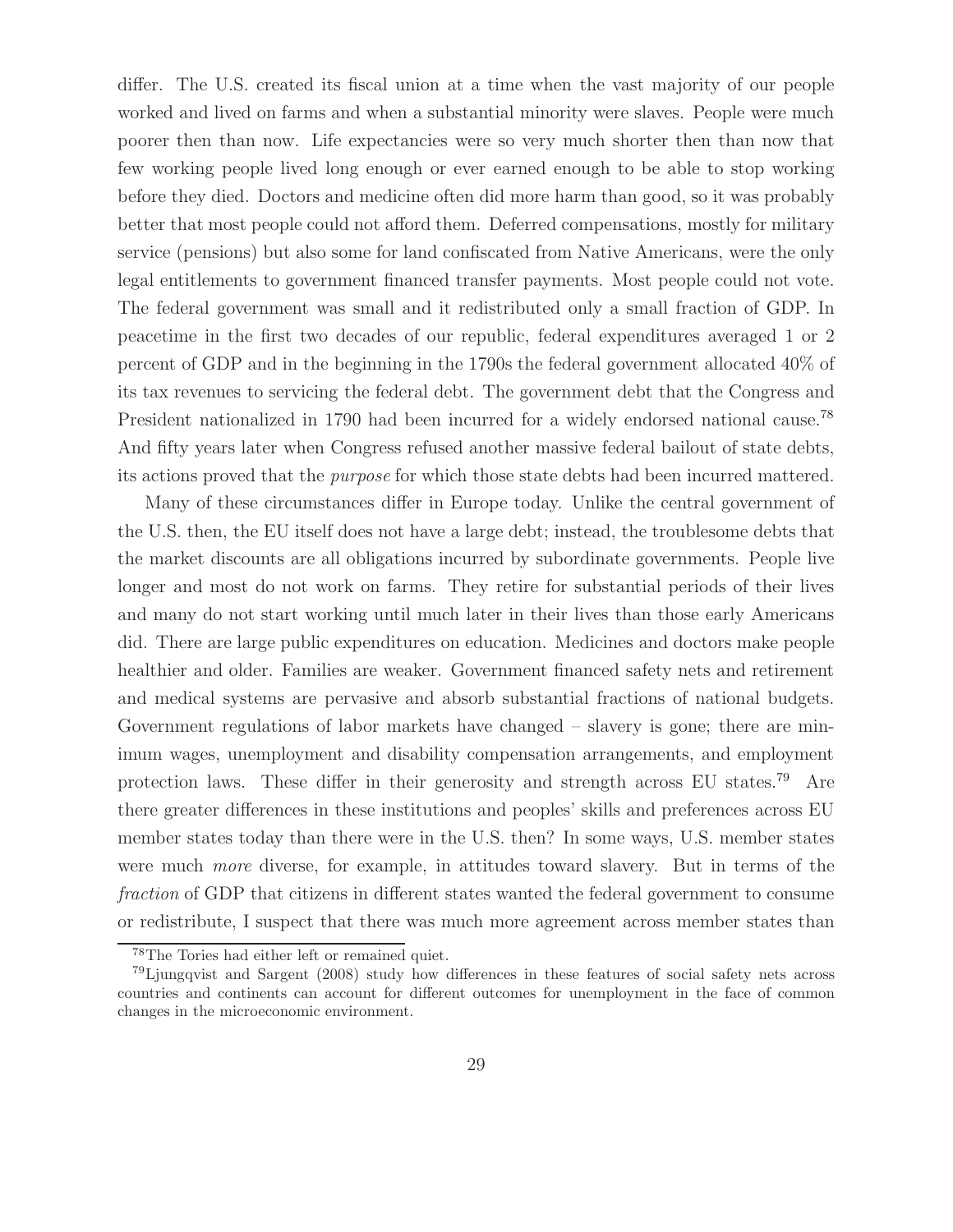there is in the U.S. today. Then, beyond redistributing from tax payers to government creditors, the federal government's redistributional activities were minimal. Some advocates of a fiscal union in Europe may want more redistribution and some opponents may want less.

I end with a lesson for my own country now. The government budget constraint and our pricing equation for government debt always prevail. The message of the unpleasant arithmetic of Sargent and Wallace (1981) is that with a responsible fiscal policy – namely, one that sustains present value government budget balance with zero revenues from the inflation tax – it is easy for a monetary authority to sustain low inflation; but that with a profligate fiscal policy, it is impossible for a monetary authority to sustain low inflation because the intertemporal government budget then implies that the monetary authority must sooner or later impose a sufficiently large inflation tax to finance the budget. In this sense, monetary and fiscal policies cannot be independent. They must be coordinated. There are simple and transparent devices for coordinating fiscal and monetary policies.<sup>80,81</sup> Other more obscure ways are also possible, like one that seems to prevail in the United States today.

## **References**

- Adams, Henry C. 1887. Public Debts: An Essay in the Science of Finance. New York: D. Appleton and Company.
- Aiyagari, S. Rao, Albert Marcet, Thomas J. Sargent, and Juha Seppala. 2002. Optimal Taxation without State-Contingent Debt. Journal of Political Economy 110 (6):1220– 1254.
- Arellano, Cristina. 2008. Default Risk and Income Fluctuations in Emerging Economies. American Economic Review 98 (3):690–712.

<sup>&</sup>lt;sup>80</sup>It may appear that Milton Friedman drastically changed his mind about how to coordinate monetary and fiscal policy, but if you look at it more deeply, he really didn't. Friedman recommended two apparently diametrically opposed ways to coordinate monetary and fiscal policy. In Friedman (1953), he recommended that the monetary authority use open market operations to purchase 100% of all government debt. That put responsibility for money growth squarely on the shoulders of the fiscal authorities. To control money growth, he recommended that fiscal authorities balance the budget over the business cycle. In Friedman (1960), Friedman reversed himself and instead recommended a version of the famous rule that the monetary authority commit itself to print government issued fiat money at  $k$  percent per period no matter what, thereby committing itself to finance at most a small fraction of any government deficit.

<sup>81</sup>See Sims (2001) for some pros and cons of 'dollarization' as a coordinating device.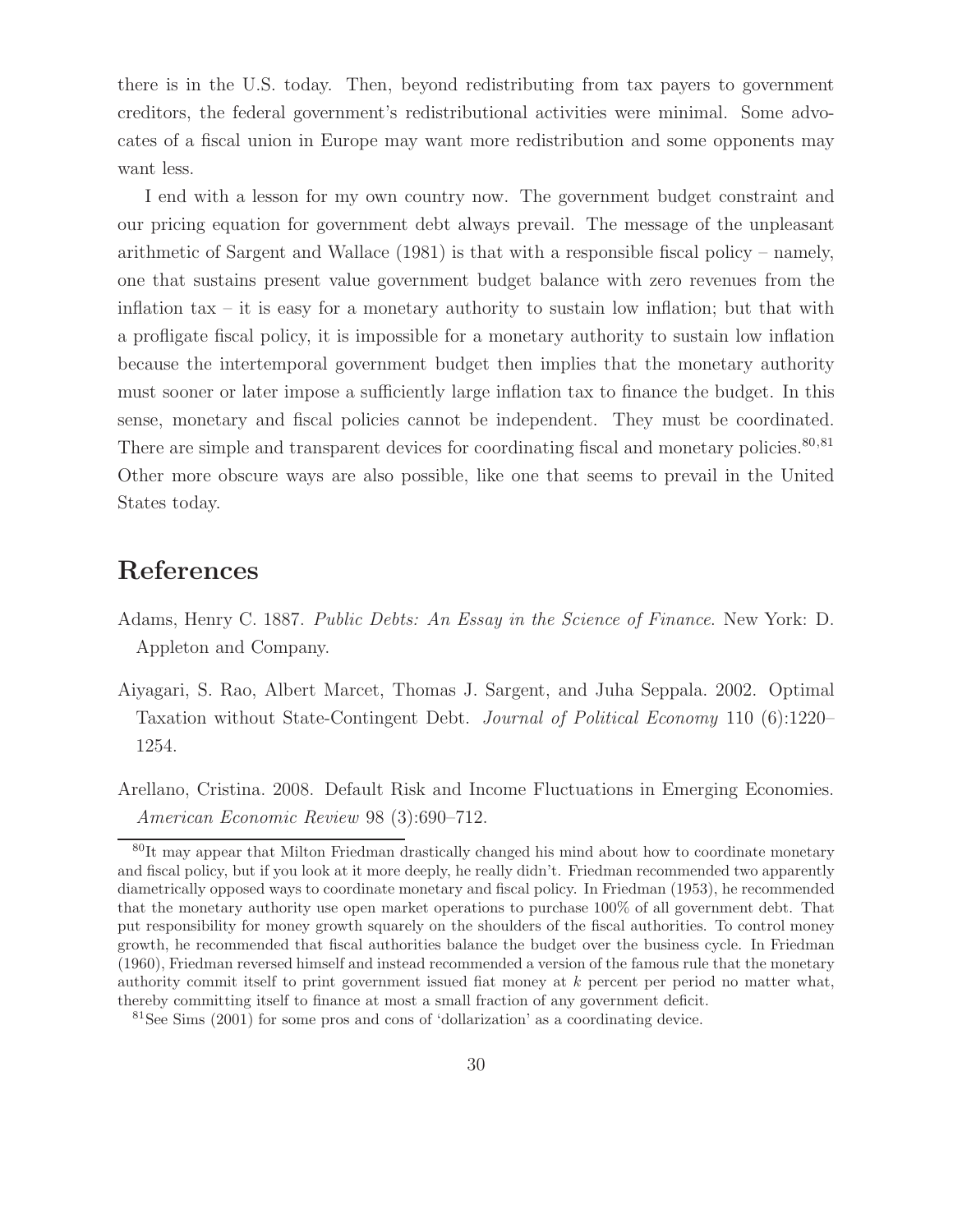- Bagehot, Walter. 1920. Lombard Street: A Description of the Money Market. New York: E.P. Dutton and Company. Originally published in 1873.
- Bancroft, George. 1886. A plea for the Constitution of the U.S. of America: Wounded in the house of its Guardians. New York: Harper and Brothers.
- Barro, Robert J. 1979. On the Determination of the Public Debt. Journal of Political Economy 87 (5):940–71.
- Bassetto, Marco. 2005. Equilibrium and government commitment. Journal of Economic Theory 124 (1):79–105.
- 2006. Fiscal policy and price stability: the case of Italy, 199298. Chicago Fed Letter (Dec).
- Battaglini, Marco and Stephen Coate. 2008. A Dynamic Theory of Public Spending, Taxation, and Debt. American Economic Review 98 (1):201–36.
- Beard, Charles A. 1913. An Economic Interpretation of the Constitution of the United States. No. beard1913 in History of Economic Thought Books. McMaster University Archive for the History of Economic Thought.
- Blume, Lawrence and David Easley. 2006. If You're so Smart, why Aren't You Rich? Belief Selection in Complete and Incomplete Markets. Econometrica 74 (4):929–966.
- Borges, Jorge Luis. 1962. Labryinths. New York: New Directions Publishing Company.
- Bray, Margaret and David M. Kreps. 1987. Rational Learning and Rational Expectations, 597–625. New York: New York University Press.
- Brewer, John. 1989. The Sinews of Power: War, money and the Enlish State, 1688-1783. London: Unwin Hyman Ltd.
- Bulow, Jeremy and Kenneth Rogoff. 1989. Sovereign Debt: Is to Forgive to Forget? American Economic Review 79 (1):43–50.
- Chari, V. V. and Patrick J. Kehoe. 1990. Sustainable Plans. Journal of Political Economy 98 (4):783–802.
- Chari, V. V., Lawrence J. Christiano, and Patrick J. Kehoe. 1994. Optimal Fiscal Policy in a Business Cycle Model. Journal of Political Economy 102 (4):617–52.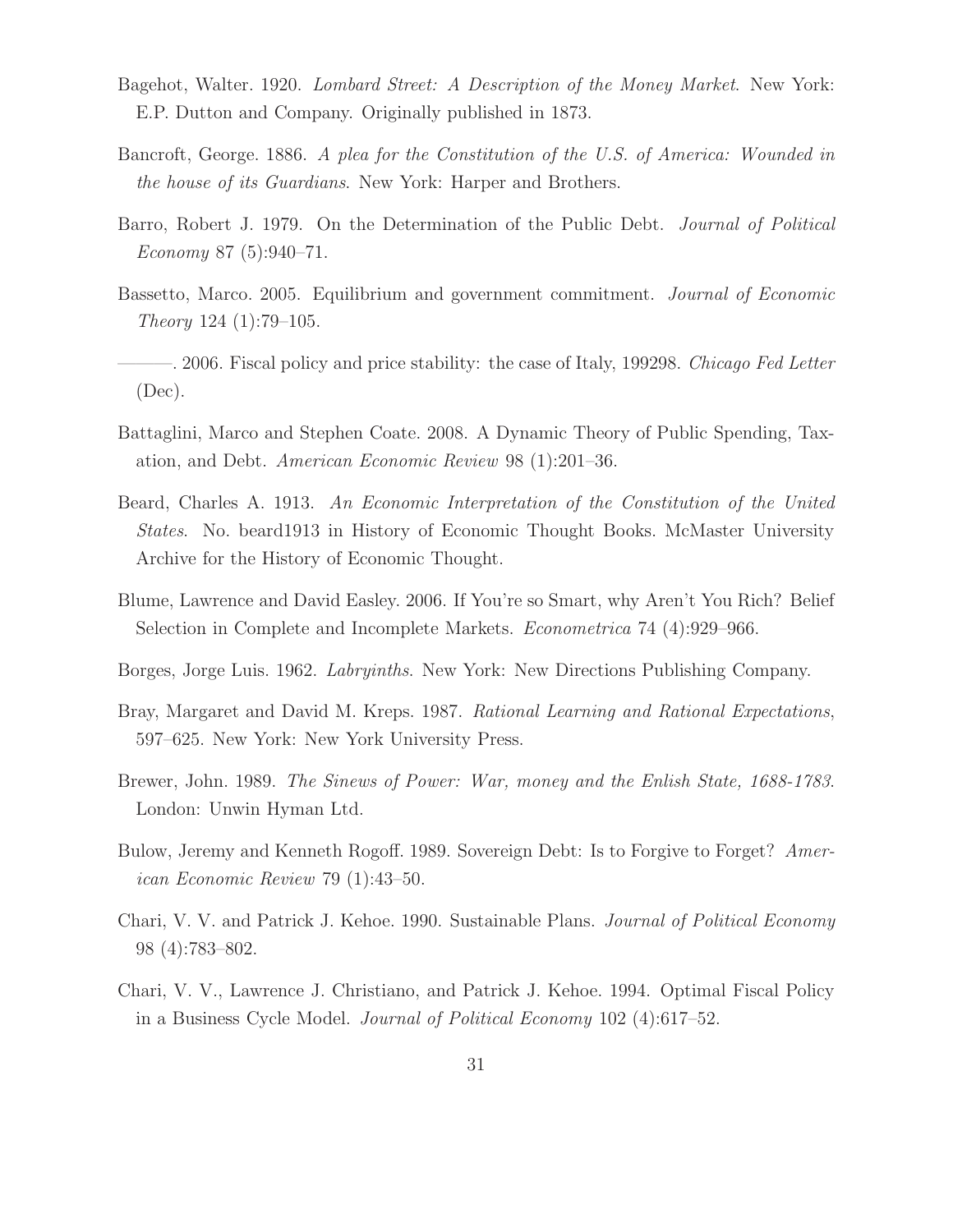- Chari, V.V. and Larry E. Jones. 2000. A reconsideration of the problem of social cost: Free riders and monopolists. Economic Theory 16 (1):1–22.
- Conklin, James. 1998. The Theory of Sovereign Debt and Spain under Philip II. Journal of Political Economy 106 (3):483–513.
- Cournot, Augustin. 1897. Researches into the Mathematical Principles of the Theory of Wealth. New York: The Macmillan Company.
- David, Paul A. and Peter Solar. 1977. A Bicenenary Contribution to the History of the Cost of Living in American. Research in Economic History 2:pp.1–80.
- Debortoli, Davide and Ricardo Nunes. 2011. Lack of commitment and the level of debt. Tech. rep.
- Dewey, Davis R. 1912. Financial History of the United States, 4th edition. New York: Longmans, Green, and Company.
- Eaton, Jonathan and Mark Gersovitz. 1981. Debt with Potential Repudiation: Theoretical and Empirical Analysis. Review of Economic Studies 48 (2):289–309.
- Elkins, Stanley and Eric McKitrick. 1993. The Age of Federalism. New York: Oxford Univerity Press.
- Fisher, Irving. 1926. The Purchasing Power of Money: Its Determination and Relation to Credit, Interest, and Crises. New York: The Macmillan Company.
- Friedman, Milton. 1953. A Monetary and Fiscal Framework for Economic Stability. In Essays in Positive Economics, edited by Milton Friedman, 133–156. Chicago: University of Chicago Press.
- –. 1960. A Program for Monetary Stability. New York: Fordham University Press.
- Friedman, Milton and Anna Jacobson Schwartz. 1963. A Monetary History of the United States, 1867-1960. Princeton, New Jersey: Princeton University Press.
- Fudenberg, Drew and David M Kreps. 1987. Reputation in the Simultaneous Play of Multiple Opponents. Review of Economic Studies 54 (4):541–68.
- Fudenberg, Drew and David K. Levine. 1993. Self-Confirming Equilibrium. Econometrica 61 (3):523–45.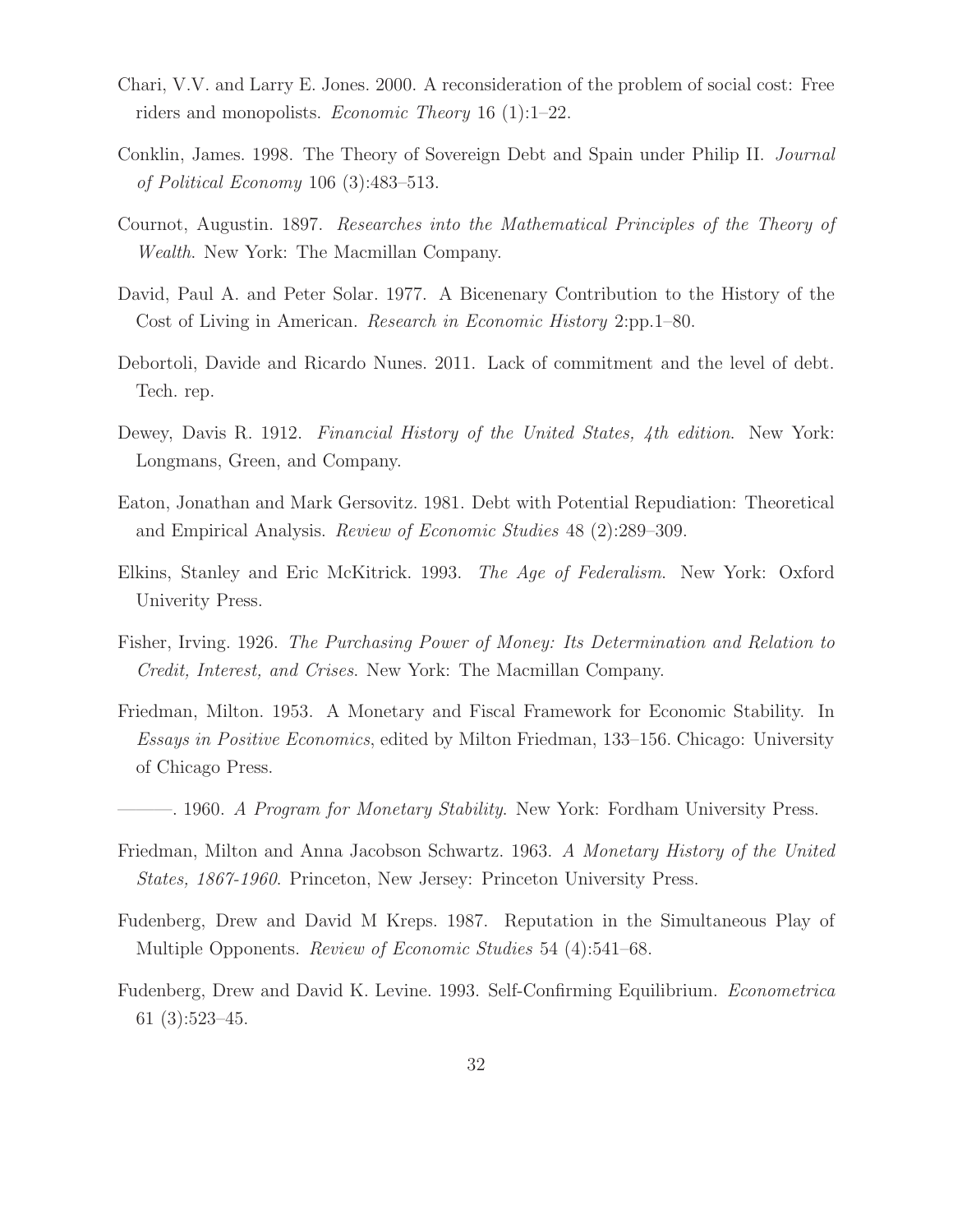- Ghosh, Atish R., Jun I. Kim, Enrique G. Mendoza, Jonathan D. Ostry, and Mahvash S. Qureshi. 2011. Fiscal Fatigue, Fiscal Space and Debt Sustainability in Advanced Economies. NBER Working Papers 16782, National Bureau of Economic Research, Inc.
- Granger, C. W. J. 1969. Investigating Causal Relations by Econometric Models and Cross-Spectral Methods. Econometrica 37 (3):424–38.
- Hall, George and Thomas J. Sargent. under construction. A Fiscal History of the United States. Monograph in preparation.
- Hamilton, Alexander. 1790. Report on Public Credit. Presented to Congress on January 9, 1790.
- Hansen, Lars Peter. 1982. Large Sample Properties of Generalized Method of Moments Estimators. Econometrica 50 (4):1029–54.

———. 2011. Dynamic Valuation Decomposition with Stochastic Economies. Fisher-Schulz lecture, University of Chicago manuscript.

- Hansen, Lars Peter and Ravi Jagannathan. 1991. Implications of Security Market Data for Models of Dynamic Economies. *Journal of Political Economy* 99 (2):225–62.
- Hansen, Lars Peter and Scott F. Richard. 1987. The Role of Conditioning Information in Deducing Testable. Econometrica 55 (3):587–613.
- Hansen, Lars Peter and Thomas J. Sargent. 1980. Formulating and estimating dynamic linear rational expectations models. Journal of Economic Dynamics and Control 2 (1):7– 46.
- $-$ . 1991. Rational Expectations Econometrics. Boulder, Colorado: Westview Press.
- ———. 2013. Risk, Uncertainty, and Value. Princeton, New Jersey: Princeton.
- Hansen, Lars Peter and Kenneth J. Singleton. 1983. Stochastic Consumption, Risk Aversion, and the Temporal Behavior of Asset Returns. Journal of Political Economy 91 (2):249–65.
- Hansen, Lars Peter, William Roberds, and Thomas J. Sargent. 1991. Time Series Implications of Present Value Budget Balance and of Martingale Models of Consumption and Taxes. In Rational Expectations Econometrics. Boulder, Colorado: Westview Press.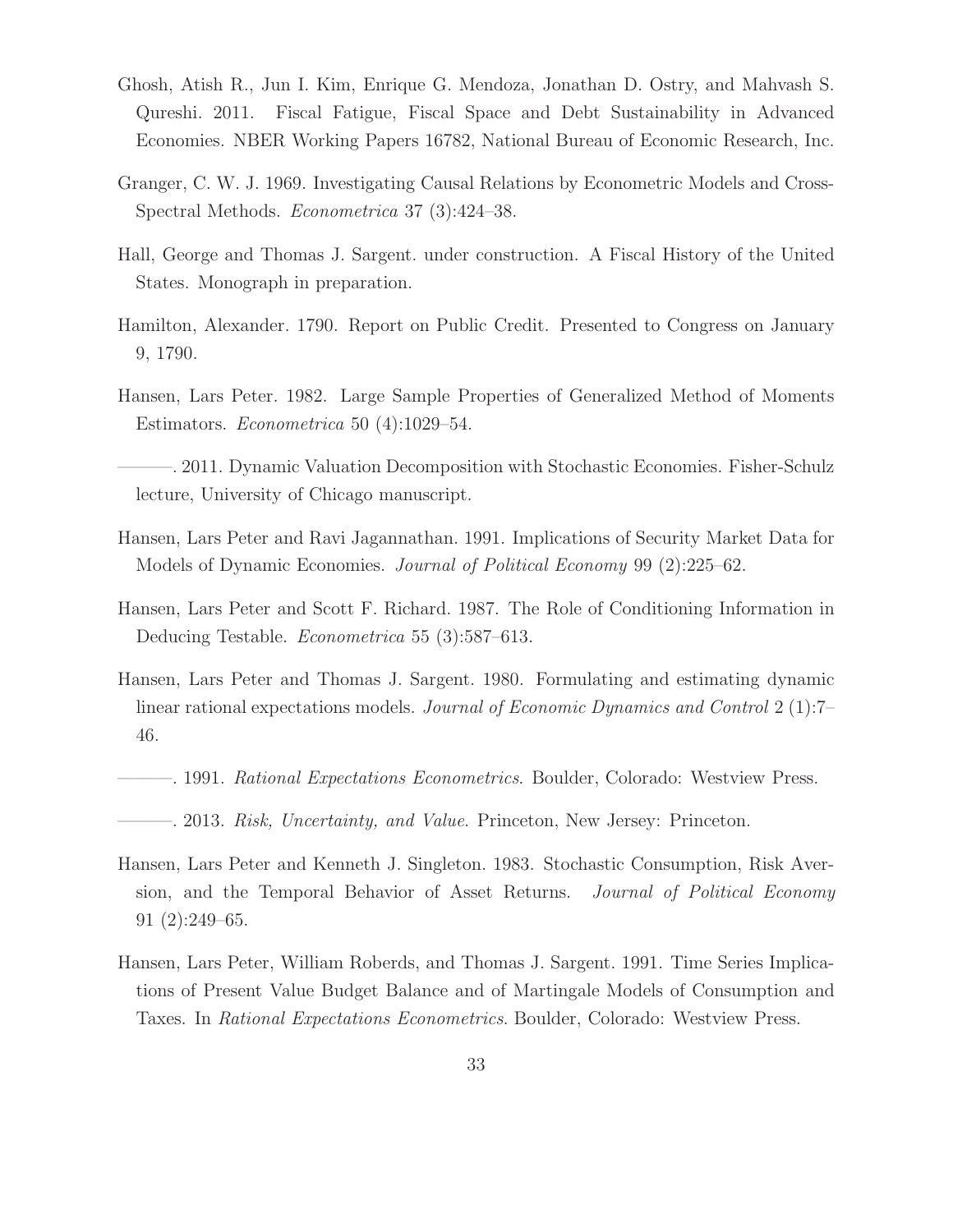- Hansen, Lars Peter, J. Heaton, J. Lee, and N. Roussanov. 2007. Intertemporal Substitution and Risk Aversion. In Handbook of Econometrics, Volume 6, Part 1, edited by James J. Heckman and Edward E. Leamer, 3967–4056.
- Harrison, J. Michael and David M. Kreps. 1979. Martingales and Arbitrage in Multiperiod Securities Markets. Journal of Economic Theory 20 (3):381–408.
- Howe, Daniel Walker. 2007. What Hath God Wrought: The Transformation of America, 1815-1848. New York: Oxford University Press.
- Irwin, Douglas A. 2009. Revenue or Reciprocity? Founding Feuds over Early U.S. Trade Policy. In Founding Choices: American Economic Policy in the 1790s, NBER Chapters, 89–120. National Bureau of Economic Research, Inc.
- Jones, Larry E., Rodolfo E. Manuelli, and Peter E. Rossi. 1997. On the Optimal Taxation of Capital Income. Journal of Economic Theory 73 (1):93–117.
- Kareken, John H and Neil Wallace. 1978. Deposit Insurance and Bank Regulation: A Partial-Equilibrium Exposition. Journal of Business 51 (3):413–38.
- Klein, Paul and Jose-Victor Rios-Rull. 2003. Time-consistent optimal fiscal policy. International Economic Review 44 (4):1217–1245.
- Klein, Paul, Per Krusell, and Jose-Victor Rios-Rull. 2011. Time-Consistent Public Policy. University of Minnesota manuscript.
- Kletzer, Kenneth M. and Brian D. Wright. 2000. Sovereign Debt as Intertemporal Barter. American Economic Review 90 (3):621–639.
- Kreps, David M. 1997. Economics The Current Position. Daedalus 126 (1):59–85. Proceedings of the American Academy of Arts and Sciences.
- Krishnamurthy, Arvind and Annette Vissing-Jorgensen. 2010. The Aggregate Demand for Treasury Debt. Working paper, National Bureau of Economic Research.
- Kydland, Finn E. and Edward C. Prescott. 1977. Rules Rather Than Discretion: The Inconsistency of Optimal Plans. Journal of Political Economy 85 (3):473–91.
- Ljungqvist, Lars and Thomas J. Sargent. 2008. Two Questions about European Unemployment. Econometrica 76 (1):1–29.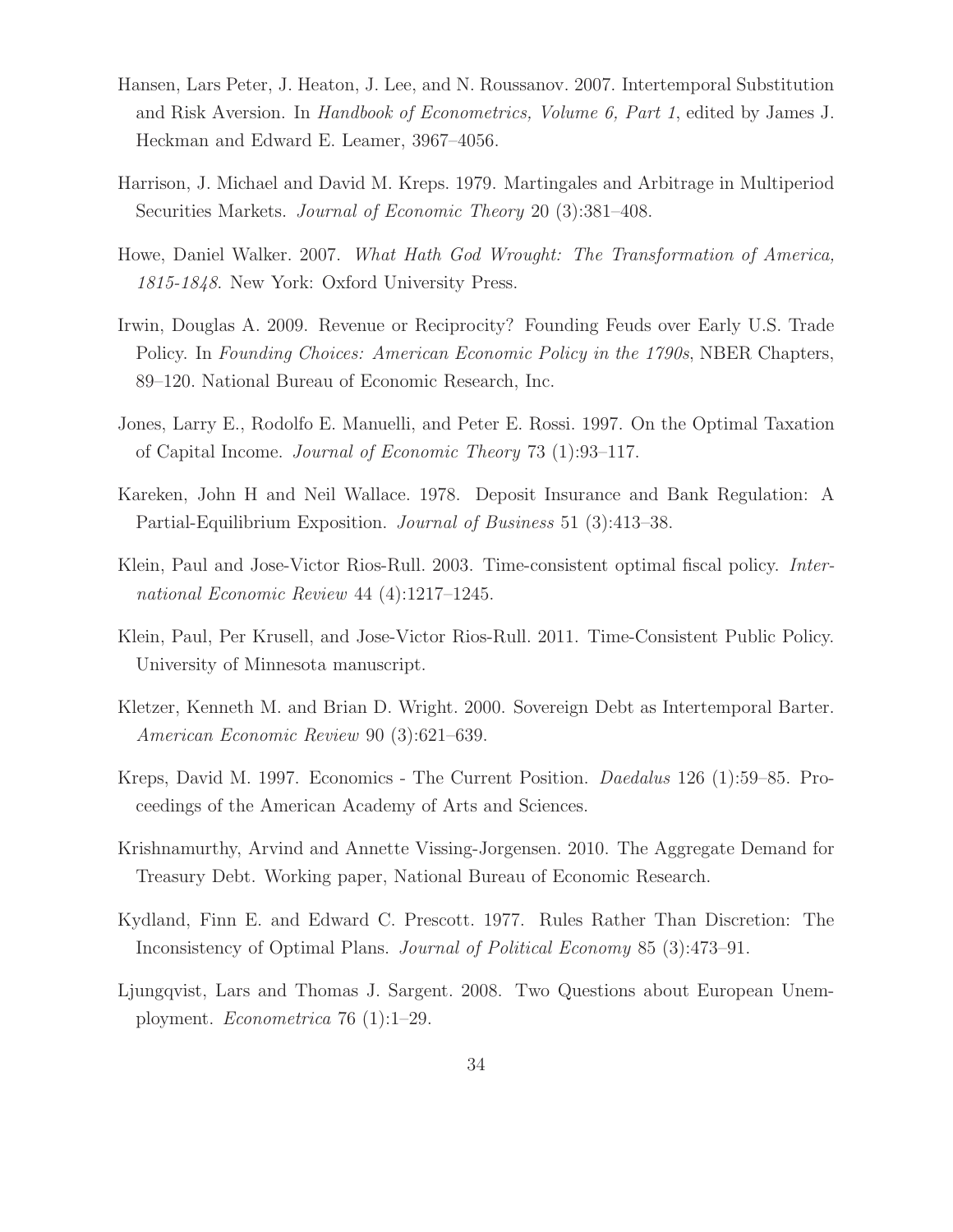- Lucas, Robert E. Jr. 1972. Expectations and the neutrality of money. Journal of Economic Theory 4 (2):103–124.
- ———. 1976. Econometric policy evaluation: A critique. Carnegie-Rochester Conference Series on Public Policy 1 (1):19–46.
- $-$ . 1978. Asset Prices in an Exchange Economy. *Econometrica* 46 (6):1429–45.
- Lucas, Robert E. Jr. and Edward C. Prescott. 1971. Investment Under Uncertainty. Econometrica 39 (5):659–81.
- $-$ . 1974. Equilibrium search and unemployment. *Journal of Economic Theory* 7 (2):188–209.
- Lucas, Robert E. Jr. and Thomas J. Sargent, eds. 1981. Rational Expectations and Econometric Practice. Minneapolis, Minnesota: University of Minnesota Press.
- Lucas, Robert E. Jr. and Nancy L. Stokey. 1983. Optimal fiscal and monetary policy in an economy without capital. Journal of Monetary Economics 12 (1):55–93.
- Mailath, George and Andrew Postlewaite. 1990. Asymmetric Information Bargaining Problems with Many Agents. Review of Economic Studies 57:351–367.
- Marcet, Albert and Thomas J. Sargent. 1989. Convergence of least squares learning mechanisms in self-referential linear stochastic models. Journal of Economic Theory 48 (2):337– 368.
- McDonald, Forrest. 1985. Novus Ordo Seclorum: the Intellectual Origins of the Constitution. Lawrence, Kansas: University of Kansas.
- McPherson, James. 1988. *Battle Cry of Freedom*. New York: Oxford University Press.
- Meltzer, Allan H. and Scott F. Richard. 1981. A Rational Theory of the Size of Government. Journal of Political Economy 89 (5):914–27.
- Muth, John F. 1960. Optimal Properties of Exponentially Weighted Forecasts. *Journal of* the American Statistical Association 55 (290):299–306.

———. 1961. Rational Expectations and the Theory of Price Movements. Econometrica 29:315335.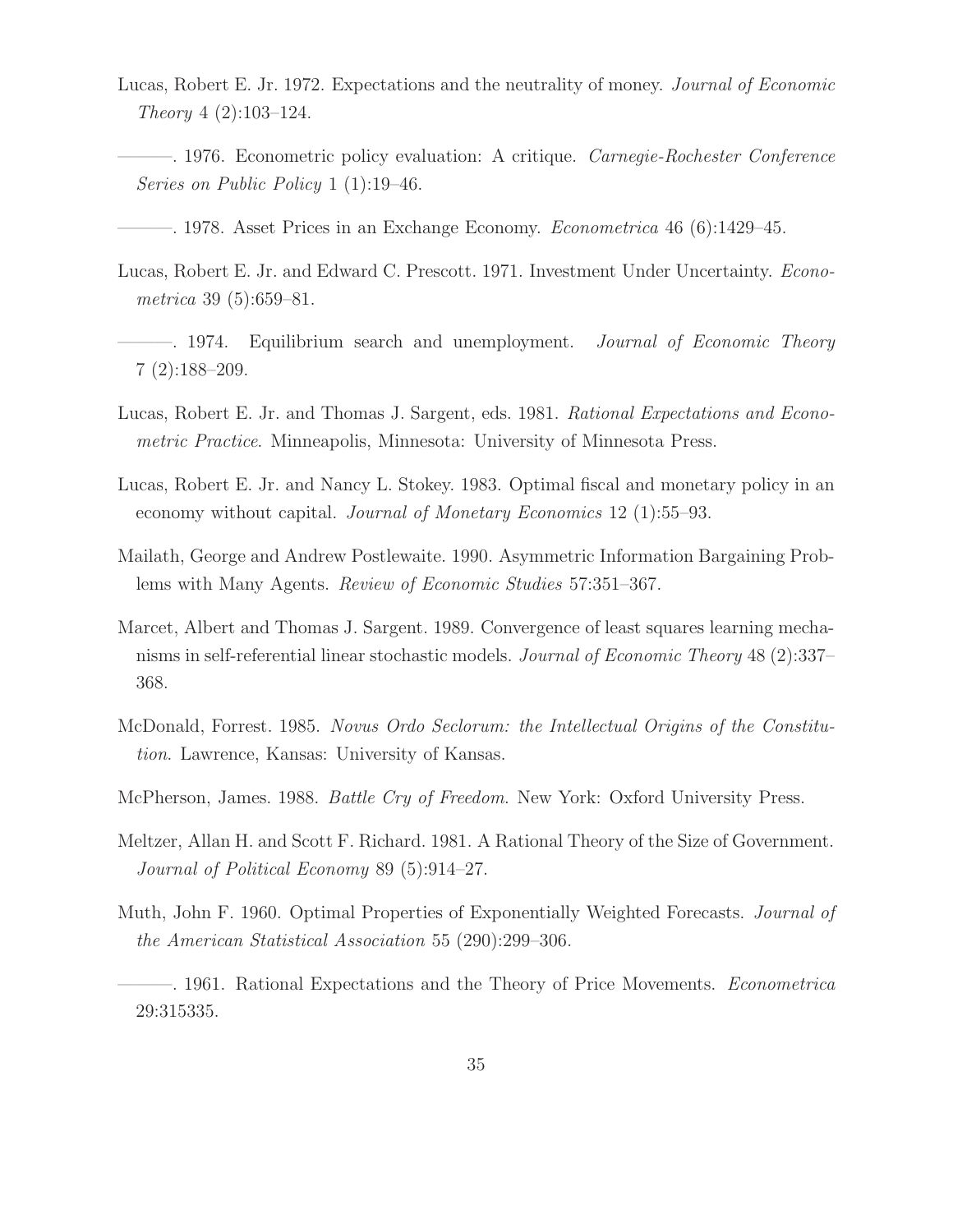- North, Douglass C. and Barry R. Weingast. 1989. Constitutions and Commitment: The Evolution of Institutions Governing Public Choice in Seventeenth-Century England. The Journal of Economic History 49 (04):803–832.
- Paal, Beatrix. 2000. Destabilizing effects of a successful stabilization: a forward-looking explanation of the second Hungarian hyperinflation. Economic Theory 15 (3):599–630.
- Ratchford, Benjamin Ulysses. 1941. American State Debts. Durham, North Carolina: Duke University Press.
- Rolnick, Arthur J. and Warren E. Weber. 1983. New Evidence on the Free Banking Era. American Economic Review 73 (5):1080–91.
- $-$ . 1984. The causes of free bank failures: A detailed examination. *Journal of Monetary* Economics 14 (3):267–291.
- Sargent, Thomas J. 1971. A Note on the 'Accelerationist' Controversy. Journal of Money, Credit and Banking 3 (3):721–25.
- ———. 1977. The Demand for Money During Hyperinflations under Rational Expectations: I. International Economic Review 18 (1):59–82.

———. 1979. A note on maximum likelihood estimation of the rational expectations model of the term structure. Journal of Monetary Economics 5 (1):133–143.

—. 1981. Interpreting Economic Time Series. *Journal of Political Economy* 89 (2):213– 48.

—. 1982. The Ends of Four Big Inflations. In *Inflation: Causes and Effects*, NBER Chapters, 41–98. National Bureau of Economic Research, Inc.

———. 1984. Autoregressions, Expectations, and Advice. American Economic Review 74 (2):408–15.

- $-$ . 2008. Evolution and Intelligent Design. American Economic Review 98 (1):5–37.
- Sargent, Thomas J. and Francois R. Velde. 1995. Macroeconomic Features of the French Revolution. Journal of Political Economy 103 (3):474–518.
- Sargent, Thomas J. and Neil Wallace. 1976. Rational expectations and the theory of economic policy. Journal of Monetary Economics 2 (2):169–183.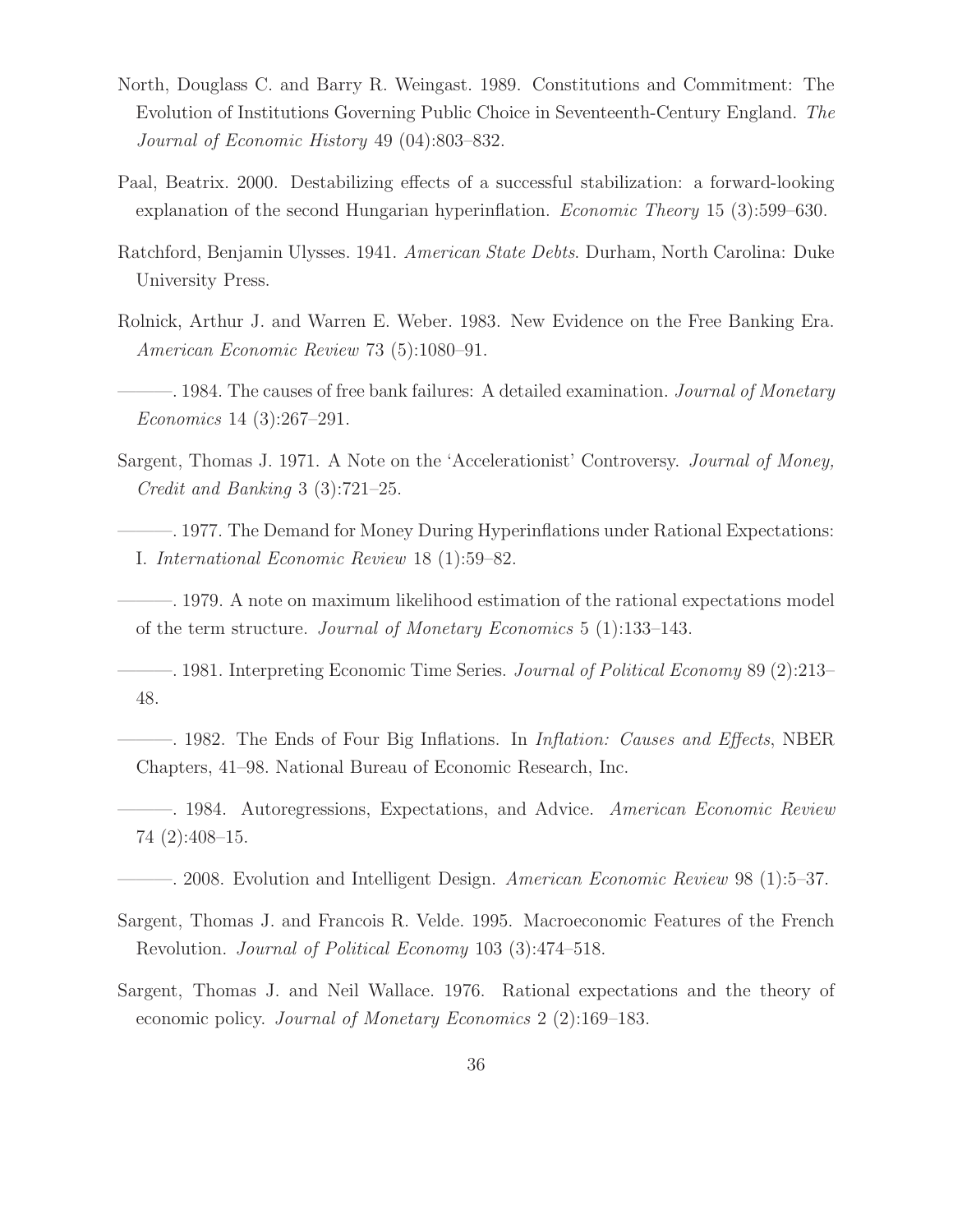———. 1981. Some unpleasant monetarist arithmetic. *Quarterly Review* (Fall).

- ———. 1982. The Real-Bills Doctrine versus the Quantity Theory: A Reconsideration. Journal of Political Economy 90 (6):1212–36.
- Scott, William A. 1893. The Repudiation of State Debts: A Study in the Financial History of Mississippi, Florida, Alabama, North Carolina, South Carolina, Giorgia, Lousiana, Arkansas, Tennessee, Minnesota, Michigan, and Virginia. New York and Boston: Thomas W. Crowell & Company.
- Sims, Christopher A. 1972. Money, Income, and Causality. American Economic Review 62 (4):540–52.
- $-$ , 1980. Macroeconomics and Reality. *Econometrica* 48 (1):1–48.
- Sims, Christopher A. 2001. Fiscal Consequences for Mexico of Adopting the Dollar. Journal of Money, Credit and Banking 33 (2):597–616.
- Smith, Adam. 1806. An Inquiry into the Nature and Causes of the Wealth of Nations, in three volumes, Vol. II. Edinburgh: William Greech.
- Stokey, Nancy L. 1991. Credible public policy. Journal of Economic Dynamics and Control 15 (4):627–656.
- Sylla, Richard. 2009. Financial Foundations: Public Credit, the National Bank, and Securities Markets. In Founding Choices: American Economic Policy in the 1790s, NBER Chapters, 59–88. National Bureau of Economic Research, Inc.
- Velde, Francois R. 2009. Chronicle of a Deflation Unforetold. Journal of Political Economy 117 (4):591–634.
- Velde, Francois R. and Warren E. Weber. 2000. A Model of Bimetallism. Journal of Political Economy 108 (6):1210–1234.
- Wallace, Neil. 1981. A Modigliani-Miller Theorem for Open-Market Operations. American Economic Review 71 (3):267–74.
- Wallis, John Joseph. 2000. American Government Finance in the Long Run: 1790 to 1990. The Journal of Economic Perspectives 14 (1):61–82.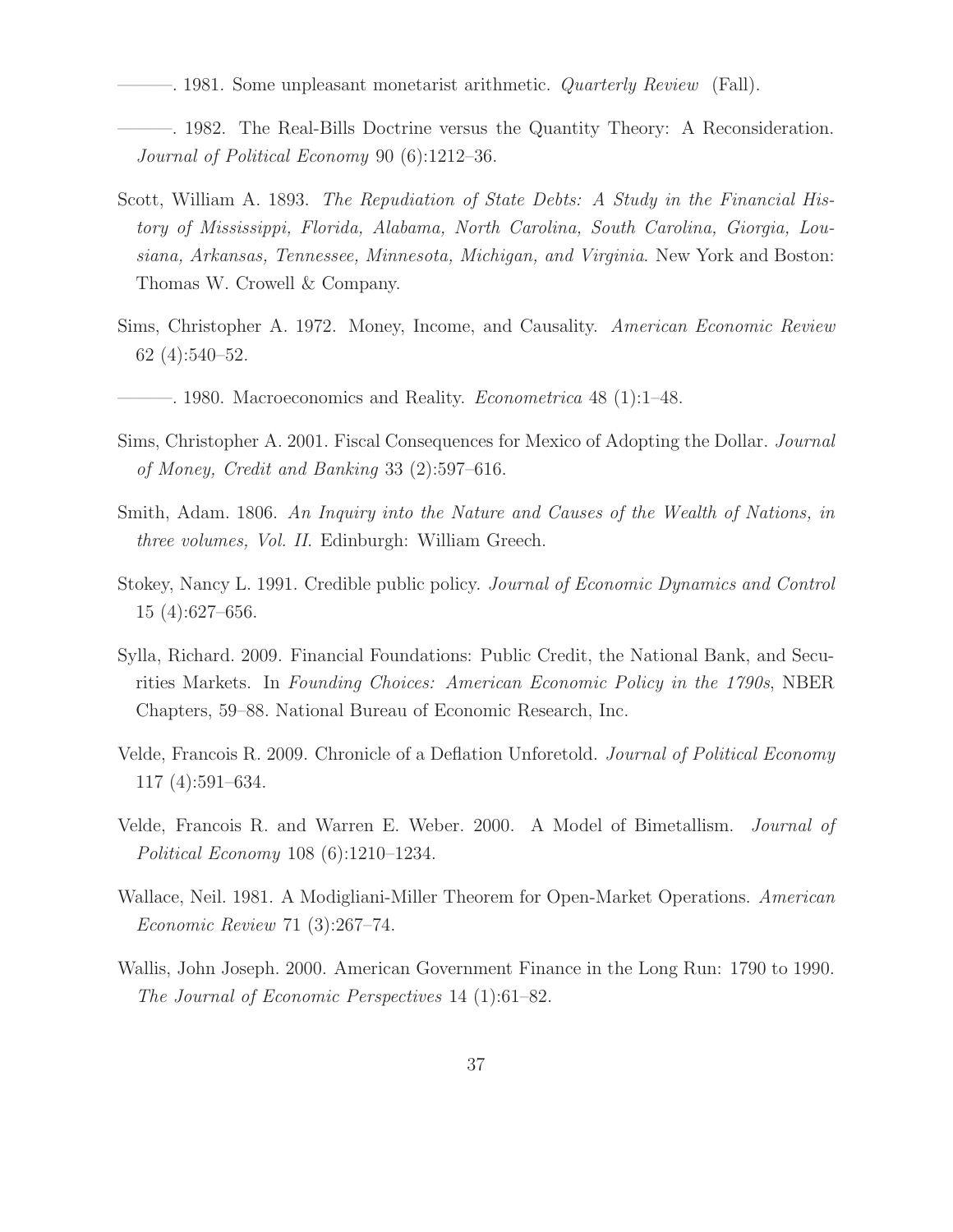–. 2001. A History of the Property Tax in America. In Property Taxation and Local Government Finance, edited by Wallace Oates. Cambridge, MA.

- Wallis, John Joseph and Barry R. Weingast. 2005. Equilibrium Impotence: Why the States and Not the American National Government Financed Economic Development in the Antebellum Era. Hoover Institution, Stanford, California.
- Weber, Warren E. 2009. Clearing Arrangements in the United States Before the Fed. Federal Reserve Bank of Minneapolis, manuscript.
- Wills, Gary. 2002. *James Madison*. New York: Times books, Henry Holt and Company.
- Wood, Gordon. 2009. Empire of Liberty: A History of the Early Republic, 1789-1815 (Oxford History of the United States). Oxford: Oxford University Press.
- Wright, Robert E. 2008. One Nation Under Debt: Hamilton, Jefferson, and the History of What we Owe. McGraw Hill.

### **A Outcomes in graphs**

Figures 1, 2, 3, 4, 5, 6, 7, 8, 9 and 10 show some of the fiscal outcomes of the policies that Washington and Hamilton designed.

Figures 1 and 3 show federal revenues by source from 1790 to 1820, both relative to GDP and per capita, respectively. These figures confirm that customs duties were the dominant source of federal revenues. Notice how much those revenues suffered when, during Madison and Jefferson's embargo in 1808 and 1809, the U.S. did eventually use trade policy to retaliate against the British. Today, Hamilton is sometimes characterized as someone who advocated a big state, but that has to be put in the context of the 1790s when, as figure 1 shows, a 'big state' advocate wanted to raise about 2 percent of GDP in federal revenues and to use much of those revenues to service federal debt. Hamilton and Washington's policy of forbearance toward the British during the 1790s was designed to protect federal revenues and to avoid the outcomes that Madison and Jefferson's policy eventually temporarily brought about. Figures 2 and 4 show the composition of federal expenditures, both relative to GDP and percapita, respectively. Evidently, throughout the period, a large fraction of expenditures went to servicing the federal debt.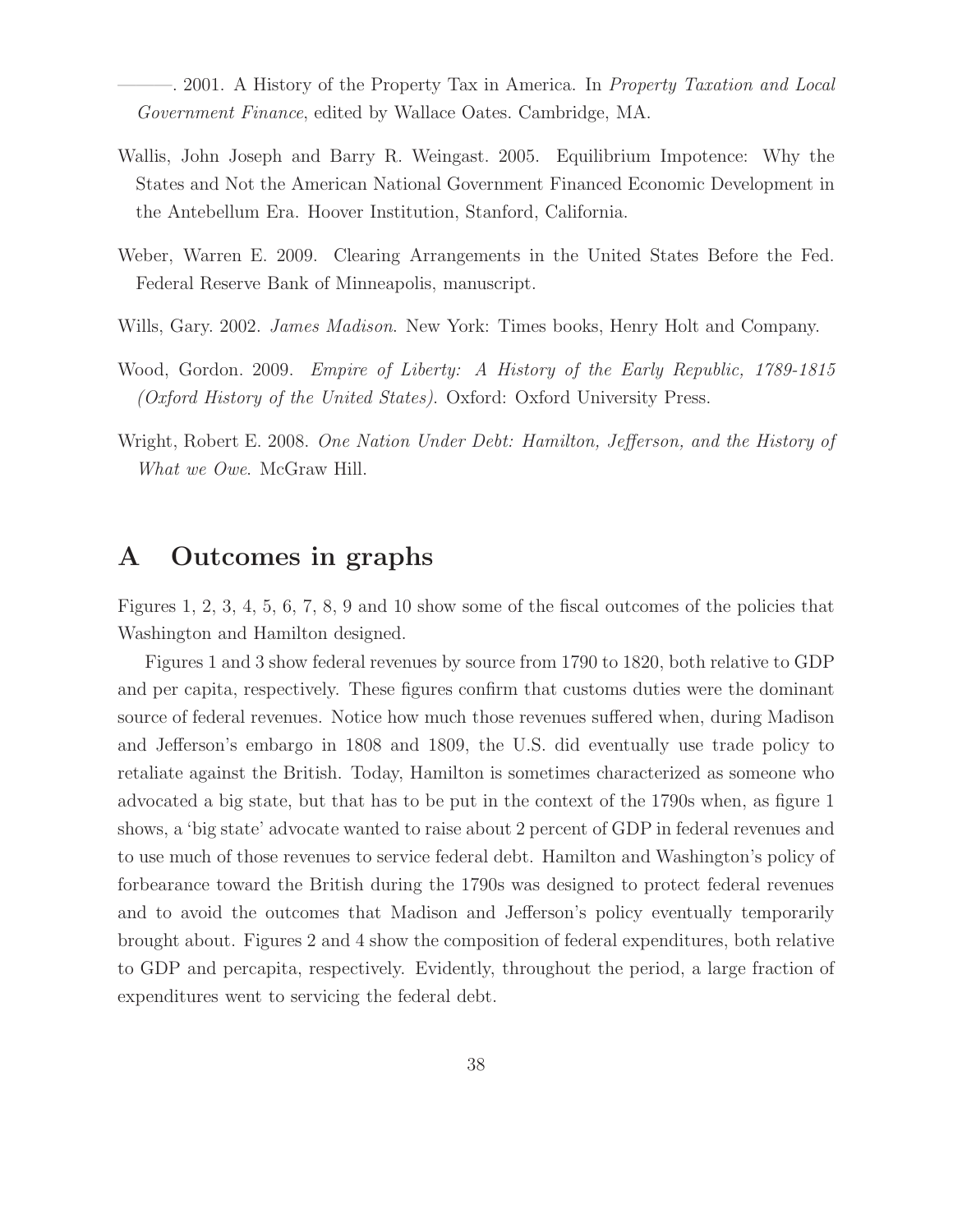Figure 5 shows the ratio of the net of interest federal deficit to GDP, while figure 6 shows the debt to GDP ratio, where debt is being valued at par. Figure 7 shows the growth rate of GDP and the inflation rate. Both of these figures should be viewed as subject to substantial measurement errors. Figure 8 shows the composition of the federal debt. The figure shows how the domestic unfunded debt was converted into the instruments described in the Act of August 4, 1790 and how rapidly the Treasury managed to carry out that successful debt restructuring. Notice the debt that was issued to help purchase the Louisiana Territory in 1803.

Figures 9 and 10 show per capita real GDP and per capita nominal GDP, again both probably subject to substantial measurement errors. Evidently, the debt to GDP ratio shrank over the period mainly through growth in GDP.

#### **A.1 Data sources**

The data in these graphs come from the following sources. Figure 1: Revenue: Annual Report of the Secretary of the Treasury on the State of the Finances for the Year 1870, Government Printing Office, Washington, 1870. Table K. Statement of the receipts of the United States from March 4, 1789 to June 30 1870, by calender years to 1843, and by fiscal years (ending June 30) from that time, pages XXVI-XXVIX. Nominal GDP: Louis Johnston and Samuel H. Williamson "What Was the U.S. GDP Then?" MeasuringWorth 2010. URL: <http://www.measuringworth.org/usgdp/>. Figure 2: Expenditures: Annual Report of the Secretary of the Treasury on the State of the Finances for the Year 1870, Government Printing Office, Washington, 1870. Table L. Statement of the expenditures of the United States from March 4, 1789 to June 30 1870, by calender years to 1843, and by fiscal years (ending June 30) from that time, pages XXX-XXXI. Nominal GDP: same as figure 1. Figures 3 and 4: Same revenue and expenditure data as in Figures 1 and 2. Population: HSUS Table Aa7 (the numbers include slaves). Also from Measuring Worth. Figure 5: Hall and Sargent calculated the primary deficit using the revenue and expenditure data cited above. Nominal GDP same as in Figures 1 and 2. 1 and 2. Figure 6: Debt: Annual Report of the Secretary of the Treasury on the State of the Finances for the Year 1870, Government Printing Office, Washington, 1870. Table H. Statement of the outstanding principal of the public debt of the United States on the 1st of January of each year, from 1790 to 1842, inclusive; page XXV. Figure 7: GDP deflator and real GDP growth from Measuring Worth. Figure 8: Reports of the Secretary of the Treasury of the United States: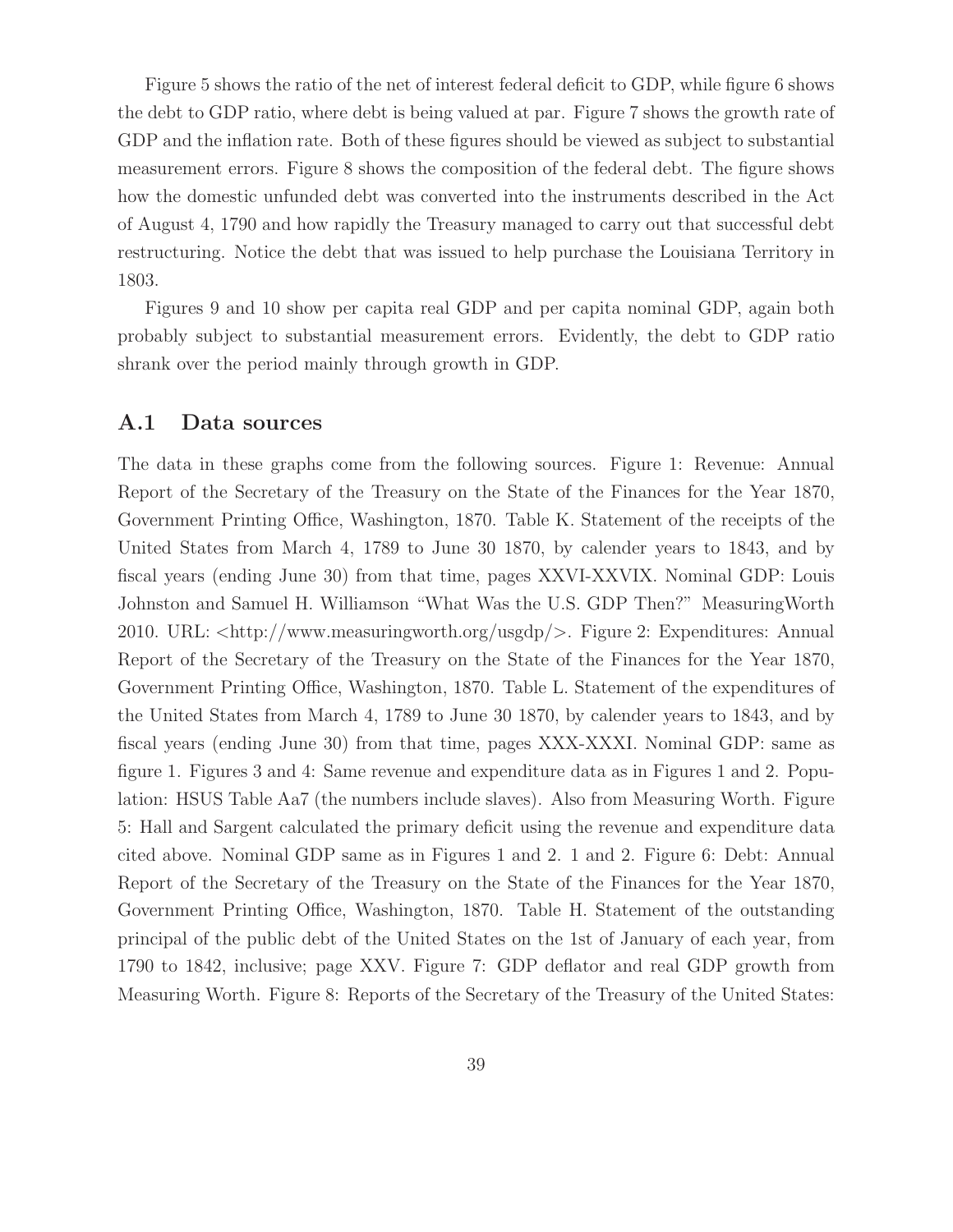

Figure 1: Composition of Federal Revenues by Source



Figure 2: Composition of Federal Expenditures by type



Figure 3: Per Capita Composition of Federal Revenues by Source



Figure 4: Per Capita Composition of Federal Expenditures by type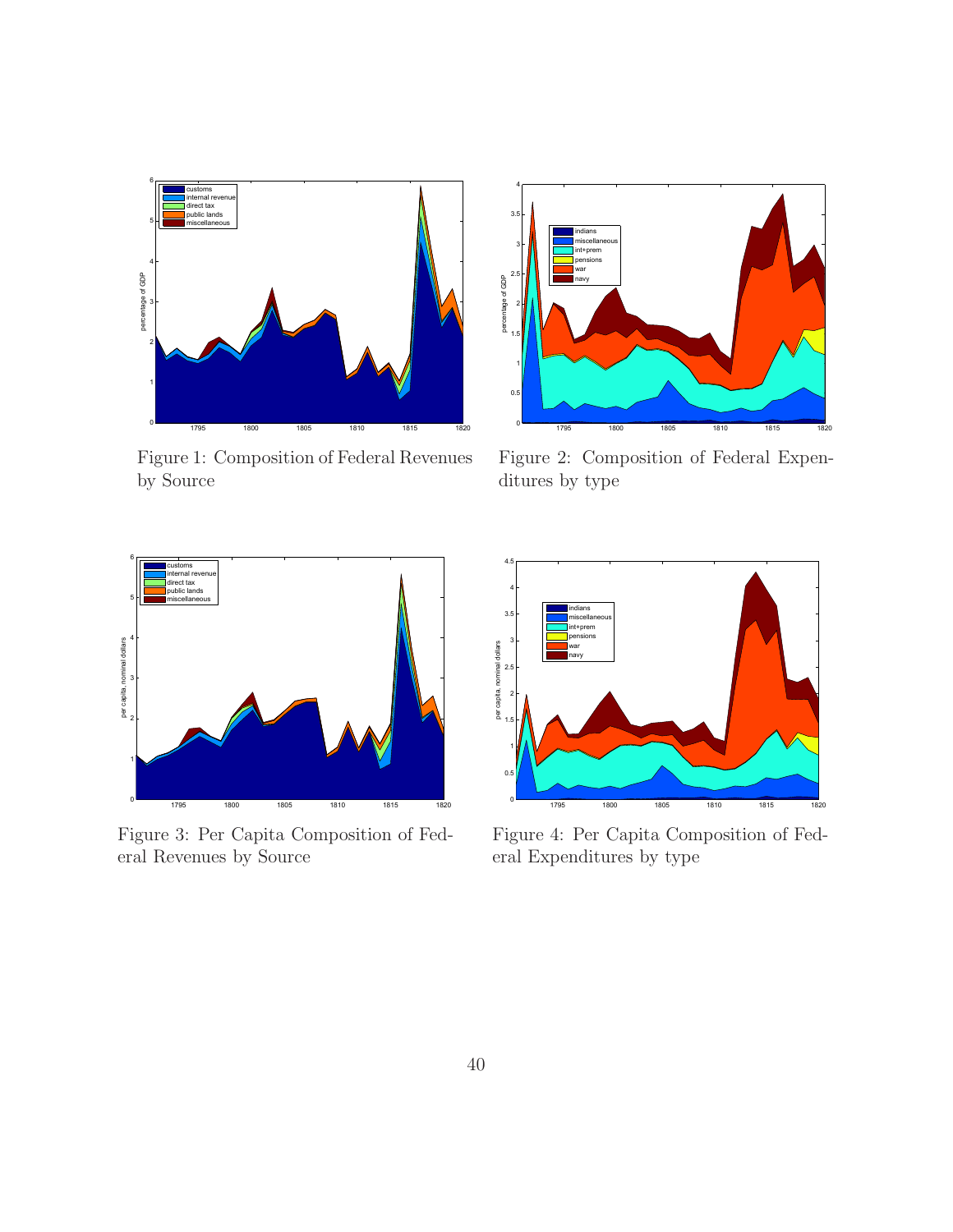

Figure 5: Primary Deficit to GDP Ratio



Figure 6: Debt-to-GDP Ratio

Par Value of Debt. Source is the Annual Reports of the Secretary of the Treasury



Figure 7: Annual Inflation and Real GDP Growth

The solid blue line is the annual percentage change in the GDP deflator. The dashed green line is the annual percentage change in real GDP.



Figure 8: Composition of the Debt Outstanding by Type of Obligation